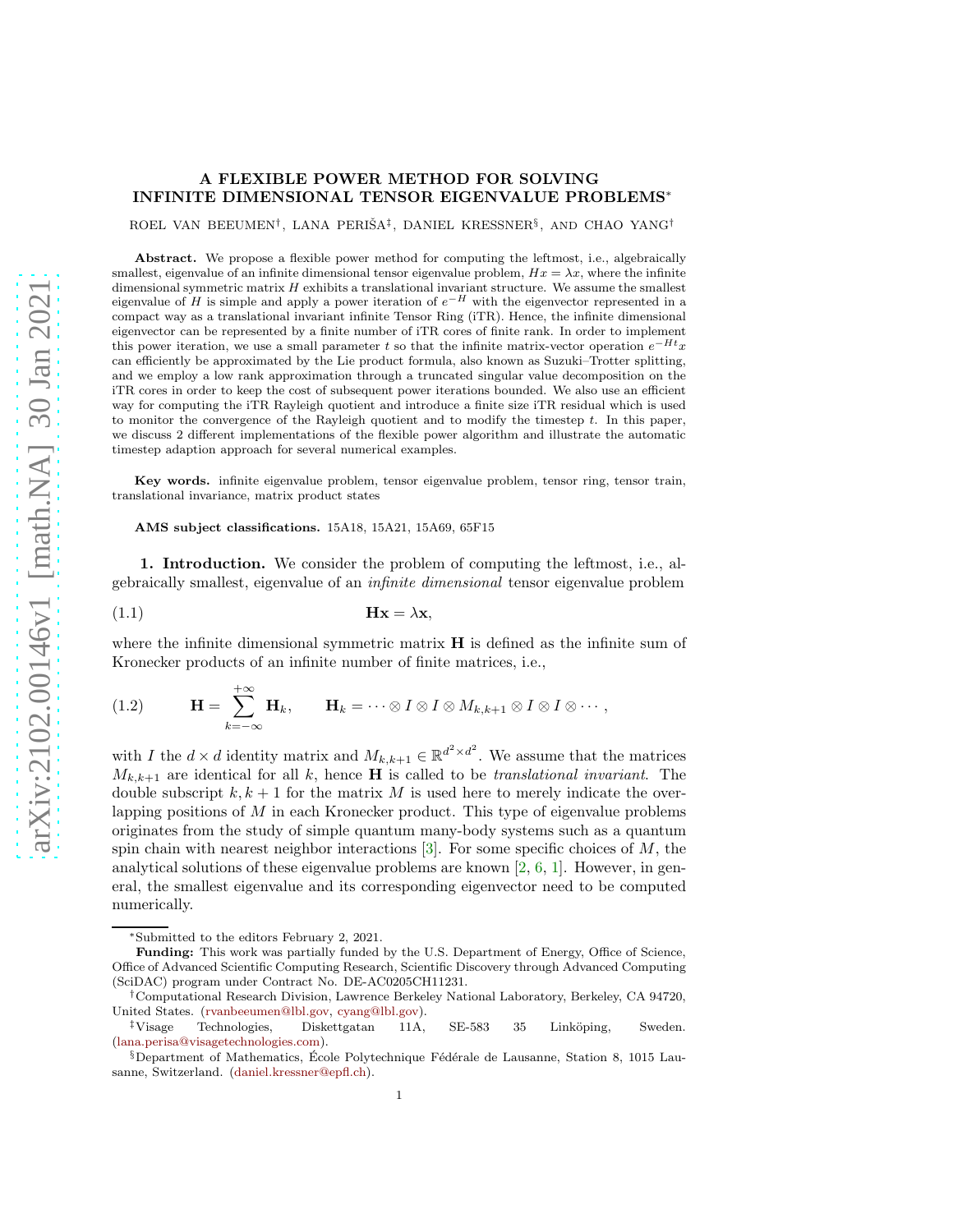The eigenvectors of  $H$  are infinite dimensional vectors which obviously cannot be computed or stored directly in memory. One way to study such a problem computationally is to start with a finite  $H_{\ell} \in \mathbb{R}^{d^{\ell} \times d^{\ell}}$  that only contains  $(\ell - 1)$  terms in the summation and Kronecker products of  $(\ell-1)$  matrices, and examine how the smallest eigenvalue of  $H_{\ell}$  changes as  $\ell$  increases. Note that the Kronecker structure of  $H_{\ell}$ allows for efficiently representing this matrix in, e.g., Tensor Train (TT) format [\[10\]](#page-32-4). The corresponding eigenvector can then be represented by the TT

$$
x_{\ell}(i_1,i_2,\ldots,i_{\ell})=X_1(i_1)X_2(i_2)\cdots X_{\ell}(i_{\ell}),
$$

where  $X_k(i_k)$  is an  $r_k \times r_{k+1}$  matrix, with  $r_1 = r_{\ell+1} = 1$ , and the indices  $i_k = 1, \ldots, d$ , for  $k = 1, \ldots, \ell$ . Because there is a limit on how large  $\ell$  can be chosen, we may never know the true solution in the limit  $\ell \to \infty$ . Such a limit is known in the physics literature as the thermodynamic limit and is important for describing macroscopic properties of quantum materials when H corresponds to a quantum many-body Hamiltonian [\[14\]](#page-32-5).

In this paper, we will directly compute the smallest eigenvalue, and corresponding eigenvector, of the infinite dimensional eigenvalue problem  $(1.1)$ – $(1.2)$ . In order to do that, we represent the eigenvector in a compact form and make use of the translational invariance property of H. Such invariance property was studied by Bethe [\[2\]](#page-32-1) and Hulthén  $[6]$ , known as the *Bethe–Hulthén hypothesis*, and suggests that the elements of the eigenvector are invariant with respect to a cyclic permutation of the tensor indices, i.e.,

$$
\mathbf{x}(\ldots,i_{-1},i_0,i_1,\ldots)=\mathbf{x}(\ldots,i_0,i_1,i_2,\ldots),
$$

where all indices  $i_k = 1, \ldots, d$ , and the sequence of indices  $\ldots, i_{-1}, i_0, i_1 \ldots$  specifies a particular element of the infinite dimensional vector x.

We assume that the smallest eigenvalue of  $H$  is simple and propose to apply a flexible power iteration to  $e^{-Ht}$  for some small and variable parameter t to compute the desired eigenpair. We represent the eigenvector to be computed as a translational invariant infinite Tensor Ring (iTR), defined as follows

$$
\mathbf{x}(\ldots,i_{-1},i_0,i_1,\ldots)=\text{Tr}\left[\prod_{k=-\infty}^{+\infty}X(i_k)\right],
$$

where all indices  $i_k = 1, \ldots, d$ , and each  $X(i_k)$  is a matrix of size  $r \times r$ . Note that due to the translational invariance, we only need to store, and work, with d matrices of size  $r \times r$ , which is manageable as long as the rank r is not too large. An iTR can be seen as the infinite limit of a finite size tensor ring [\[17\]](#page-32-6) and is also known as a uniform Matrix Product State (uMPS) [\[16\]](#page-32-7).

In order to implement the power method, we must be able to multiply a matrix exponential with an iTR and keep the product in iTR form. Computing  $e^{-Ht}$ **x**, with H being an infinite dimensional matrix and x an iTR, is in general not possible. However, the special structure of  $(1.2)$  allows us to split **H** in even and odd terms,  $H<sub>e</sub>$  and  $H<sub>o</sub>$ , respectively. When t is sufficiently small, we can use the Lie product formula, also known as Suzuki–Trotter splitting, to simplify  $e^{-Ht}x$  into only local tensor contractions with a  $d^2 \times d^2$  matrix exponential  $e^{-Mt}$ . Such contractions can be implemented in a way that the translational invariance of the contracted tensor is preserved, although the rank generally increases. To keep the cost of subsequent power iterations bounded, a low rank approximation through the use of a truncated singular value decomposition is applied.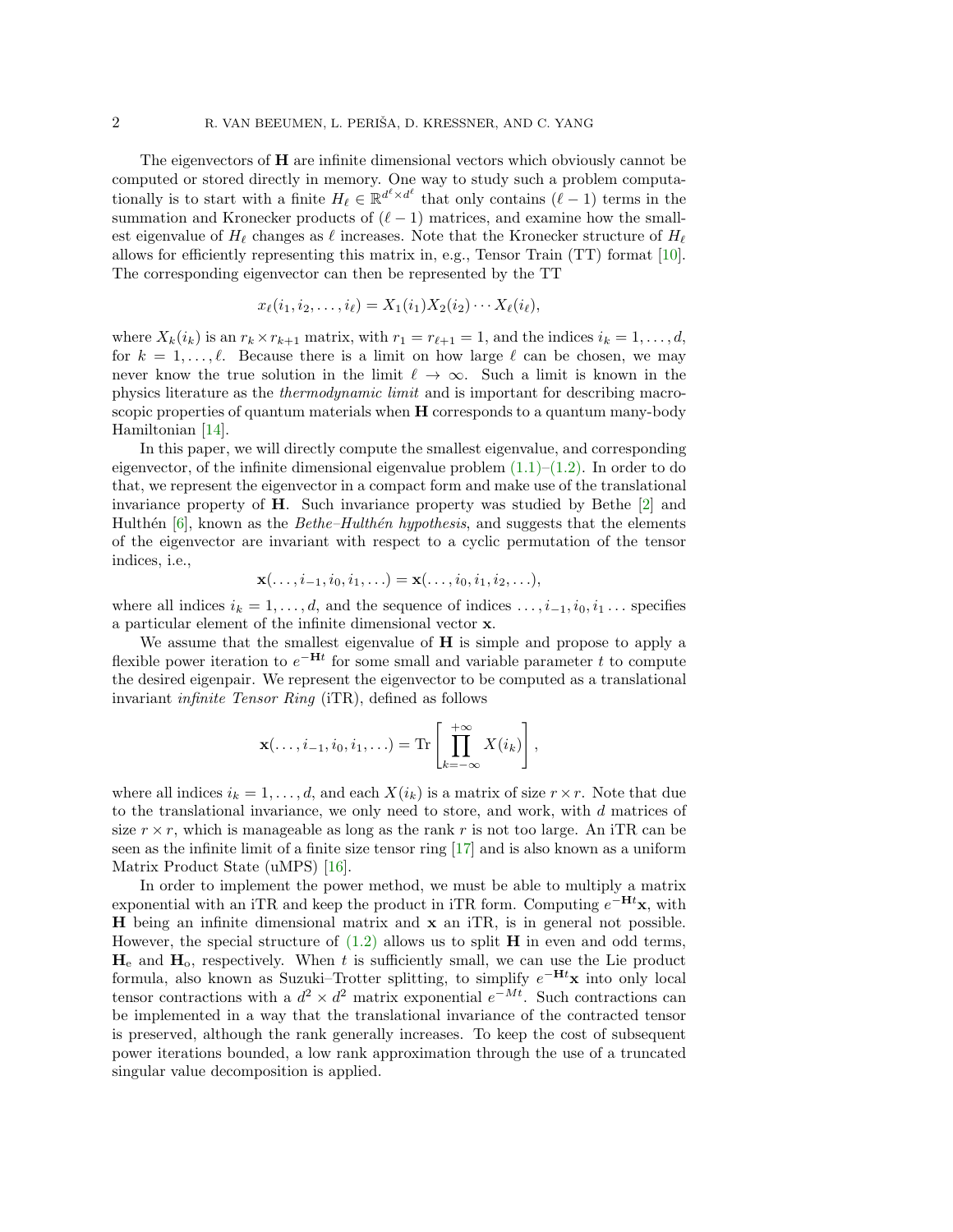We will use the translational invariant iTR  $x$ , obtained from the power method, to approximate the smallest eigenvalue of  $H$ . Because  $(1.2)$  contains an infinite number of terms in the summation, the classical definition of the Rayleigh quotient involves a diverging infinite sum. Therefore, we define the iTR Rayleigh quotient in an average sense, and introduce the canonical form of an iTR that can simplify such a definition. In the numerical experiments, we will show that the iTR Rayleigh quotient used within the flexible power method converges from above to the exact solution. We also give an alternative way to obtain an eigenvalue approximation that can be more accurate than the Rayleigh quotient. Such an approximation relies on viewing an iTR as the product of an infinite sized frame matrix and a vectorized tensor of finite size.

The flexible power iteration was first introduced by Vidal in [\[15\]](#page-32-8) as the iTEBD algorithm. We call such a scheme a flexible power iteration because it is similar to applying a power method to the matrix exponential  $e^{-\mathbf{H}t}$ , except that the matrix exponential is approximated, in each power iteration, through Trotter splitting, and rank truncation is applied to the iTR representation of  $e^{-Ht}$ **x**. This is where the term "flexible" comes from. In [\[15\]](#page-32-8) and other papers, the accuracy of the eigenvalue approximate is assessed by either comparing the approximation with the exact solution or examining the difference between the approximate eigenvalues obtained from two consecutive iterations. The former is not practical when the exact solution of the problem is unknown. The latter can be misleading when the flexible iteration starts to stagnate, which does happen as shown in our numerical experiments.

Based on the canonical form of the iTR, we also introduce a finite size iTR residual that can be used to monitor the convergence of the Rayleigh quotient. We give a practical procedure for adjusting the parameter t in the flexible power iteration to ensure rapid but stable convergence and provide a stopping criterion for terminating the power iteration. As illustrated in the numerical experiments, such a procedure is very effective.

The paper is organized as follows. In [section 2,](#page-2-0) we introduce diagrammatic notations for scalars, vectors, matrices, and tensors, as well as for tensor operations that make it easier to explain operations performed on tensor rings. In [section 3,](#page-3-0) we begin with a formal definition of a single core translational invariant infinite Tensor Ring, describe its properties, and show how an iTR can be converted into a so-called canonical form, which is convenient for manipulating iTRs in various calculations. We also extend these definitions and properties to 2-core translational invariant iTRs which are used to represent the approximate eigenvector of  $\bf{H}$  [\(1.2\)](#page-0-1) containing nearest neighbor interactions. In [section 4,](#page-13-0) we properly define the iTR Rayleigh quotient and introduce the finite iTR residual. In [section 5,](#page-20-0) we present the flexible power iteration for computing the smallest eigenpair of **H**. We also show how  $e^{\mathbf{H}t} \mathbf{x}$  is computed to preserve the iTR structure and discuss a number of practical computational considerations regarding the convergence and error assessment of the method. Three numerical examples are given in [section 6](#page-26-0) to demonstrate the effectiveness of the flexible power method and the adaptive strategy proposed in [section 5.](#page-20-0) Finally, the main conclusions are summarized in [section 7.](#page-30-0)

<span id="page-2-0"></span>2. Notation. Throughout the paper, we denote scalars by lower Greek characters, vectors by lower Roman characters, and matrices and higher order tensors by upper Roman characters, e.g.,  $\alpha$ , x, and M, respectively.  $I_d$  is the  $d \times d$  identity matrix and diagonal matrices are denoted by upper Greek characters, e.g., Σ. The trace of a matrix M is given by  $Tr(M)$  and its vectorization by  $vec(M)$ . For infinite dimensional vectors and matrices we use bold face Roman characters, e.g., v and M,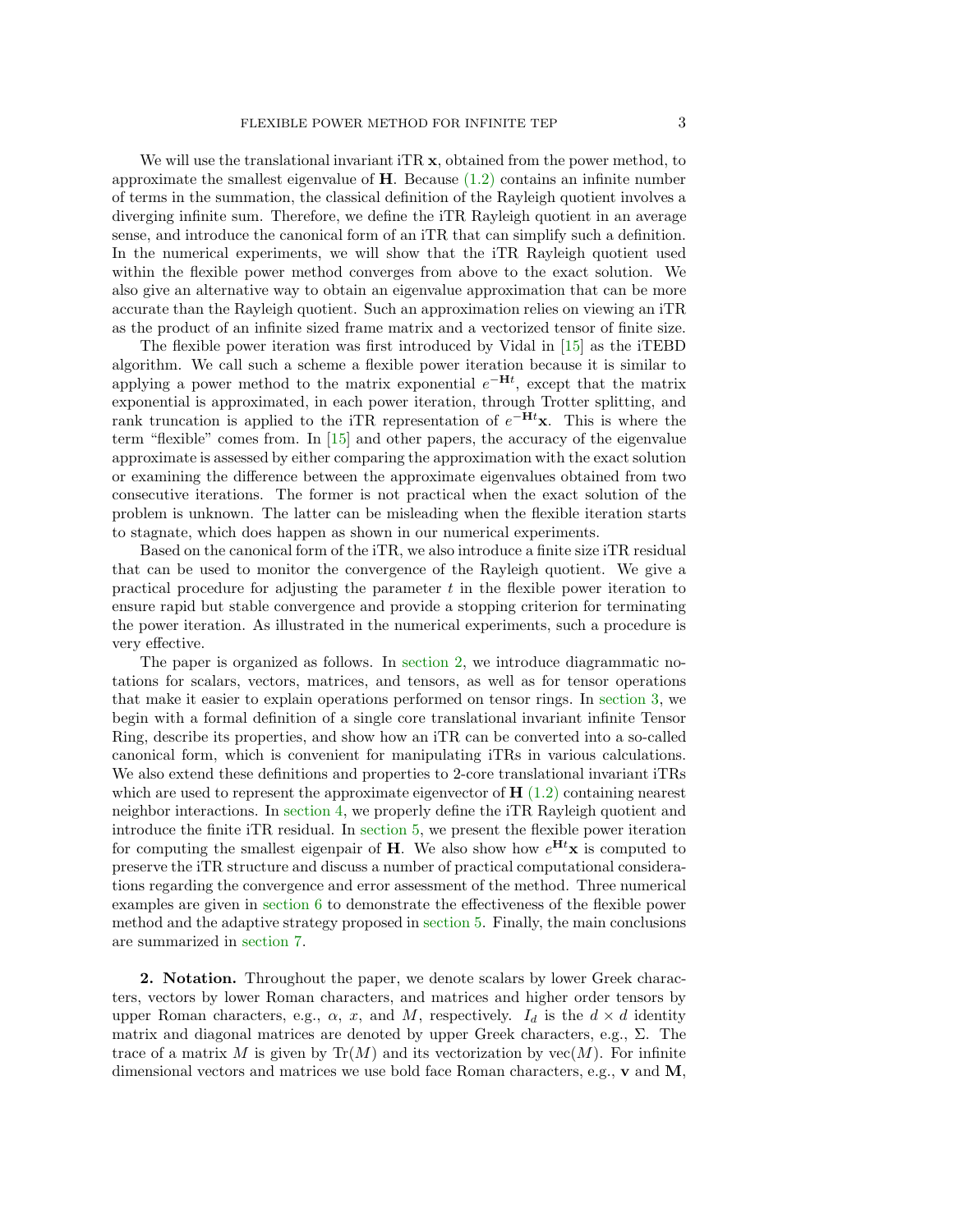respectively.

We will make use of the powerful tensor diagram notation [\[11\]](#page-32-9) in order to graphically represent tensor contractions. The first 4 low-order tensors, i.e., a scalar  $\alpha$ , a vector  $v$ , a matrix  $M$ , and a 3rd-order tensor  $T$ , are depicted as follows

$$
\alpha = \boxed{\alpha}, \hspace{1cm} v = \frac{j}{\sqrt{v}}, \hspace{1cm} M = \frac{i}{\sqrt{v}}, \hspace{1cm} T = \frac{i}{\sqrt{r}} \boxed{\frac{r}{j}},
$$

where  $i, j, k$  are the corresponding tensor indices. This graphical notation has the advantage that tensor contractions can be represented by connecting the lines that correspond to the indices to sum over. For example, the matrix-vector product and the matrix-matrix product are given by, respectively,

$$
Mv = \frac{i\hspace{-0.75pt}\cdot\hspace{-0.75pt} (M)^j \hspace{-0.75pt}\cdot\hspace{-0.75pt} (v)}{WN} = \frac{i\hspace{-0.75pt}\cdot\hspace{-0.75pt} (M)^j \hspace{-0.75pt}\cdot\hspace{-0.75pt} (N)^k}{W},
$$

where the connections between  $M$  and  $v$ , and  $M$  and  $N$  correspond to the sum over index  $i$ . Because contracting a tensor over one of its indices with the identity matrix has no effect, we represent the identity matrix  $I$  by just a line. Another important tensor contraction, that we will often use, is the contraction of two 3rd-order tensors into a so called supercore

$$
\frac{i\left(Z\right)^m}{j!} = \frac{i\left(X\right)^k\left(Y\right)^m}{j}, \qquad Z_{ijlm} = \sum_k X_{ijk} Y_{klm},
$$

where the thick leg indicates combining the indices  $j$  and  $l$  into a single index.

Some other commonly used matrix operations such as the trace, the transpose, and the vectorizations of a matrix are given by the following diagrams

$$
\text{Tr}(M) = \overbrace{(M)}^{\text{T}}, \quad v^{\top} = \overbrace{(v)}^{\text{T}}, \quad \text{vec}(M) = \overbrace{(M)}^{\text{T}}, \quad \text{vec}(M)^{\top} = \overbrace{(M)}^{\text{T}}.
$$

In order to save space, we sometimes rotate the diagrams counterclockwise by 90 degrees, e.g., the vectorization of a 3-rd order tensor

$$
\text{vec}(T) = \bigcap_{T \in \mathcal{T}} \bigcap_{T \in \mathcal{T}} \bigcap_{T \in \mathcal{T}}
$$

Throughout the paper, reshaping tensors into matrices and vice versa will play a key role, for example, reshaping the following rank-1 matrices into 4th-order tensors

(2.1) 
$$
\text{vec}(I) \text{vec}(\Sigma^2)^\top = \bigg) \bigg( \bigg( \sum_{\Sigma} \bigg) \qquad \text{vec}(\Sigma^2) \text{vec}(I)^\top = \bigg( \sum_{\Sigma} \bigg) \bigg( \bigg),
$$

where  $\Sigma$  is a diagonal matrix. We again obtain a matrix by combining respectively the left and right pointing legs into one index.

<span id="page-3-0"></span>3. Translational invariant infinite tensor ring. In this section, we define the translational invariant infinite tensor ring and discuss its properties that will be used in the next sections to construct an approximation to the eigenvector associated with the smallest eigenvalue of the infinite dimensional matrix  $\bf{H}$  defined in [\(1.2\).](#page-0-1) We start by defining translational invariance for a (finite) tensor ring.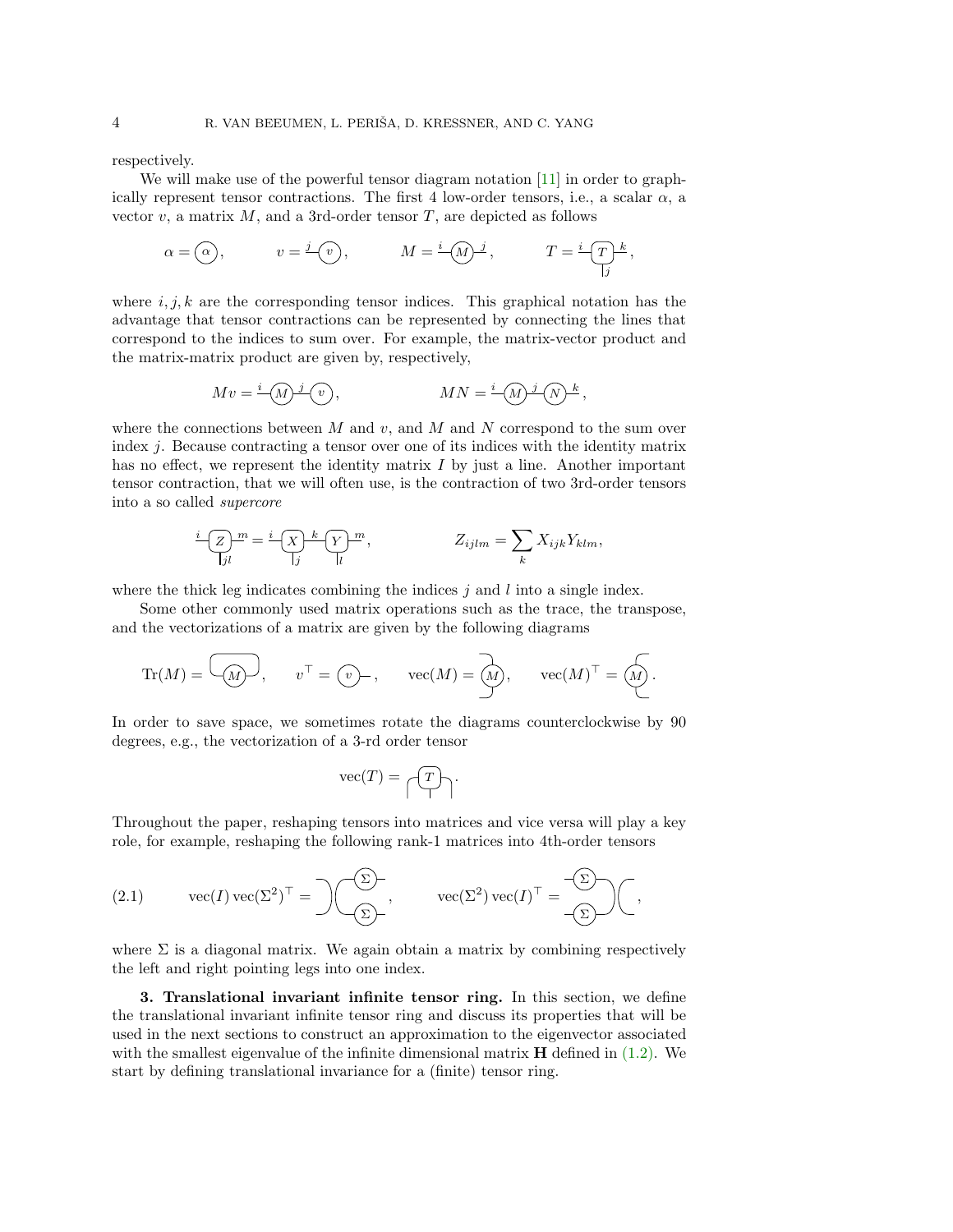**3.1. Finite tensor ring.** The tensor ring decomposition  $\begin{bmatrix} 17, 8 \end{bmatrix}$  is a way to represent high-order tensors, or vectors that can be reshaped into high-order tensors, by a sequence of 3rd-order tensors that are circularly multiplied. We define a finite size tensor ring as follows.

<span id="page-4-1"></span>DEFINITION 3.1 (Tensor Ring). Let  $x_{\ell}$  be an  $\ell$ th-order tensor of size  $d_1 \times d_2 \times$  $\cdots \times d_{\ell}$ , then its tensor ring representation is defined as

$$
(3.1) \t x_{\ell} = \underbrace{\begin{pmatrix} x_1 \\ x_2 \end{pmatrix}}_{i_1} \underbrace{\begin{pmatrix} x_2 \\ x_2 \end{pmatrix}}_{i_2} \cdots \underbrace{\begin{pmatrix} x_{\ell} \\ x_{\ell} \end{pmatrix}}_{i_{\ell}}
$$

and element-wise as  $x_{\ell}(i_1, i_2, \ldots, i_{\ell}) := \text{Tr}\left[X_1(i_1)X_2(i_2)\cdots X_{\ell}(i_{\ell})\right]$ , where the indices  $i_k, k = 1, 2, \ldots, \ell$ , run from 1 to  $d_k$ , and each  $X_k(i_k)$  is a matrix of size  $r_k \times r_{k+1}$ , with  $r_1 = r_{\ell+1}$ .

We call the 3rd-order tensors  $X_k$  the cores of  $x_\ell$ ,  $X_k(i_k)$  the slices of the kth core, and  $r_k$  the corresponding tensor ring *ranks*. In the physics literature, a tensor ring is called a matrix product state with periodic boundary conditions [\[12\]](#page-32-11). When  $r_1 = r_{\ell+1} = 1$ , a tensor ring becomes a *tensor train* [\[10\]](#page-32-4), also known in the physics literature as a matrix product state with open boundary conditions [\[12\]](#page-32-11).

When all dimensions  $d_k = d$ , all ranks  $r_k = r$ , and all slices  $X_k(i_k) = X(i_k)$ , for  $k = 1, 2, \ldots, \ell$ , the tensor ring  $x_{\ell}$  is said to be translational invariant. It follows from the trace operation property that

<span id="page-4-0"></span>
$$
x_{\ell}(i_1, i_2, \ldots, i_{\ell}) = x_{\ell}(i_2, \ldots, i_{\ell}, i_1),
$$

i.e.,  $x_{\ell}$  is invariant under cyclic permutations of its indices. This is a desirable property because the eigenvectors of  $\bf{H}$  defined in  $(1.2)$  are known to have such a property for certain  $M_{k,k+1}$ . We define a translational invariant (finite) tensor ring as follows.

<span id="page-4-2"></span>DEFINITION 3.2 (Translational invariant TR). Let  $x_{\ell}$  be an  $\ell$ th-order tensor of size  $d^{\ell}$ , then its translational invariant tensor ring representation is defined as

$$
(3.2) \t x_{\ell} = \underbrace{\left(\underbrace{X}_{i_1}\right)\left(\underbrace{X}_{i_2}\right)\cdots\left(\underbrace{X}_{i_\ell}\right)}_{i_\ell}
$$

and element-wise as  $x_{\ell}(i_1, i_2, \ldots, i_{\ell}) := \text{Tr}[X(i_1)X(i_2)\cdots X(i_{\ell})]$ , where the indices  $i_k, k = 1, 2, \ldots, \ell$ , run from 1 to d, and each  $X(i_k)$  is a matrix of size  $r \times r$ .

Note that, due to the translational invariance, the tensor ring  $(3.2)$  is fully determined by only one core X of size  $r \times d \times r$ .

3.2. Infinite tensor ring. Generalizing [Definition 3.1](#page-4-1) to tensor rings with an infinite number of cores is impossible because this would require an infinite amount of data to represent x. On the other hand, using the translational invariance property allows us to generalize [Definition 3.2](#page-4-2) to infinite tensor rings (iTR).

<span id="page-4-3"></span>DEFINITION 3.3 (Translational invariant iTR). A translational invariant iTR is defined as

$$
\mathbf{x} = \begin{bmatrix} \cdots & -\boxed{x} & \boxed{x} & \boxed{x} & \cdots & -\boxed{x} \\ \cdots & \cdots & \cdots & \cdots & \cdots & \cdots \end{bmatrix}
$$

and element-wise as

(3.3) 
$$
\mathbf{x}(\ldots, i_{-1}, i_0, i_1, \ldots) := \text{Tr}\left[\prod_{k=-\infty}^{+\infty} X(i_k)\right],
$$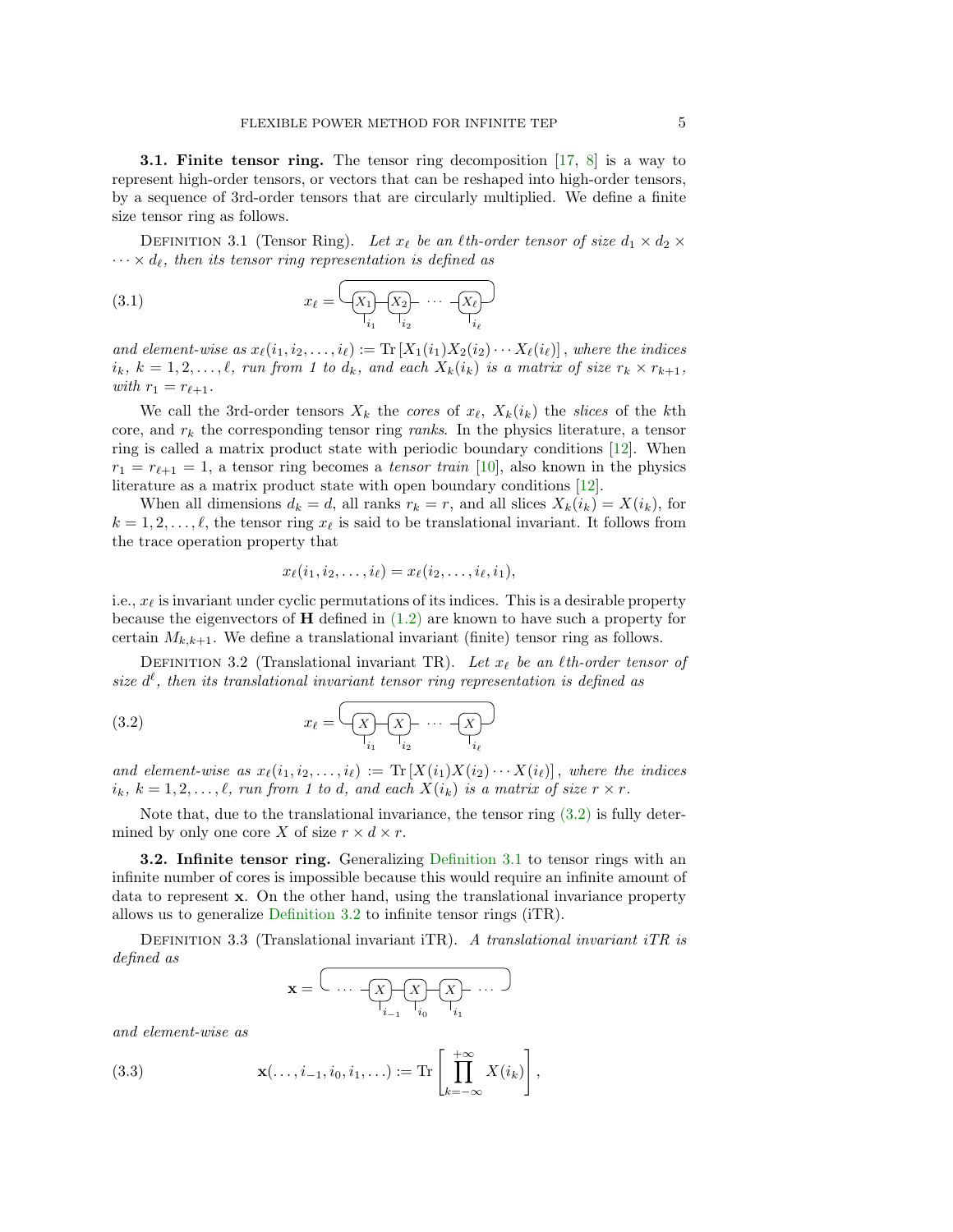where all indices i<sub>k</sub> run from 1 to d and each  $X(i)$  is a matrix of size  $r \times r$ , with r referred to as the rank of  $x$ .

Note that even though x contains an infinite number of cores, each core is completely defined by the d slices of  $X$  so that  $x$  can be represented by a finite amount of data although it is infinite dimensional. A translational invariant iTR is also known as a uniform matrix product state  $[16]$ . In the remainder of the paper, we will only work with translational invariant iTRs and just call them iTRs for brevity.

**3.3. Transfer matrix.** The core tensor  $X$  of each iTR defines a special matrix called transfer matrix, which plays a key role in many operations performed on the corresponding iTR, e.g., in the Rayleigh quotient and the residual calculations.

<span id="page-5-4"></span>DEFINITION 3.4 (Transfer matrix). Let  $\mathbf x$  be an iTR as defined in [Definition](#page-4-3) 3.3. Then we define the transfer matrix  $T_X$  associated with **x** as the  $r^2 \times r^2$  matrix

<span id="page-5-0"></span>(3.4) 
$$
T_X := \sum_{i=1}^d X(i) \otimes X(i) = \frac{-\{X\}}{-\{X\}},
$$

where  $X(i)$  is the ith slice of X.

The transfer matrix [\(3.4\)](#page-5-0) and in particular its dominant left and right eigenvectors, i.e., the eigenvectors corresponding to the eigenvalue with largest magnitude, will play an indispensable role in operations involving iTRs.

CONJECTURE 3.5. Let  $\bf{x}$  be a real iTR as defined in [Definition](#page-4-3) 3.3 and assume that the dominant eigenvalue of the corresponding transfer matrix  $T_X$  is simple. Then this eigenvalue, denoted by  $\eta$ , is real and positive, and the corresponding left and right eigenvectors  $v_L$  and  $v_R$  satisfy the conditions

<span id="page-5-1"></span>(3.5) 
$$
\sum_{i=1}^{d} X(i)^{\top} V_L X(i) = \eta V_L, \qquad \sum_{i=1}^{d} X(i) V_R X(i)^{\top} = \eta V_R,
$$

where  $v_L =: \text{vec}(V_L)$  and  $v_R =: \text{vec}(V_R)$ , with  $V_L$  and  $V_R$  positive definite matrices.

When the dominant eigenvalue of the transfer matrix is simple,  $v_L^T v_R \neq 0$  holds. We will assume that the eigenvectors  $v<sub>L</sub>$  and  $v<sub>R</sub>$  satisfy the normalization condition  $v_L^{\top} v_R = 1$ , which is equivalent to Tr  $(V_L^{\top} V_R) = 1$ . A graphically depiction of [\(3.5\),](#page-5-1) and the normalization condition for  $v<sub>L</sub>$  and  $v<sub>R</sub>$  are shown in Figure [1.](#page-5-2)

<span id="page-5-2"></span>

FIG. 1. A graphical representation of [\(3.5\)](#page-5-1), and the normalization condition  $v_L^T v_R = 1$ .

<span id="page-5-3"></span>LEMMA 3.6. If the transfer matrix  $T_X$  is an injective linear map and  $\eta$  is its dominant eigenvalue with  $v_L$  and  $v_R$  being the corresponding left and right eigenvectors, respectively normalized to satisfy  $v_L^{\top} v_R = 1$ , then

(3.6) 
$$
\lim_{k \to \infty} \left(\frac{T_X}{\eta}\right)^k = v_R v_L^{\top}.
$$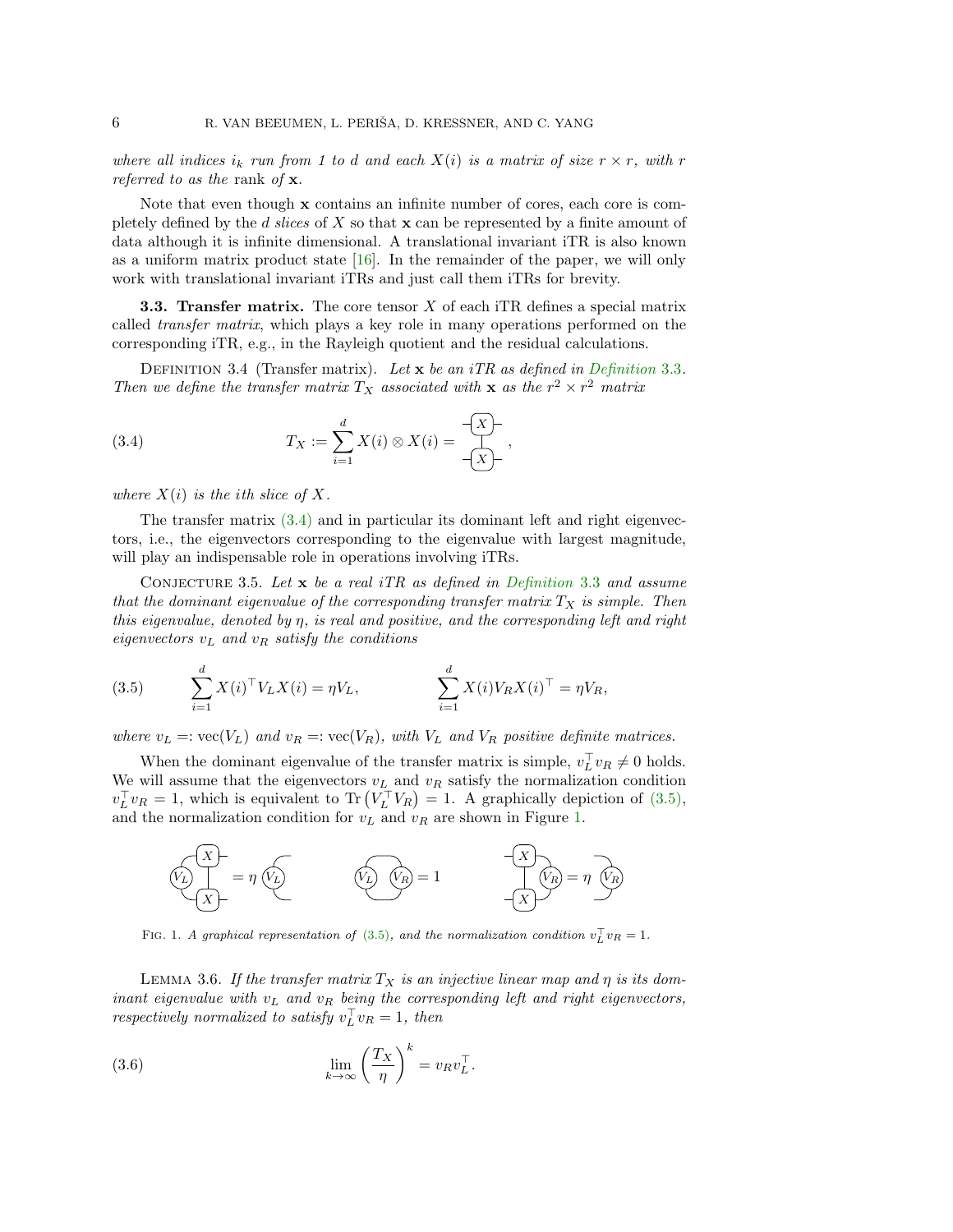*Proof.* Let the left and right eigenvalue decompositions of  $T_X$  be given by

$$
W_L^*T_X=\Lambda W_L^*,\qquad\qquad T_XW_R=W_R\Lambda\qquad\qquad W_L^*W_R=I,
$$

where the diagonal matrix  $\Lambda$  contains the eigenvalues on its diagonal, and  $W_L$  and  $W_R$ are the corresponding left and right eigenvectors of  $T_X$ , respectively, and normalized so that  $W_L^*W_R = I$ , i.e.,

$$
\Lambda := \begin{bmatrix} \eta & \bullet \end{bmatrix}, \qquad W_L := \begin{bmatrix} v_L & \bullet \end{bmatrix}, \qquad W_R := \begin{bmatrix} v_R & \bullet \end{bmatrix}.
$$

Then, using that  $\eta$  is simple and  $W_R^{-1} = W_L^*$ , yields

$$
\lim_{k \to \infty} \left(\frac{T_X}{\eta}\right)^k = \lim_{k \to \infty} \frac{1}{\eta^k} W_R \Lambda^k W_R^{-1} = \lim_{k \to \infty} \frac{1}{\eta^k} W_R \Lambda^k W_L^* = v_R v_L^\top,
$$

which completes the proof.

COROLLARY 3.7 (Normalized iTR). Let  $x$  be an iTR as defined in [Definition](#page-4-3) 3.3. Then **x** is normalized, i.e.,  $\mathbf{x}^{\top}\mathbf{x} = 1$ , if its corresponding transfer matrix  $T_X$  has a simple dominant eigenvalue  $\eta = 1$ .

Proof. The proof directly follows from [Lemma 3.6,](#page-5-3) i.e.,

$$
\mathbf{x}^{\top}\mathbf{x} = \begin{bmatrix} \dots & -\overline{(X)} - \overline{(X)} - \dots \end{bmatrix} = \text{Tr}\left[\lim_{k \to \infty} (T_X)^k\right] = \text{Tr}\left[v_R v_L^{\top}\right] = v_L^{\top} v_R = 1,
$$

where we also used the trace property  $\text{Tr}(AB) = \text{Tr}(BA)$ .

3.4. Canonical decomposition. Because we can insert the product of any nonsingular matrix S and its inverse between two consecutive cores of an iTR and redefine each slice as  $S^{-1}X(i)S, i = 1, ..., d$ , the representation of an iTR is not unique. It is useful to define a canonical form that makes it easier to describe computations performed on iTRs.

<span id="page-6-0"></span>DEFINITION 3.8 (Canonical form). Let  $\mathbf x$  be an iTR as defined in [Definition](#page-4-3) 3.3. Then its canonical form is defined as

$$
\mathbf{x} = \begin{bmatrix} \cdots & -\boxed{Q} - \boxed{\Sigma} - \boxed{Q} - \boxed{\Sigma} - \boxed{Q} - \boxed{\Sigma} - \cdots \end{bmatrix}
$$

and element-wise as

(3.7) 
$$
\mathbf{x}(\ldots, i_{-1}, i_0, i_1, \ldots) := \text{Tr}\left[\prod_{k=-\infty}^{+\infty} Q(i_k) \Sigma\right],
$$

where  $Q(i) \in \mathbb{R}^{r \times r}$ , for  $i = 1, ..., d$ , and  $\Sigma \in \mathbb{R}^{r \times r}$  is a diagonal matrix with decreasing non-negative real numbers on its diagonal and  $\|\Sigma\|_F = 1$ , such that the following left and right orthogonality conditions hold

<span id="page-6-1"></span>(3.8) 
$$
\sum_{i=1}^{d} Q_L(i)^{\top} Q_L(i) = \eta I, \qquad \sum_{i=1}^{d} Q_R(i) Q_R(i)^{\top} = \eta I,
$$

with  $Q_L(i) := \Sigma Q(i)$ ,  $Q_R(i) := Q(i)\Sigma$ , and  $\eta \in \mathbb{R}$  being the dominant eigenvalue of the transfer matrix  $T_X$ .

 $\Box$ 

 $\Box$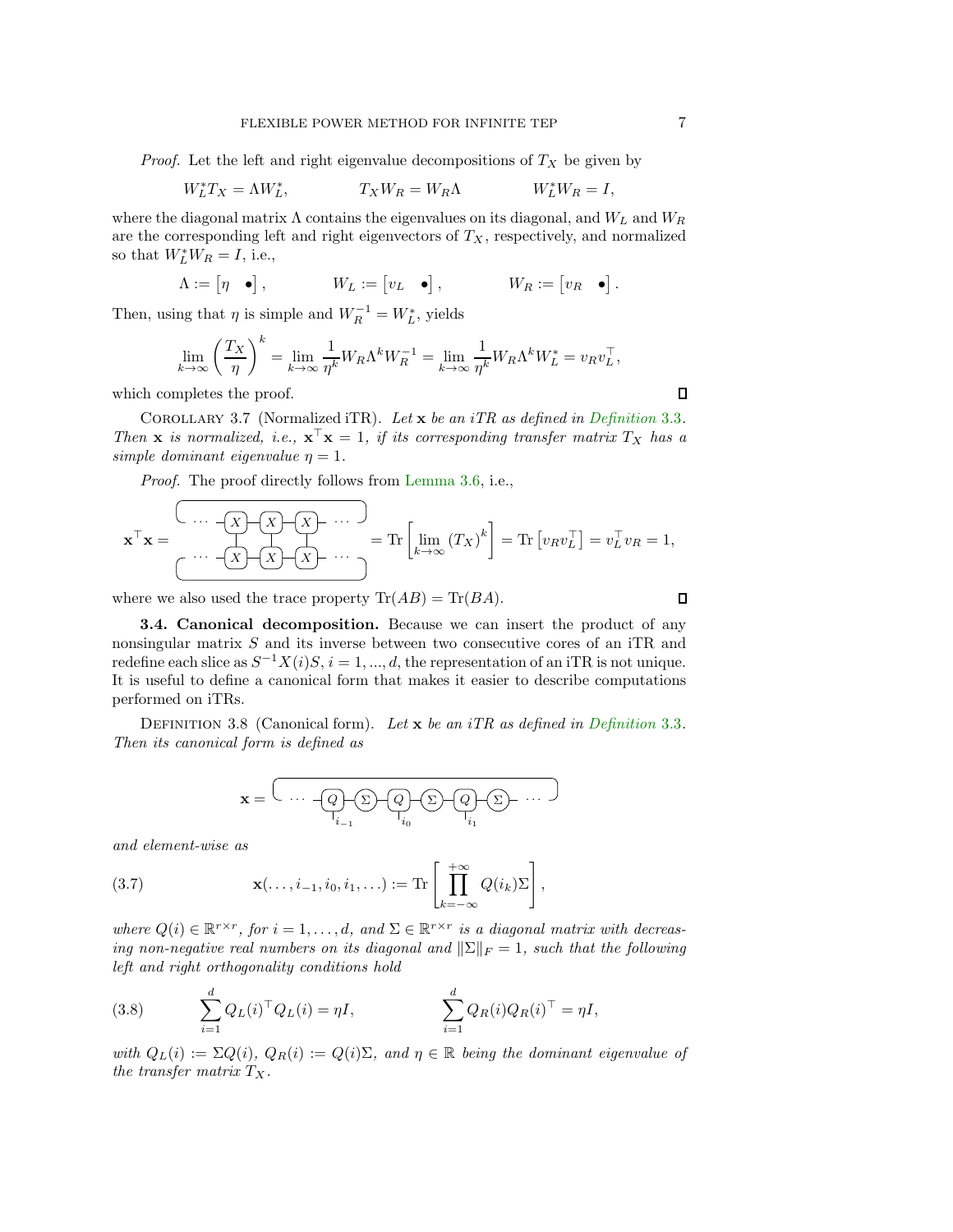We call the 3rd-order tensor Q the orthogonal core of x and  $\Sigma$  the corresponding singular value matrix, since it can be obtained from a singular value decomposition. The 3rd-order tensors  $Q_L$  and  $Q_R$ , defined in [Definition 3.8,](#page-6-0) are called the left and right orthogonal cores, respectively.

Before explaining how to compute the canonical form, we will list some properties. First, note that by definition, Q and  $\Sigma$  satisfy the following relations

(3.9) 
$$
\Sigma Q(i)\Sigma = Q_L(i)\Sigma = \Sigma Q_R(i),
$$

<span id="page-7-0"></span>for  $i = 1, \ldots, d$ . The left and right canonical transfer matrices are defined as follows.

DEFINITION 3.9 (Canonical transfer matrices). Let  $\mathbf x$  be an iTR in canonical form as defined in [Definition](#page-6-0) 3.8. Then we define its left and right canonical transfer matrices  $T_{Q_L}$  and  $T_{Q_R}$  as the following  $r^2 \times r^2$  matrices

<span id="page-7-1"></span>(3.10) 
$$
T_{Q_L} := \sum_{i=1}^d Q_L(i) \otimes Q_L(i) = \frac{-\sum - Q}{-\sum - Q},
$$

(3.11) 
$$
T_{Q_R} := \sum_{i=1}^d Q_R(i) \otimes Q_R(i) = \frac{-Q - \sum_{i=1}^d Q_i}{-Q - \sum_{i=1}^d Q_i}
$$

where  $Q_L$  and  $Q_R$  are defined in [Definition](#page-6-0) 3.8.

The canonical transfer matrices, associated with an iTR in canonical form, and their dominant left and right eigenvectors, which play a crucial role in the evaluation of the iTR Rayleigh quotient and the iTR residual, have the following fixed form.

<span id="page-7-6"></span>LEMMA 3.10. Let  $\bf{x}$  be an iTR in canonical form as defined in [Definition](#page-6-0) 3.8 with its corresponding canonical transfer matrices defined as in [Definition](#page-7-0) 3.9. Then,

<span id="page-7-4"></span> $\operatorname{vec}(I)^{\top} T_{Q_L} = \eta \operatorname{vec}(I)$ (3.12)  $\operatorname{vec}(I)^{\top} T_{Q_L} = \eta \operatorname{vec}(I)^{\top}, \qquad T_{Q_R} \operatorname{vec}(I) = \eta \operatorname{vec}(I),$ 

<span id="page-7-5"></span>(3.13) 
$$
T_{Q_L} \text{vec}(\Sigma^2) = \eta \text{vec}(\Sigma^2), \qquad \text{vec}(\Sigma^2)^\top T_{Q_R} = \eta \text{vec}(\Sigma^2)^\top,
$$

with  $\mathrm{vec}(I)$  being the dominant left eigenvector of  $T_{Q_L}$  and the dominant right eigenvector of  $T_{Q_{\rm R}}$ , and  $\text{vec}(\Sigma^2)$  being the dominant right eigenvector of  $T_{Q_{\rm L}}$  and the dominant left eigenvector of  $T_{Q_R}$ .

*Proof.* The proof for the dominant right eigenvector of  $T_{Q_R}$  directly follows from vectorizing the right equality of [\(3.8\),](#page-6-1)

$$
\operatorname{vec}\left(\sum_{i=1}^d Q_R(i) Q_R(i)^{\top}\right) = \left(\sum_{i=1}^d Q_R(i) \otimes Q_R(i)\right) \operatorname{vec}(I) = T_{Q_R} \operatorname{vec}(I) = \eta \operatorname{vec}(I),
$$

where we made use of the "vec trick" identity, i.e.,

<span id="page-7-2"></span>(3.14) 
$$
\text{vec}(ABC) = (C^\top \otimes A)\,\text{vec}(B),
$$

and [Definition 3.9,](#page-7-1) respectively. For the proof of the dominant left eigenvector of  $T_{Q_L}$ , we start from vectorizing the left equality of  $(3.8)$  and apply  $(3.14)$  to obtain

<span id="page-7-3"></span>(3.15) 
$$
\operatorname{vec}\left(\sum_{i=1}^d Q_L(i)^{\top} Q_L(i)\right) = \left(\sum_{i=1}^d Q_L(i)^{\top} \otimes Q_L(i)^{\top}\right) \operatorname{vec}(I) = \eta \operatorname{vec}(I).
$$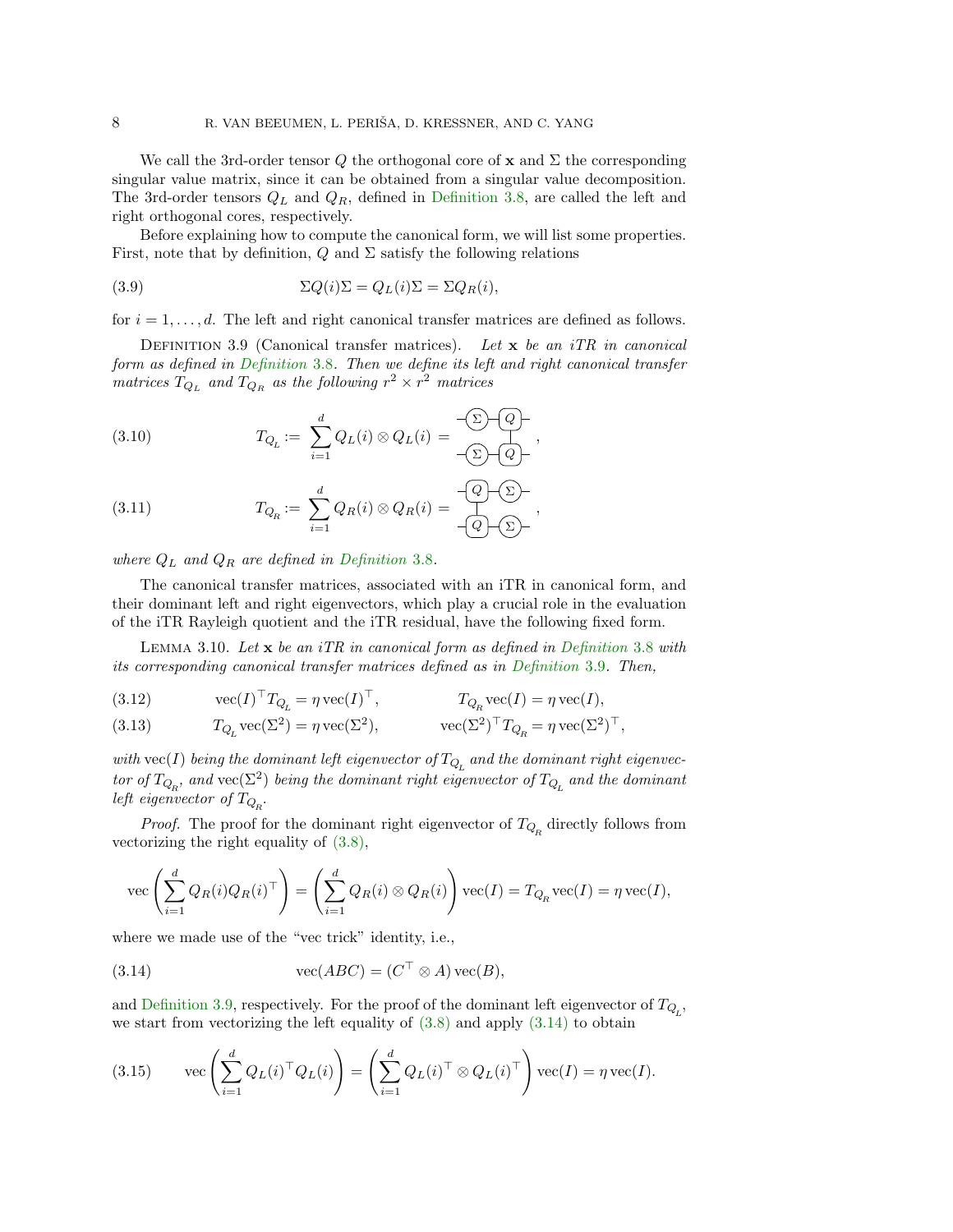Transposing [\(3.15\)](#page-7-3) and using [Definition 3.9](#page-7-1) completes the proof of [\(3.12\).](#page-7-4)

In order to prove that  $\text{vec}(\Sigma^2)$  is the dominant right eigenvector of  $T_{Q_L}$ , we start again from the vectorization of the right equality of  $(3.8)$ ,

<span id="page-8-0"></span>(3.16) 
$$
\operatorname{vec}\left(\sum_{i=1}^d Q(i) \Sigma^2 Q(i)^{\top}\right) = \left(\sum_{i=1}^d Q(i) \otimes Q(i)\right) \operatorname{vec}(\Sigma^2) = \eta \operatorname{vec}(I),
$$

where we substituted  $Q_R(i) = Q(i)\Sigma$  and applied [\(3.14\).](#page-7-2) Next, we multiply both sides of  $(3.16)$  from the left by  $\Sigma \otimes \Sigma$ , yielding

$$
\underbrace{(\Sigma \otimes \Sigma) \left( \sum_{i=1}^d Q(i) \otimes Q(i) \right)}_{= T_{Q_L}} \text{vec}(\Sigma^2) = \eta \left( \Sigma \otimes \Sigma \right) \text{vec}(I) = \eta \text{vec}(\Sigma^2).
$$

Finally, in order to prove that  $\text{vec}(\Sigma^2)$  is also the dominant left eigenvector of  $T_{Q_R}$ , we start from the vectorization of the left equality of [\(3.8\),](#page-6-1)

<span id="page-8-1"></span>(3.17) 
$$
\operatorname{vec}\left(\sum_{i=1}^d Q(i)^{\top} \Sigma^2 Q(i)\right) = \left(\sum_{i=1}^d Q(i)^{\top} \otimes Q(i)^{\top}\right) \operatorname{vec}(\Sigma^2) = \eta \operatorname{vec}(I),
$$

where we substituted  $Q_L(i) = \Sigma Q(i)$  and made use of the identity [\(3.14\).](#page-7-2) Next, we multiply both sides of  $(3.17)$  from the left by  $\Sigma \otimes \Sigma$  followed by a transposition, yielding

$$
\text{vec}(\Sigma^2)^\top \underbrace{\left(\sum_{i=1}^d Q(i) \otimes Q(i)\right) (\Sigma \otimes \Sigma)}_{= T_{Q_R}} = \eta \left[ (\Sigma \otimes \Sigma) \text{vec}(I) \right]^\top = \eta \text{vec}(\Sigma^2)^\top,
$$

which proves  $(3.13)$  and completes the proof.

 $\Box$ 

The eigenvalue decompositions of [Lemma 3.10](#page-7-6) are graphically shown in [Figure 2.](#page-8-2) Note also that the left and right orthogonality conditions [\(3.8\),](#page-6-1) defined by the canonical form, can be expressed in terms of the canonical transfer matrices and are equivalent to [\(3.12\).](#page-7-4)

<span id="page-8-2"></span>

Fig. 2. Eigenvalue decompositions of the canonical transfer matrices.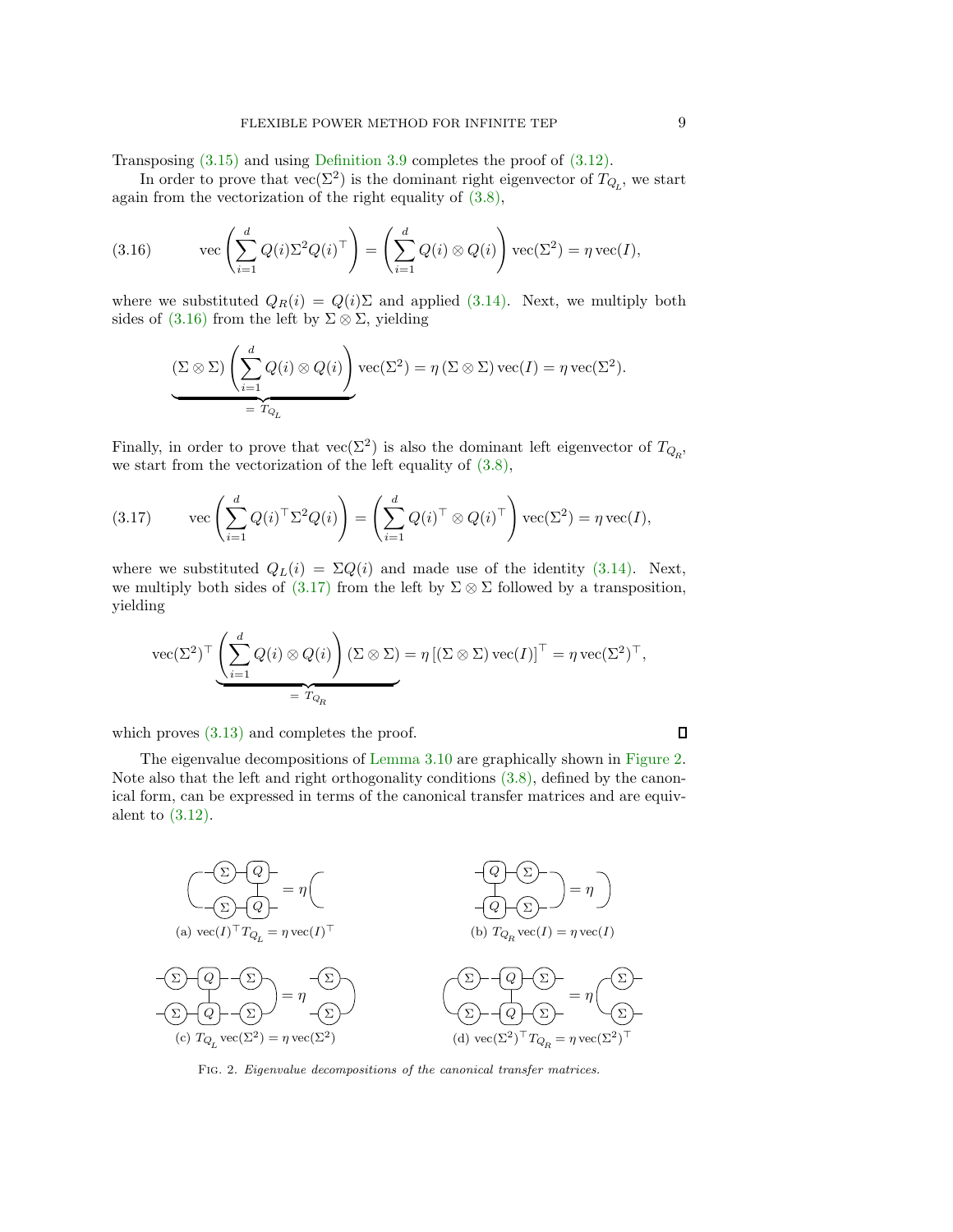Using the orthogonality conditions  $(3.8)$ , we notice that computing the canonical form of an iTR corresponds to finding matrices  $Q(i)$  and a diagonal  $\Sigma$  so that

<span id="page-9-1"></span>(3.18) 
$$
\sum_{i=1}^{d} Q(i)^{\top} \Sigma^{2} Q(i) = \eta I = \sum_{i=1}^{d} Q(i) \Sigma^{2} Q(i)^{\top}.
$$

[Algorithm 1](#page-9-0) shows how the canonical decomposition of an iTR can be computed. Using the properties  $L^{-1} = R\tilde{\Sigma}$ ,  $R^{-1} = \tilde{\Sigma}L$ ,  $V_R = R\tilde{\Sigma}^2 R^{\top}$ , and  $V_L = L^{\top} \tilde{\Sigma}^2 L$ , in combination with the identity [\(3.14\),](#page-7-2) one can show that Q and  $\Sigma$  obtained in step 6 of [Algorithm 1](#page-9-0) satisfy [\(3.18\).](#page-9-1)

The complexity of [Algorithm 1](#page-9-0) is dominated by step 1, which requires the computation of the dominant left and right eigenvectors of the  $r^2 \times r^2$  transfer matrix  $T_X$ . Note that all remaining steps 2–7 only require operations on  $r \times r$  matrices.

<span id="page-9-0"></span>

| Algorithm 1: Canonical decomposition of iTR                                                           |                                                                                                                                            |  |  |  |  |  |
|-------------------------------------------------------------------------------------------------------|--------------------------------------------------------------------------------------------------------------------------------------------|--|--|--|--|--|
| <b>Input</b> : 3rd-order tensor $X$<br><b>Output:</b> 3rd-order tensor Q and diagonal matrix $\Sigma$ |                                                                                                                                            |  |  |  |  |  |
| 1 Dominant left and right eigenvectors of transfer matrix $T_X$ :                                     |                                                                                                                                            |  |  |  |  |  |
|                                                                                                       | $\operatorname{vec}(V_L)^\top T_X = \eta \operatorname{vec}(V_L)^\top, \qquad T_X \operatorname{vec}(V_R) = \eta \operatorname{vec}(V_R).$ |  |  |  |  |  |
| <b>2</b> Eigendecompositions of $V_L$ and $V_R$ :                                                     | $V_L = U_L \Lambda_L U_L^{\top}, \quad V_R = U_R \Lambda_R U_R^{\top}.$                                                                    |  |  |  |  |  |
| 3 Form:                                                                                               | $\tilde{U}_L = U_L \Lambda_I^{1/2}, \quad \tilde{U}_R = U_R \Lambda_R^{1/2}.$                                                              |  |  |  |  |  |
| 4 Singular value decomposition:                                                                       | $V\tilde{\Sigma}W^{\top} = \tilde{U}_I^{\top}\tilde{U}_R.$                                                                                 |  |  |  |  |  |
| 5 Form:                                                                                               | $L = W^\top \tilde{U}_R^{-1}, \quad R = \tilde{U}_L^{-\top} V.$                                                                            |  |  |  |  |  |
| Canonical form:<br>6                                                                                  | $Q(i) = \ \tilde{\Sigma}\ _F L X(i)R, \quad \Sigma = \tilde{\Sigma}/\ \tilde{\Sigma}\ _F.$                                                 |  |  |  |  |  |
| 7 (Normalization):                                                                                    | $Q(i) = Q(i)/\sqrt{\eta}.$                                                                                                                 |  |  |  |  |  |

3.5. Frame matrix. Starting from an iTR in canonical form, as defined in [Definition 3.8,](#page-6-0) we can rewrite it as a product of an infinite dimensional matrix with orthogonal columns, called the *frame matrix*  $[4, 7]$  $[4, 7]$  $[4, 7]$ , and a finite vector of length equal to the number of elements in 1 core.

<span id="page-9-3"></span>DEFINITION 3.11 (Frame matrix). Let  $x$  be a normalized iTR in canonical form as defined in [Definition](#page-6-0) 3.8. Then we define its kth frame matrix as follows

$$
(3.19) \quad \mathbf{F}_{\neq k} := \begin{bmatrix} 0 & \cdots & 0 \\ 0 & \cdots & 0 \\ 0 & 0 & 0 \end{bmatrix} \begin{bmatrix} 0 & \cdots & 0 \\ 0 & 0 & 0 \\ 0 & 0 & 0 \end{bmatrix}^{j_{k-1}} \begin{bmatrix} j_k & \cdots & \cdots & 0 \\ 0 & \cdots & \cdots & \cdots \end{bmatrix}.
$$

Note that by this definition the frame matrix  $\mathbf{F}_{\neq k}$  has an infinite number of rows, which are represented as down pointing legs, and  $dr^2$  columns, which are represented as up pointing legs. Now the iTR x can also be written as

<span id="page-9-2"></span>(3.20) 
$$
\mathbf{x} = \mathbf{F}_{\neq k} \operatorname{vec}(Q_{c}), \qquad \qquad \overline{\mathcal{A}(Q_{c})} = \overline{\mathcal{A}(Q)} \cdot \overline{\mathcal{A}(Q)} \cdot \overline{\mathcal{A}(Q)}.
$$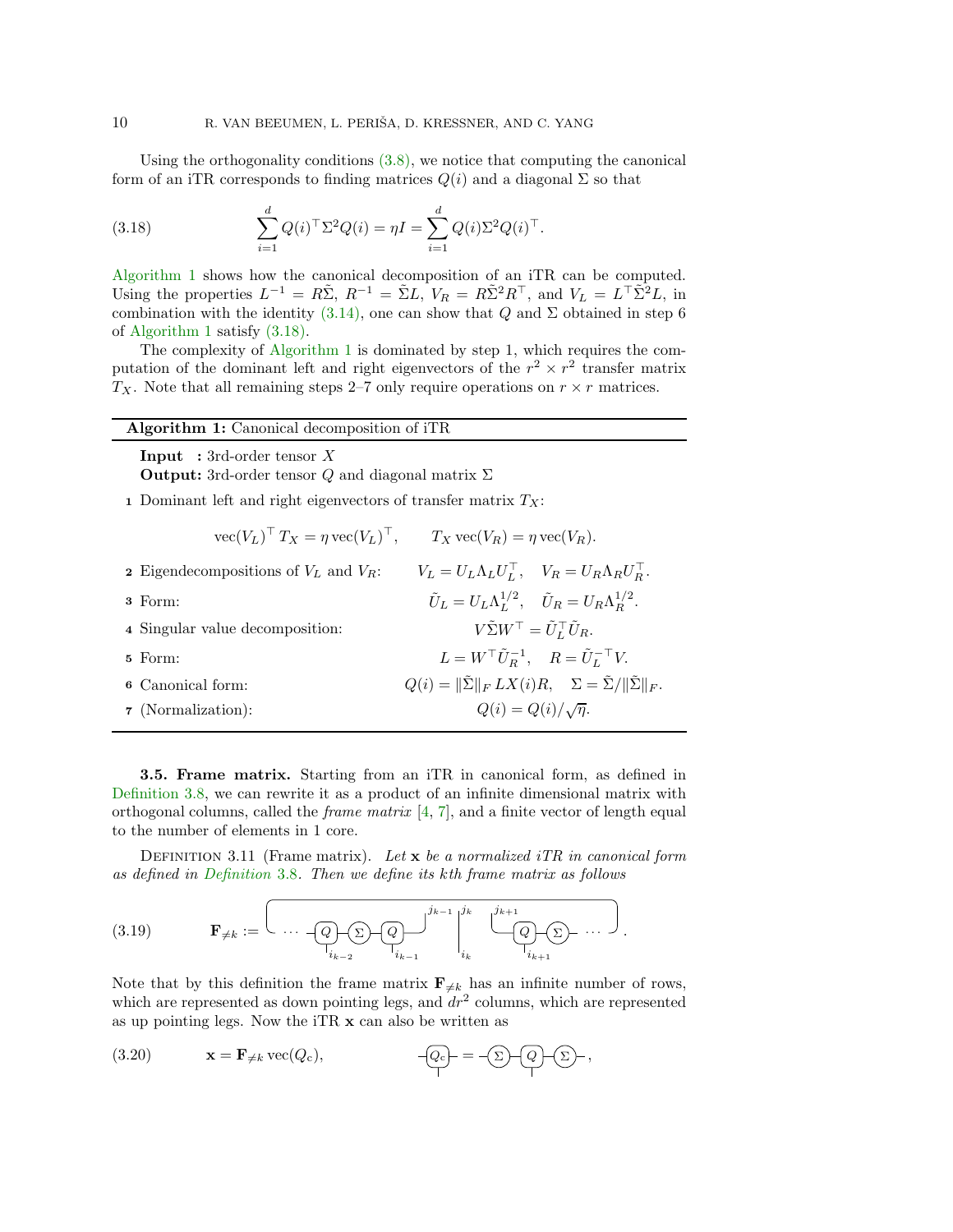where  $Q_c$  is called the *canonical center core*. Another important property of the frame matrix is that it has orthonormal columns, i.e.,  $\mathbf{F}_{\neq k}^{\top} \mathbf{F}_{\neq k} = I_{dr^2}$ , since



where we used in the first step [Lemma 3.6,](#page-5-3) i.e.,  $\lim_{k\to\infty} (T_{Q_R})^k = \text{vec}(I) \text{vec}(\Sigma^2)^\top$ , in order to replace the infinite repetition of  $T_{Q_R}$  on both sides of the free indices, followed by  $\text{vec}(I)^\top T_{Q_L} = \text{vec}(I)^\top$ , and  $\text{vec}(\Sigma^2)^\top \text{vec}(I) = 1$ , respectively.

Due to the orthogonality of the frame matrix, this matrix will turn out to be an important tool to extract and update cores in an efficient way. Further, this matrix will also play a role in splitting supercores into normal cores.

3.6. 2-core translational invariance. The translational invariance principle can be generalized to allow the unit of invariance to include more than one core. Such a unit is sometimes referred to as a supercore. We now define a 2-core translational invariant iTR, which we will refer to as iTR2 to distinguish it from iTRs with a single core.

<span id="page-10-0"></span>DEFINITION 3.12 (2-core translational invariant iTR). A 2-core translational invariant iTR is defined as

$$
\mathbf{x} = \begin{bmatrix} \cdots & -\boxed{X} & \boxed{Y} & \boxed{X} & \boxed{Y} & \cdots \end{bmatrix}
$$

and element-wise as

(3.21) 
$$
\mathbf{x}(\ldots, i_0, i_1, i_2, i_3, \ldots) := \text{Tr}\left[\prod_{k=-\infty}^{+\infty} X(i_{2k}) Y(i_{2k+1})\right],
$$

where all indices  $i_k$  run from 1 to d and each  $X(i)$  and  $Y(i)$  are matrices of size  $r \times r$ .

<span id="page-10-1"></span>In contrast to an iTR with a single core, there are now 2 transfer matrices associated with every iTR2, playing a central role in the iTR2 operations.

DEFINITION 3.13 (iTR2 transfer matrices). Let  $x$  be an iTR2 as defined in [Definition](#page-10-0) 3.12. Then we define the transfer matrices  $T_{XY}$  and  $T_{YX}$  associated with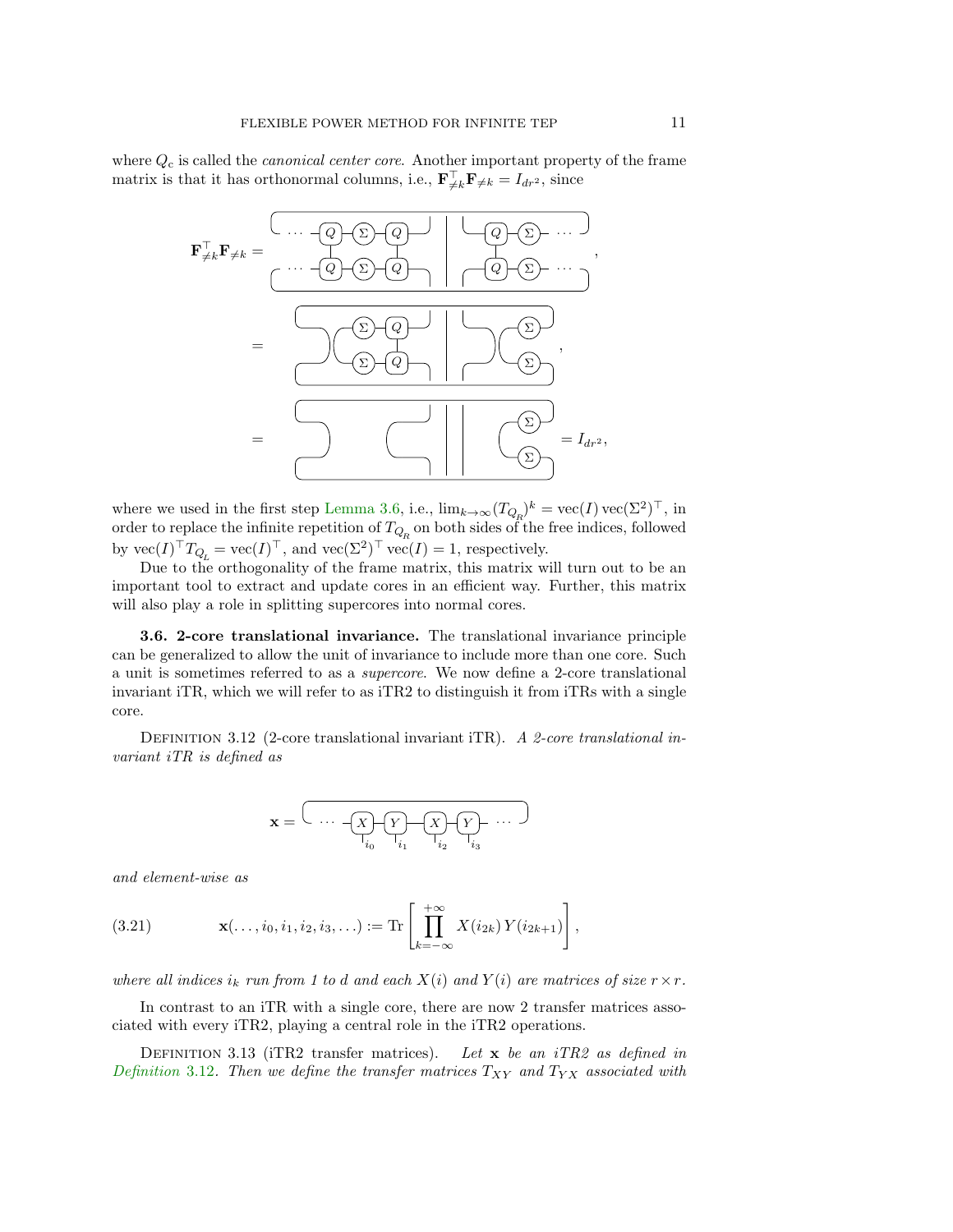$\mathbf{x}$  as the  $r^2 \times r^2$  matrices

(3.22) 
$$
T_{XY} := \sum_{i=1}^{d} \sum_{j=1}^{d} \left[ X(i) \otimes X(i) \right] \left[ Y(j) \otimes Y(j) \right] = \frac{-X - Y}{-X - Y},
$$

$$
(3.23) \t T_{YX} := \sum_{i=1}^{\infty} \sum_{j=1}^{\infty} \left[ Y(i) \otimes Y(i) \right] \left[ X(j) \otimes X(j) \right] = \frac{1}{-Y} \left[ \begin{array}{c} \Delta \\ \Delta \end{array} \right],
$$

where  $X(i)$  is the ith slice of X and  $Y(j)$  the jth slice of Y.

Note that the transfer matrices  $T_{XY}$  and  $T_{YX}$  of an iTR2 can also be expressed in terms of the 1-core transfer matrices, i.e.,  $T_{XY} = T_X T_Y$  and  $T_{YX} = T_Y T_X$ , where  $T_X$  is the transfer matrix formed by only using the core X and  $T_Y$  the transfer matrix formed by only using the core Y .

LEMMA 3.14. Let  $\mathbf x$  be an iTR2 as defined in [Definition](#page-10-0) 3.12 and assume that  $T_X$  and  $T_Y$  are nonsingular. Then its corresponding transfer matrices  $T_{XY}$  and  $T_{YX}$ , defined in [Definition](#page-10-1) 3.13, have the same eigenvalues.

*Proof.* We will show that every eigenvalue of  $T_{XY}$  is also an eigenvalue  $T_{YX}$ , and vice versa. First, assume that  $(\lambda, v)$  is an eigenpair of  $T_{XY}$ ,  $T_{XY}v = T_XT_Yv = \lambda v$ . Multiplying both sides from the left by  $T_Y$ , yields  $T_Y T_X(T_Y v) = \lambda(T_Y v)$ , hence, the pair  $(\lambda, w := T_Y v)$  is an eigenpair of  $T_{YX}$ .

Similarly, assume that  $(\lambda, w)$  is an eigenpair of  $T_{YX}$ ,  $T_{YX}w = T_Y T_X w = \lambda w$ . Multiplying both sides from the left by  $T_X$ , yields again  $T_XT_Y(T_Xw) = \lambda(T_Xw)$ , hence, the pair  $(\lambda, v) = T_X w$  is an eigenpair of  $T_{XY}$ .  $\Box$ 

We now define the canonical form of an iTR2. Since the canonical form is mainly used for normalized iTRs and iTR2s, we will assume that the dominant eigenvalue of its transfer matrices  $\eta = 1$ .

<span id="page-11-0"></span>DEFINITION 3.15 (iTR2 canonical form). Let  $x$  be an iTR2 as defined in Definition 3.12[. Then its canonical form is defined as](#page-10-0)

$$
\mathbf{x} = \begin{bmatrix} \cdots & -\underset{i_0}{\bigoplus} \underset{i_1}{\bigoplus} \underset{i_1}{\bigoplus} \underset{i_2}{\bigoplus} \underset{i_2}{\bigoplus} \underset{i_3}{\bigoplus} \underset{i_3}{\bigoplus} \underset{\cdots} {\bigoplus} \underset{i_2}{\bigoplus} \underset{\cdots} {\bigoplus} \underset{\cdots}
$$

and element-wise as

(3.24) 
$$
\mathbf{x}(\ldots,i_0,i_1,i_2,i_3,\ldots) := \mathrm{Tr}\left[\prod_{k=-\infty}^{+\infty} Q(i_{2k}) \Sigma U(i_{2k+1}) \Omega\right],
$$

where  $Q(i)$ ,  $U(i) \in \mathbb{R}^{r \times r}$ , for  $i = 1, ..., d$ , and  $\Sigma$ ,  $\Omega \in \mathbb{R}^{r \times r}$  are diagonal matrices with decreasing non-negative real numbers on its diagonal and  $\|\Sigma\|_F = \|\Omega\|_F = 1$ , such that the following left and right orthogonality conditions hold

(3.25) 
$$
\sum_{i=1}^{d} Q_L(i)^{\top} Q_L(i) = I, \qquad \sum_{i=1}^{d} Q_R(i) Q_R(i)^{\top} = I,
$$

(3.26) 
$$
\sum_{i=1}^{d} U_L(i)^{\top} U_L(i) = I, \qquad \sum_{i=1}^{d} U_R(i) U_R(i)^{\top} = I,
$$

with  $Q_L(i) := \Omega Q(i)$ ,  $Q_R(i) := Q(i)\Sigma$ ,  $U_L(i) := \Sigma U(i)$ , and  $U_R(i) := U(i)\Omega$ .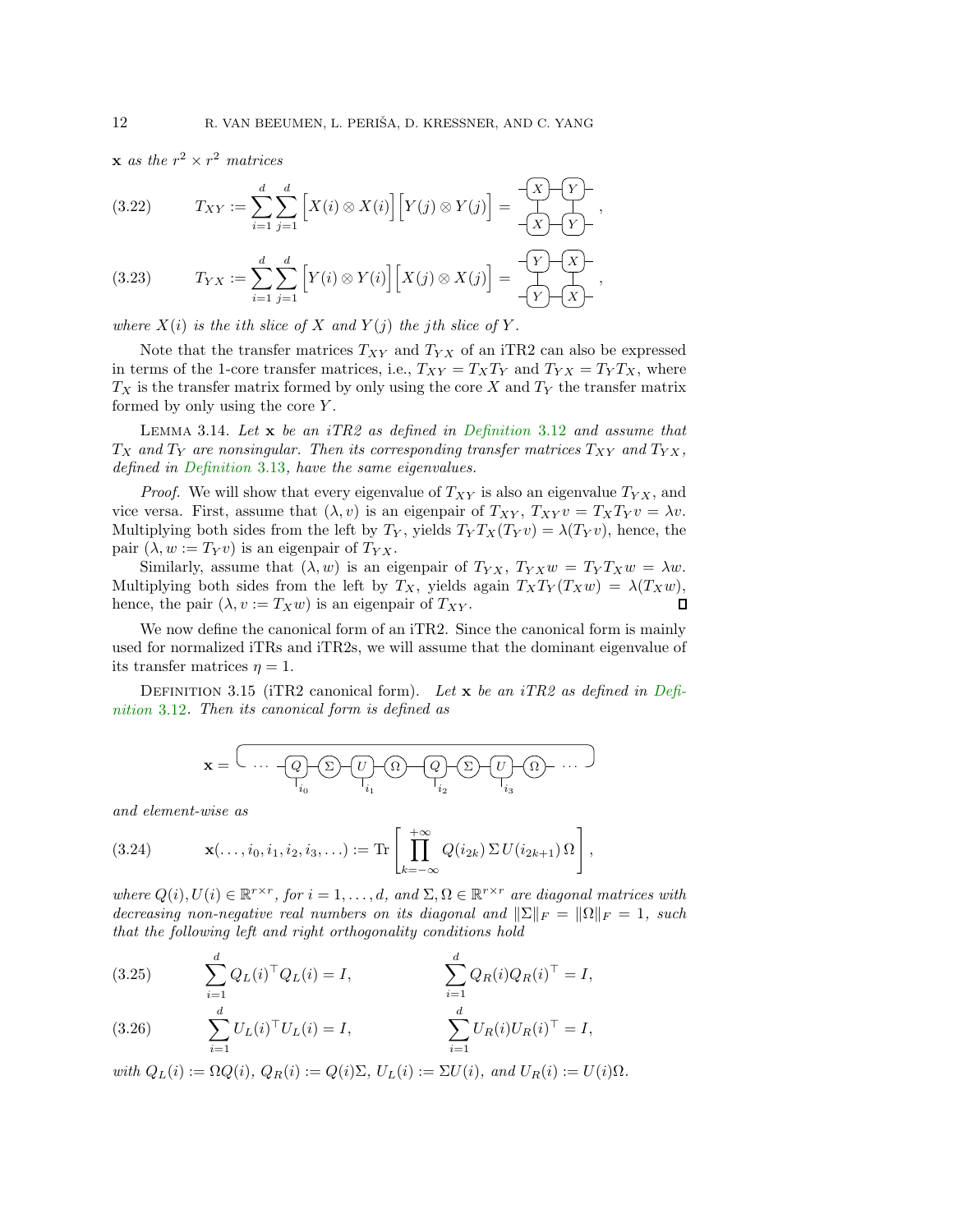Due to a translational invariance of 2 cores for an iTR2, its canonical form gives rise to 4 canonical transfer matrices with structured dominant eigenvectors as detailed in the following definition and lemma.

<span id="page-12-0"></span>DEFINITION 3.16 (iTR2 canonical transfer matrices). Let  $x$  be an iTR2 in canonical form as defined in [Definition](#page-11-0) 3.15. Then we define its left canonical transfer matrices as the  $d^2 \times d^2$  matrices  $T_{Q_LU_L}$  and  $T_{U_LQ_L}$ , and its right canonical transfer matrices as  $T_{Q_RU_R}$  and  $T_{U_RQ_R}$ , i.e.,

$$
(3.27) \hspace{3.1em} T_{Q_LU_L}=T_{Q_L}T_{U_L}, \hspace{3.1em} T_{Q_RU_R}=T_{Q_R}T_{U_R},
$$

(3.28) 
$$
T_{U_LQ_L} = T_{U_L}T_{Q_L}, \qquad T_{U_RQ_R} = T_{U_R}T_{Q_R},
$$

where  $Q_L$ ,  $Q_R$ ,  $U_L$ , and  $U_R$  are defined in [Definition](#page-11-0) 3.15.

LEMMA 3.17. Let  $\mathbf x$  be an iTR2 in canonical form as defined in [Definition](#page-11-0) 3.15 and its corresponding canonical transfer matrices as in [Definition](#page-12-0) 3.16. Then,

(3.29) 
$$
T_{Q_L U_L} \text{vec}(\Omega^2) = \text{vec}(\Omega^2), \qquad \text{vec}(\Omega^2)^\top T_{Q_R U_R} = \text{vec}(\Omega^2)^\top, (3.30) \qquad T_{U_L Q_L} \text{vec}(\Sigma^2) = \text{vec}(\Sigma^2), \qquad \text{vec}(\Sigma^2)^\top T_{U_R Q_R} = \text{vec}(\Sigma^2)^\top,
$$

or vec( $\Omega^2$ ) being the dominant right eigenvector of  $T_{Q_L U_L}$  and the dominant left eigenvector  $T_{Q_RU_R}$ , and vec $(\Sigma^2)$  being the dominant right eigenvector of  $T_{U_LQ_L}$  and the

Proof. The proof is similar to the one of [Lemma 3.10.](#page-7-6)

 $\Box$ 

.

The canonical decomposition of an iTR2 can be computed by making use of [Algorithm 1](#page-9-0) applied to the supercore, followed by a singular value decomposition of the matrization of the obtained canonical center supercore. This procedure is summarized in [Algorithm 2.](#page-12-1) In case  $d \ll r$ , the complexity of [Algorithm 2](#page-12-1) is dominated by step 2, which requires again computing the dominant left and right eigenvectors of the  $r^2 \times r^2$ transfer matrix in [Algorithm 1.](#page-9-0)

## <span id="page-12-1"></span>Algorithm 2: Canonical decomposition of iTR2

**Input** : 3rd-order tensors  $X$  and  $Y$ 

dominant left eigenvector  $T_{U_RQ_R}$ .

**Output:** 3rd-order tensors Q and U, and diagonal matrices  $\Sigma$  and  $\Omega$ 

- 1 Form supercore  $\mathcal Z$  as the contraction of the cores X and Y.
- 2 Use [Algorithm 1](#page-9-0) on  $\mathcal Z$  resulting in the supercore  $\mathcal Q$  and the diagonal matrix Ω.
- **3** Form canonical center supercore  $\mathcal{Q}_c$  and reshape into a matrix M:

Ω Q Ω = Q<sup>c</sup> j1 i1i<sup>2</sup> <sup>j</sup><sup>2</sup> −→ <sup>M</sup> j1i<sup>1</sup> j2i<sup>2</sup>

<sup>4</sup> Singular value decomposition of M and reshape back into cores:

$$
V \, \Sigma \, W^\top = M \qquad \longrightarrow \qquad \overset{j_1}{\longrightarrow} \underbrace{V \choose V_{i_1}} \underbrace{\left(\sum\limits_{l_1} \underbrace{\left(W\right)}_{l_2}\right)^{j_1}}.
$$

5 Canonical form:  $Q(i) = \Omega^{-1} V(i)$ ,  $U(j) = W(j)\Omega^{-1}$ .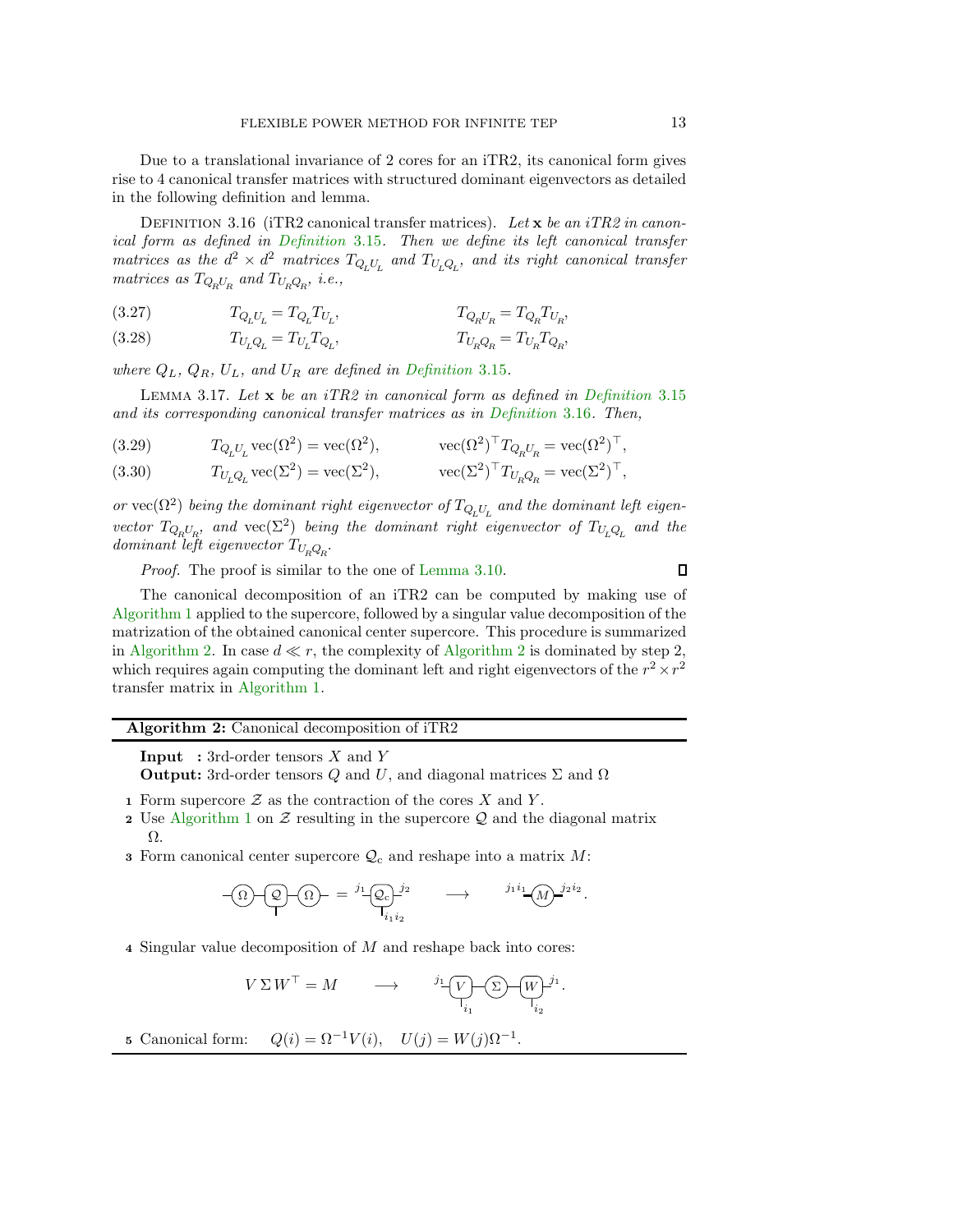<span id="page-13-0"></span>4. Eigenvalue approximation. Before we describe the algorithm for computing the leftmost eigenvalue and its corresponding eigenvector, we first need to define an eigenpair of an infinite dimensional matrix H. The use of the iTR ansatz for the approximate eigenvector also requires special attention to be paid to the definition of the Rayleigh quotient and corresponding residual.

First, we introduce the graphical notation of the infinite dimensional matrices  $\mathbf{H}_k$ defined in [\(1.2\)](#page-0-1)

$$
\mathbf{H}_{k} = \cdots \quad \begin{vmatrix} i_{k-2} & i_{k-1} & i_k & i_{k+1} \\ \vdots & \vdots & \vdots & \vdots \\ j_{k-2} & j_{k-1} & j_k & j_{k+1} & j_{k+2} & j_{k+3} \end{vmatrix}^{i_{k+2}} \quad \begin{vmatrix} i_{k+3} & i_{k+3} & i_{k+4} \\ \vdots & \vdots & \vdots \\ j_{k+2} & j_{k+3} & j_{k+4} & j_{k+5} \end{vmatrix}^{i_{k+4}}
$$

where  $M \in \mathbb{R}^{d^2 \times d^2}$ . Using this notation, the infinite dimensional matrix vector product  $\mathbf{H}_k\mathbf{x}$ , where x is an iTR, corresponds to contracting along all i indices.

**4.1. Rayleigh quotient.** Let  $H$  be the infinite dimensional matrix given in  $(1.2)$ and  $x$  a normalized iTR that is an approximation of an eigenvector of  $H$ . Because [\(1.2\)](#page-0-1) contains an infinite number of terms in the summation, the classical definition of the Rayleigh quotient involves an infinite sum, i.e.,

<span id="page-13-1"></span>(4.1) 
$$
\mathbf{x}^{\top} \mathbf{H} \mathbf{x} = \sum_{k=-\infty}^{+\infty} \mathbf{x}^{\top} \mathbf{H}_k \mathbf{x},
$$

where

<span id="page-13-2"></span>(4.2) 
$$
\mathbf{x}^{\top} \mathbf{H}_{k} \mathbf{x} = \begin{bmatrix} \cdots & -\overline{X} & \overline{X} & \overline{X} & \overline{X} & \overline{X} & \cdots \end{bmatrix} \qquad (4.2) \qquad \mathbf{x}^{\top} \mathbf{H}_{k} \mathbf{x} = \begin{bmatrix} \cdots & -\overline{X} & \overline{X} & \overline{X} & \overline{X} & \cdots \end{bmatrix} \qquad (4.2) \qquad \mathbf{x}^{\top} \mathbf{x} = \begin{bmatrix} \overline{X} & \overline{X} & \overline{X} & \overline{X} & \cdots \end{bmatrix}
$$

for all k and M is a  $d^2 \times d^2$  matrix that only interacts with two nearest neighbor cores of **x** (and  $\mathbf{x}^{\top}$ ). In this case,  $\mathbf{H}_k$  is said to be a *local* nearest neighbor operator. Since all terms in  $(4.1)$  contribute equally to the summation, we define the Rayleigh quotient in an average sense as follows.

<span id="page-13-3"></span>THEOREM 4.1 (Rayleigh quotient). Let  $x$  be a normalized nonzero iTR as defined in [Definition](#page-5-4) 3.3 and its corresponding transfer matrix  $T_X$  as in Definition 3.4. Then the Rayleigh quotient for a given infinite dimensional matrix  $H$  of the form  $(1.2)$  can be represented by

(4.3) 
$$
\theta = \underbrace{\begin{pmatrix} X & X \\ V_L & M \end{pmatrix}}_{\text{max}} \underbrace{\begin{pmatrix} Y & X \\ W & W \end{pmatrix}}_{\text{max}},
$$

where  $V_L$  and  $V_R$  are, respectively, the matricizations of the left and right dominant eigenvectors of  $T_X$ .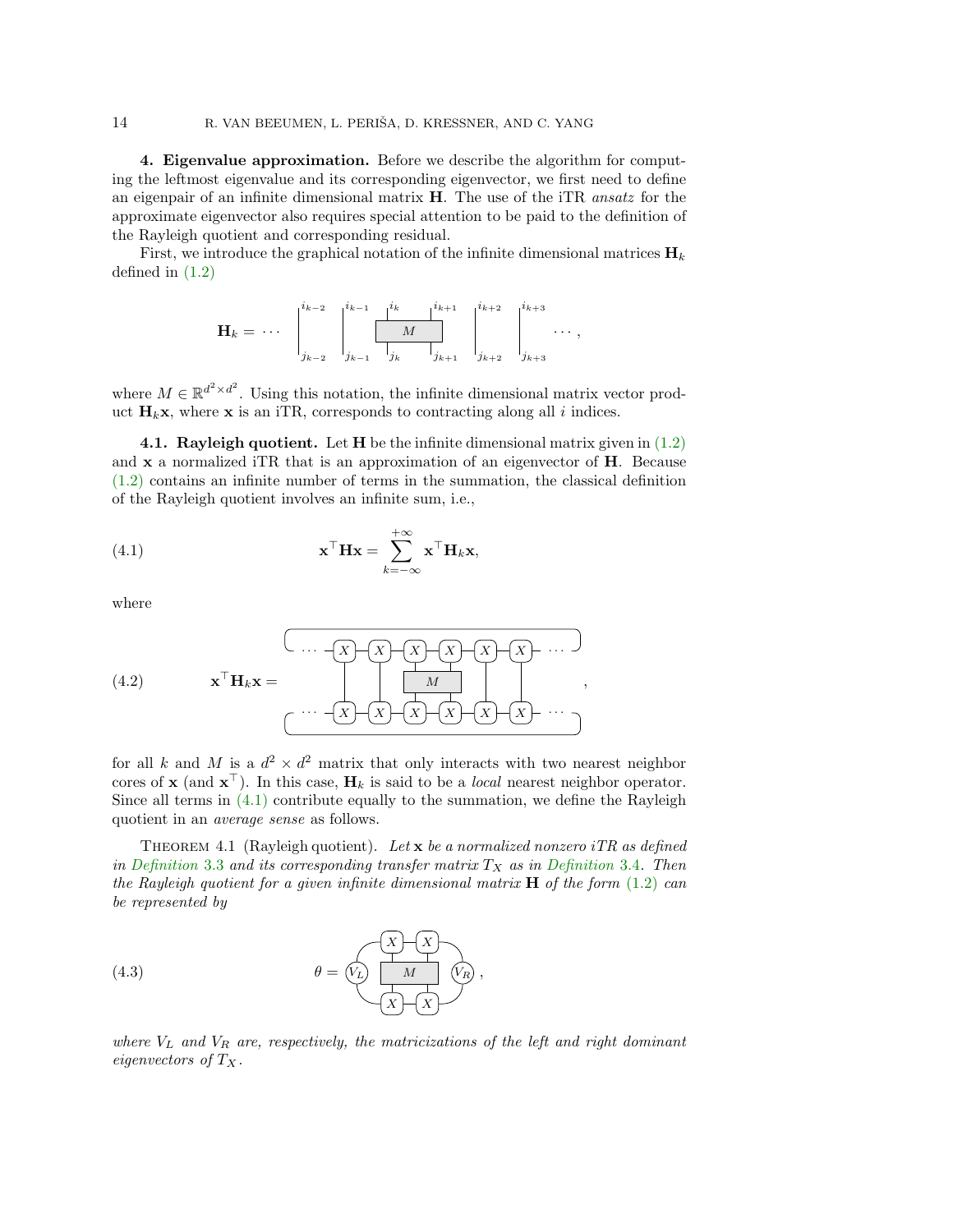Proof. We first rewrite [\(4.2\)](#page-13-2) in matrix notation

<span id="page-14-0"></span>(4.4) 
$$
\mathbf{x}^{\top} \mathbf{H}_{k} \mathbf{x} = \text{Tr}\left[\left(\prod_{\ell=-\infty}^{k-1} T_{X}\right) \tilde{M}\left(\prod_{\ell=k+2}^{+\infty} T_{X}\right)\right], \qquad \tilde{M} := \frac{\begin{array}{c} \begin{array}{c} \begin{array}{c} \begin{array}{c} \begin{array}{c} \begin{array}{c} \begin{array}{c} \begin{array}{c} \begin{array}{c} \begin{array}{c} \end{array} \\ \begin{array}{c} \end{array} \\ \begin{array}{c} \end{array} \\ \end{array} \\ \begin{array}{c} \begin{array}{c} \begin{array}{c} \end{array} \\ \begin{array}{c} \end{array} \\ \end{array} \\ \end{array} \\ \begin{array}{c} \begin{array}{c} \begin{array}{c} \begin{array}{c} \end{array} \\ \end{array} \\ \end{array} \end{array} \end{array} \end{array} \end{array} \end{array} \end{array} \end{array}
$$

It follows from [Lemma 3.6](#page-5-3) that

$$
\mathbf{x}^{\top} \mathbf{H}_k \mathbf{x} = \text{Tr} \left[ v_R v_L^{\top} \tilde{M} v_R v_L^{\top} \right] = \text{Tr} \left[ v_L^{\top} \tilde{M} v_R v_L^{\top} v_R \right] = v_L^{\top} \tilde{M} v_R = \theta,
$$

where we consecutively used the trace cyclic property  $\text{Tr}(XYZ) = \text{Tr}(YZX)$  and the normalization of the left and right eigenvectors  $v<sub>L</sub>^{\top} v<sub>R</sub> = 1$ . П

If x is a normalized iTR, the evaluation of the Rayleigh quotient only requires multiplying the matrix  $\tilde{M}$  [\(4.4\)](#page-14-0) from the left and right, respectively, with the left and right dominant eigenvectors of its corresponding transfer matrix  $T_X$ . In case x is given in canonical form, the Rayleigh quotient simplifies further because there is no need to compute the left and right dominant eigenvectors of the transfer matrix, see [Lemma 3.10.](#page-7-6)

COROLLARY 4.2 (Canonical Rayleigh quotient). Let  $x$  be a normalized iTR in canonical form as defined in [Definition](#page-6-0) 3.8 and its corresponding canonical transfer matrices as in [Definition](#page-7-0) 3.9. Then the Rayleigh quotient associated with the infinite dimensional matrix  $H(1.2)$  $H(1.2)$  can be represented by

(4.5) 
$$
\theta = \left(\begin{array}{c}\n\boxed{\sum Q - \boxed{\sum Q - \boxed{Q}} - \boxed{\sum p}} \\
M \\
\boxed{\sum Q - \boxed{Q}} - \boxed{Q} - \boxed{\sum p}\n\end{array}\right),
$$

where  $Q$  and  $\Sigma$  are defined in [Definition](#page-6-0) 3.8.

<span id="page-14-1"></span>*Proof.* Since  $x$  is in canonical form, the terms in  $(4.1)$  are given by

(4.6) 
$$
\mathbf{x}^{\top} \mathbf{H}_{k} \mathbf{x} = \begin{bmatrix} \mathbf{0} & \mathbf{0} & \mathbf{0} & \mathbf{0} & \mathbf{0} & \mathbf{0} & \mathbf{0} & \mathbf{0} & \mathbf{0} & \mathbf{0} & \mathbf{0} & \mathbf{0} & \mathbf{0} & \mathbf{0} & \mathbf{0} & \mathbf{0} & \mathbf{0} & \mathbf{0} & \mathbf{0} & \mathbf{0} & \mathbf{0} & \mathbf{0} & \mathbf{0} & \mathbf{0} & \mathbf{0} & \mathbf{0} & \mathbf{0} & \mathbf{0} & \mathbf{0} & \mathbf{0} & \mathbf{0} & \mathbf{0} & \mathbf{0} & \mathbf{0} & \mathbf{0} & \mathbf{0} & \mathbf{0} & \mathbf{0} & \mathbf{0} & \mathbf{0} & \mathbf{0} & \mathbf{0} & \mathbf{0} & \mathbf{0} & \mathbf{0} & \mathbf{0} & \mathbf{0} & \mathbf{0} & \mathbf{0} & \mathbf{0} & \mathbf{0} & \mathbf{0} & \mathbf{0} & \mathbf{0} & \mathbf{0} & \mathbf{0} & \mathbf{0} & \mathbf{0} & \mathbf{0} & \mathbf{0} & \mathbf{0} & \mathbf{0} & \mathbf{0} & \mathbf{0} & \mathbf{0} & \mathbf{0} & \mathbf{0} & \mathbf{0} & \mathbf{0} & \mathbf{0} & \mathbf{0} & \mathbf{0} & \mathbf{0} & \mathbf{0} & \mathbf{0} & \mathbf{0} & \mathbf{0} & \mathbf{0} & \mathbf{0} & \mathbf{0} & \mathbf{0} & \mathbf{0} & \mathbf{0} & \mathbf{0} & \mathbf{0} & \mathbf{0} & \mathbf{0} & \mathbf{0} & \mathbf{0} & \mathbf{0} & \mathbf{0} & \mathbf{0} & \mathbf{0} & \mathbf{0} & \mathbf{0} & \mathbf{0} & \mathbf{0} & \mathbf{0} & \mathbf{0} & \mathbf{0} & \mathbf{0} & \mathbf{0} & \mathbf{0} & \mathbf{0
$$

for all  $k$ , and in matrix notation as follows

$$
\mathbf{x}^{\top} \mathbf{H}_k \mathbf{x} = \text{Tr}\left[ \left( \prod_{\ell=-\infty}^{k-1} T_{Q_R} \right) \tilde{M}_Q \left( \prod_{\ell=k+2}^{+\infty} T_{Q_R} \right) \right], \qquad \tilde{M}_Q := \frac{-Q - \sum -Q - \sum -Q}{M}.
$$

Next, using [Lemma 3.6](#page-5-3) together with the fact that  $\text{vec}(\Sigma^2)$  and  $\text{vec}(I)$  are the left and right dominant eigenvectors of  $T_{Q_R}$ , respectively, we obtain

$$
\mathbf{x}^{\top} \mathbf{H}_k \mathbf{x} = \text{Tr} \left[ \text{vec}(I) \text{vec}(\Sigma^2)^{\top} \tilde{M}_Q \text{vec}(I) \text{vec}(\Sigma^2)^{\top} \right] = \text{vec}(\Sigma^2)^{\top} \tilde{M}_Q \text{vec}(I) = \theta,
$$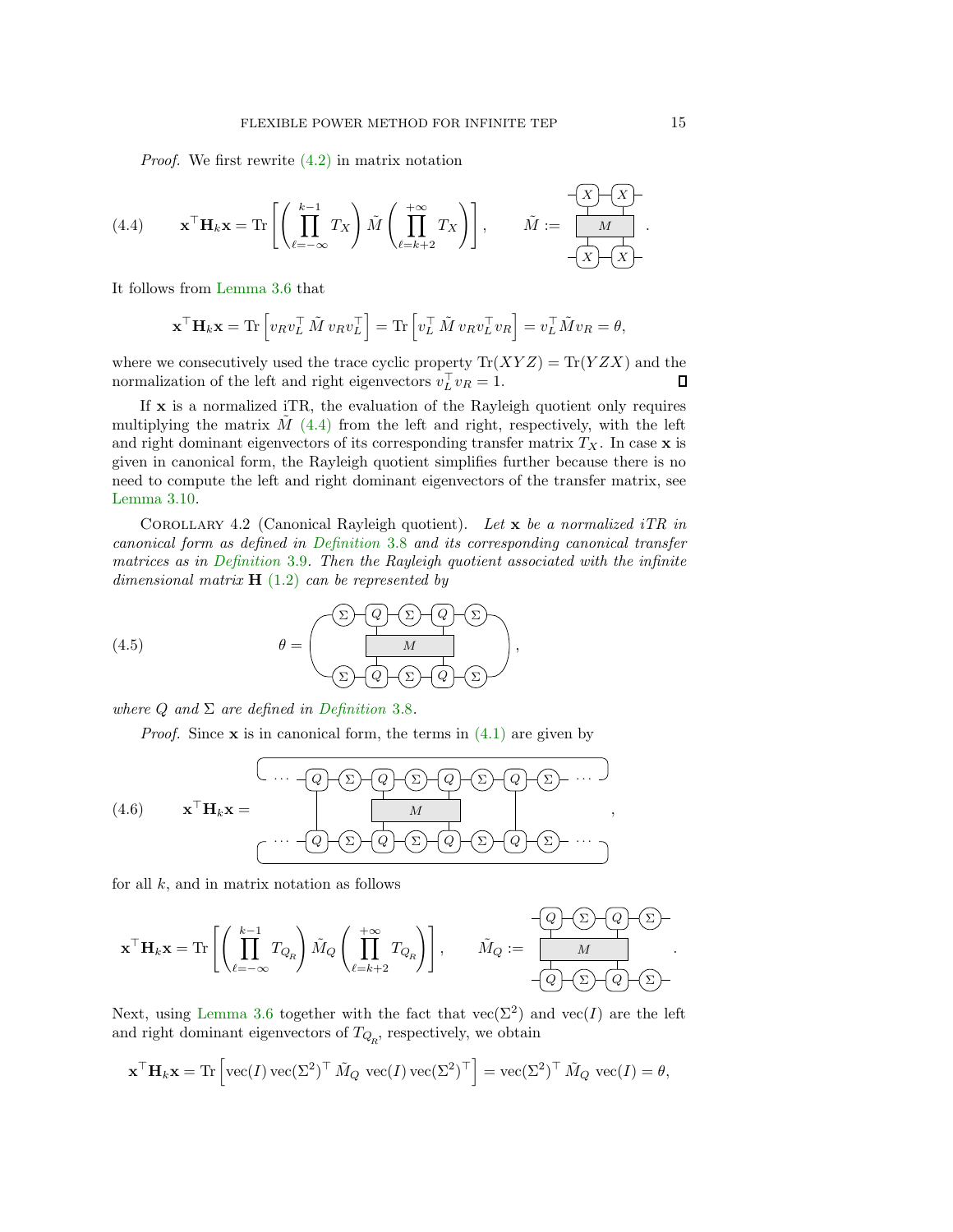where we consecutively used the trace cyclic property  $\text{Tr}(XYZ) = \text{Tr}(YZX)$  and the normalization of the left and right eigenvectors of  $T_{Q_R}$ , i.e.,  $\text{vec}(\Sigma^2)^\top \text{vec}(I) = 1$ .  $\Box$ 

In case  $x$  is an iTR2, the classical definition of the Rayleigh quotient  $(4.1)$  now consists of the following even and odd terms

(4.7) 
$$
\mathbf{x}^{\top} \mathbf{H}_{2k} \mathbf{x} = \begin{bmatrix} \mathbf{w} & \mathbf{w} \\ \mathbf{w} & \mathbf{w} \\ \mathbf{w} & \mathbf{w} \end{bmatrix} \mathbf{x}^{\top} \mathbf{H}_{2k} \mathbf{x} = \begin{bmatrix} \mathbf{w} & \mathbf{w} \\ \mathbf{w} & \mathbf{w} \\ \mathbf{w} & \mathbf{w} \end{bmatrix} \mathbf{x}^{\top} \mathbf{H}_{2k+1} \mathbf{x} = \begin{bmatrix} \mathbf{w} & \mathbf{w} \\ \mathbf{w} & \mathbf{w} \\ \mathbf{w} & \mathbf{w} \end{bmatrix} \mathbf{x}^{\top} \mathbf{H}_{2k+1} \mathbf{x} = \begin{bmatrix} \mathbf{w} & \mathbf{w} \\ \mathbf{w} & \mathbf{w} \\ \mathbf{w} & \mathbf{w} \end{bmatrix} \mathbf{x}^{\top} \mathbf{H}_{2k+1} \mathbf{x} = \begin{bmatrix} \mathbf{w} & \mathbf{w} \\ \mathbf{w} & \mathbf{w} \\ \mathbf{w} & \mathbf{w} \end{bmatrix} \mathbf{x}^{\top} \mathbf{H}_{2k+1} \mathbf{x} = \begin{bmatrix} \mathbf{w} & \mathbf{w} \\ \mathbf{w} & \mathbf{w} \\ \mathbf{w} & \mathbf{w} \end{bmatrix} \mathbf{x}^{\top} \mathbf{H}_{2k+1} \mathbf{x} = \begin{bmatrix} \mathbf{w} & \mathbf{w} \\ \mathbf{w} & \mathbf{w} \\ \mathbf{w} & \mathbf{w} \end{bmatrix} \mathbf{x}^{\top} \mathbf{H}_{2k+1} \mathbf{x} = \begin{bmatrix} \mathbf{w} & \mathbf{w} \\ \mathbf{w} & \mathbf{w} \\ \mathbf{w} & \mathbf{w} \end{bmatrix} \mathbf{x}^{\top} \mathbf{H}_{2k+1} \mathbf{x} = \begin{bmatrix} \mathbf{w} & \mathbf{w} \\ \mathbf{w} & \mathbf{w} \\ \mathbf{w} & \mathbf{w} \end{bmatrix} \mathbf{x}^{\top} \mathbf{H}_{2k+1} \mathbf{x} = \begin{bmatrix} \mathbf{w} & \mathbf{w} \\ \math
$$

for all k. Hence, we define the iTR2 Rayleigh quotient as the average of 1 even and 1 odd term.

THEOREM 4.3 (iTR2 Rayleigh quotient). Let  $\mathbf x$  be a normalized nonzero iTR2 as defined in [Definition](#page-10-0) 3.12 and its corresponding transfer matrices be  $T_{XY}$  and  $T_{YX}$ as in [Definition](#page-10-1) 3.13. Then the Rayleigh quotient for a given infinite dimensional matrix  $H(1.2)$  $H(1.2)$  is defined as

<span id="page-15-0"></span>(4.9) 
$$
\theta = \frac{1}{2} \underbrace{(V_{L}^{e})} \underbrace{N - V}_{M} \underbrace{V_{R}^{e}}_{V_{R}^{e}} + \frac{1}{2} \underbrace{(V_{L}^{e})} \underbrace{N - X}_{M} \underbrace{V_{R}^{e}}_{V_{R}^{e}} ,
$$

where  $V_L^e$  and  $V_R^e$  are the matricizations of the left and right dominant eigenvectors of  $T_{XY},$  and  $V_\mathrm{L}^\mathrm{o}$  and  $V_\mathrm{R}^\mathrm{o}$  are the matricizations of the left and right dominant eigenvectors of  $T_{YX}$ , respectively.

Proof. The proof is similar to the one for [Theorem 4.1.](#page-13-3)

 $\Box$ 

Using the iTR2 canonical form of [Definition 3.15,](#page-11-0) the Rayleigh quotient  $(4.9)$  yields

<span id="page-15-1"></span>
$$
(4.10) \quad \theta = \frac{1}{2} \left( \underbrace{\begin{pmatrix} \Omega - Q - \Sigma - U - \Omega \\ M \end{pmatrix}}_{\Omega - Q - \Sigma - U - \Omega} + \frac{1}{2} \left( \underbrace{\begin{pmatrix} \Sigma - U - \Omega - Q - \Sigma \\ M \end{pmatrix}}_{\Omega - U - \Omega - Q - \Sigma} + \frac{1}{2} \left( \underbrace{\begin{pmatrix} \Sigma - U - \Omega - Q - \Sigma \\ M \end{pmatrix}}_{\Omega - U - \Omega - Q - \Sigma} + \frac{1}{2} \left( \underbrace{\begin{pmatrix} \Sigma - U - \Omega - Q - \Sigma \\ M \end{pmatrix}}_{\Omega - U - \Omega - Q - \Sigma} + \frac{1}{2} \left( \underbrace{\begin{pmatrix} \Sigma - U - \Omega - Q - \Sigma \\ M \end{pmatrix}}_{\Omega - U - \Omega - Q - \Sigma} + \frac{1}{2} \left( \underbrace{\begin{pmatrix} \Sigma - U - \Omega - Q - \Sigma \\ M \end{pmatrix}}_{\Omega - U - \Omega - Q - \Sigma} + \frac{1}{2} \left( \underbrace{\begin{pmatrix} \Sigma - U - \Omega - Q - \Sigma \\ M \end{pmatrix}}_{\Omega - U - \Omega - Q - \Sigma} + \frac{1}{2} \left( \underbrace{\begin{pmatrix} \Sigma - U - \Omega - Q - \Sigma \\ M \end{pmatrix}}_{\Omega - U - \Omega - Q - \Sigma} + \frac{1}{2} \left( \underbrace{\begin{pmatrix} \Sigma - U - \Omega - Q - \Sigma \\ M \end{pmatrix}}_{\Omega - U - \Omega - Q - \Sigma} + \frac{1}{2} \left( \underbrace{\begin{pmatrix} \Sigma - U - \Omega - Q - \Sigma \\ M \end{pmatrix}}_{\Omega - U - \Omega - Q - \Sigma} + \frac{1}{2} \left( \underbrace{\begin{pmatrix} \Sigma - U - \Omega - Q - \Sigma \\ M \end{pmatrix}}_{\Omega - U - \Omega - Q - \Sigma} + \frac{1}{2} \left( \underbrace{\begin{pmatrix} \Sigma - U - \Omega - Q - \Sigma \\ M \end{pmatrix}}_{\Omega - U - \Omega - Q - \Sigma} + \frac{1}{2} \left( \underbrace{\begin{pmatrix} \Sigma - U - \Omega - Q - \Sigma \\ M \end{pmatrix}}_{\Omega - U - \Omega - Q - \Sigma} + \frac{1}{2} \left( \underbrace{\begin{pmatrix} \Sigma - U - \Omega - Q - \Sigma \\ M \end{pmatrix}}_{\Omega - U - \Omega
$$

<span id="page-15-2"></span>where  $Q, U, \Sigma$ , and  $\Omega$  are defined in [Definition 3.15.](#page-11-0)

4.2. Residual. One way to measure the accuracy of an approximate eigenpair  $(\theta, \mathbf{x})$  of **H** is to evaluate the residual norm. When **H** is infinite dimensional and **x** an iTR, some care is needed to properly define this residual. By making use of the property that x can be written as the matrix-vector product of the frame matrix and the canonical center core [\(3.20\),](#page-9-2) we introduce a local iTR residual involving only 1 core of x.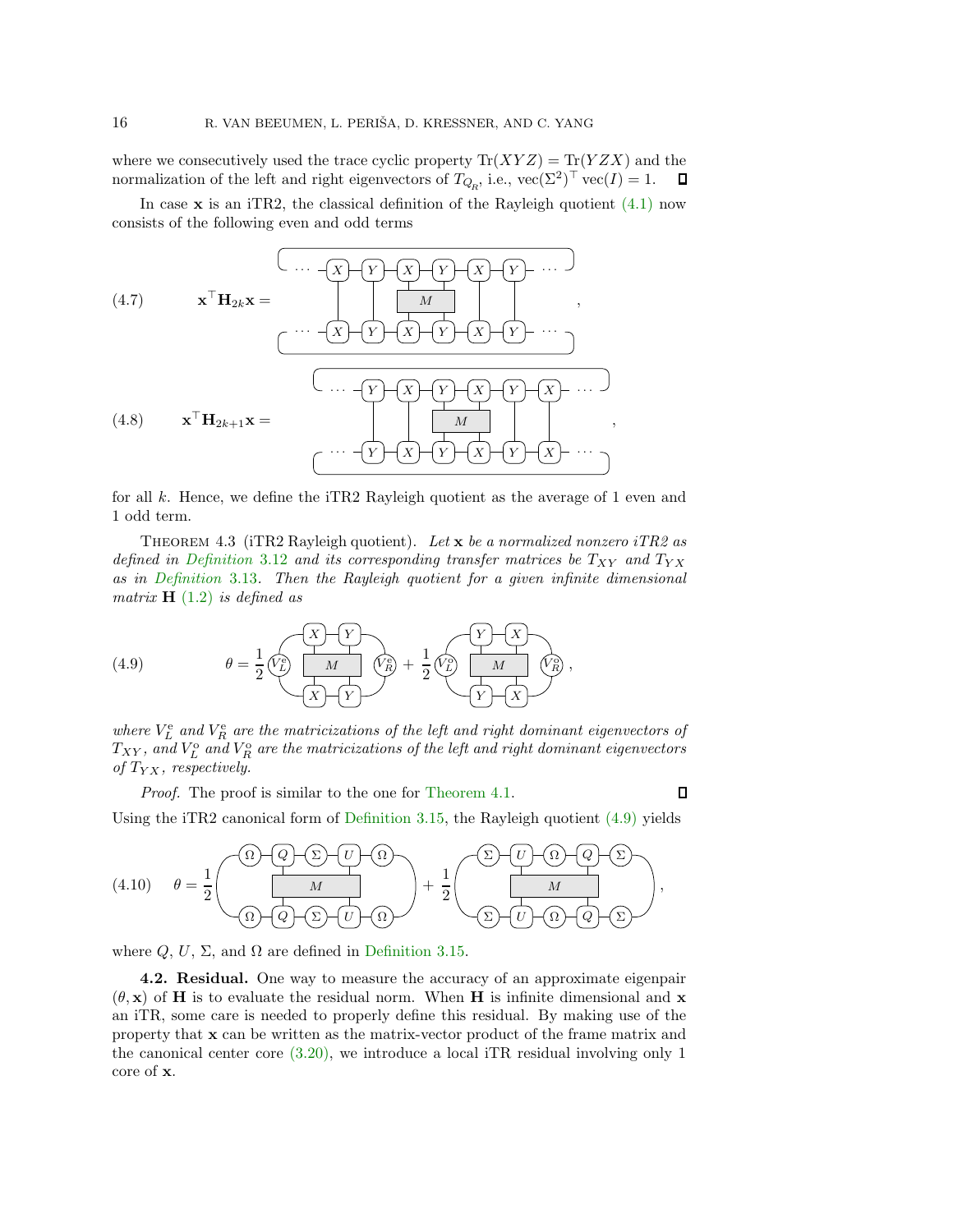Because the infinite dimensional H has an infinite number of terms in the sum-mation [\(1.2\),](#page-0-1) the standard definition of the residual for a Ritz pair  $(\theta, \mathbf{x})$ , i.e.,

$$
(4.11)\t\t\t\tHx - \theta x
$$

is also infinite. However, by projecting  $H$  into the subspace spanned by the columns of the frame matrix, defined in [Definition 3.11,](#page-9-3) we can define a residual associated with the projected  $H$ . Due to the translational invariance of  $x$ , we can choose an arbitrary k for the frame matrix. Therefore, without loss of generality, we set  $k = 0$ for the remainder of this section.

<span id="page-16-0"></span>We define the projection of **H** onto  $\mathbf{F}_{\neq 0}$  as follows

(4.12) 
$$
H_{\neq 0} := \mathbf{F}_{\neq 0}^{\top} \mathbf{H} \mathbf{F}_{\neq 0} = \sum_{k=-\infty}^{+\infty} \mathbf{F}_{\neq 0}^{\top} \mathbf{H}_{k} \mathbf{F}_{\neq 0} =: \sum_{k=-\infty}^{+\infty} H_{k}.
$$

where  $\mathbf{H}_k$  is defined in [\(1.2\)](#page-0-1) and the matrices  $H_k \in \mathbb{R}^{dr^2 \times dr^2}$  are obtained by projecting the corresponding  $\mathbf{H}_k$  onto  $\mathbf{F}_{\neq 0}$ . Depending on the relative position of the matrix M in each  $\mathbf{H}_k$ , with respect to index  $i_0$  in  $\mathbf{F}_{\neq 0}$ , the matrices  $H_k$  have different expressions for each  $k$ , i.e.,

$$
H_{-2-\ell} = \underbrace{\left(\sum \left(T_{Q_L}\right)^{\ell}\right)}_{H_{-1}} = \underbrace{\left(\sum \left(\frac{Q}{M}\right)^{\ell}\right)}_{\text{max}} , \qquad \ell = 0, 1, \ldots,
$$
\n
$$
H_0 = \underbrace{\left(\frac{M}{M}\right)}_{H_{1+\ell}} ,
$$
\n
$$
H_{1+\ell} = \underbrace{\left(\frac{M}{M}\right)}_{\text{max}} \underbrace{\left(\frac{Q}{Q}\right)^{\ell}}_{\text{max}} \underbrace{\left(\frac{Q}{Q}\right)^{\ell}}_{\text{max}}, \qquad \ell = 0, 1, \ldots,
$$

with

<span id="page-16-1"></span>(4.13)

<span id="page-16-2"></span>
$$
(4.14) \qquad \begin{pmatrix} 1 & \frac{1}{2} & \frac{1}{2} & \frac{1}{2} & \frac{1}{2} & \frac{1}{2} & \frac{1}{2} & \frac{1}{2} \\ \frac{1}{2} & \frac{1}{2} & \frac{1}{2} & \frac{1}{2} & \frac{1}{2} & \frac{1}{2} \\ \frac{1}{2} & \frac{1}{2} & \frac{1}{2} & \frac{1}{2} & \frac{1}{2} & \frac{1}{2} \end{pmatrix} \qquad (4.14) \qquad \begin{pmatrix} 1 & \frac{1}{2} & \frac{1}{2} & \frac{1}{2} & \frac{1}{2} & \frac{1}{2} \\ \frac{1}{2} & \frac{1}{2} & \frac{1}{2} & \frac{1}{2} & \frac{1}{2} & \frac{1}{2} \\ \frac{1}{2} & \frac{1}{2} & \frac{1}{2} & \frac{1}{2} & \frac{1}{2} & \frac{1}{2} \end{pmatrix} \qquad (4.14)
$$

Note that, because the transfer matrices  $T_{Q_L}$  and  $T_{Q_R}$  have a dominant eigenvalue 1, the infinite sums

<span id="page-16-3"></span>(4.15) 
$$
\sum_{\ell=0}^{+\infty} (T_{Q_L})^{\ell}, \quad \text{and} \quad \sum_{\ell=0}^{+\infty} (T_{Q_R})^{\ell}
$$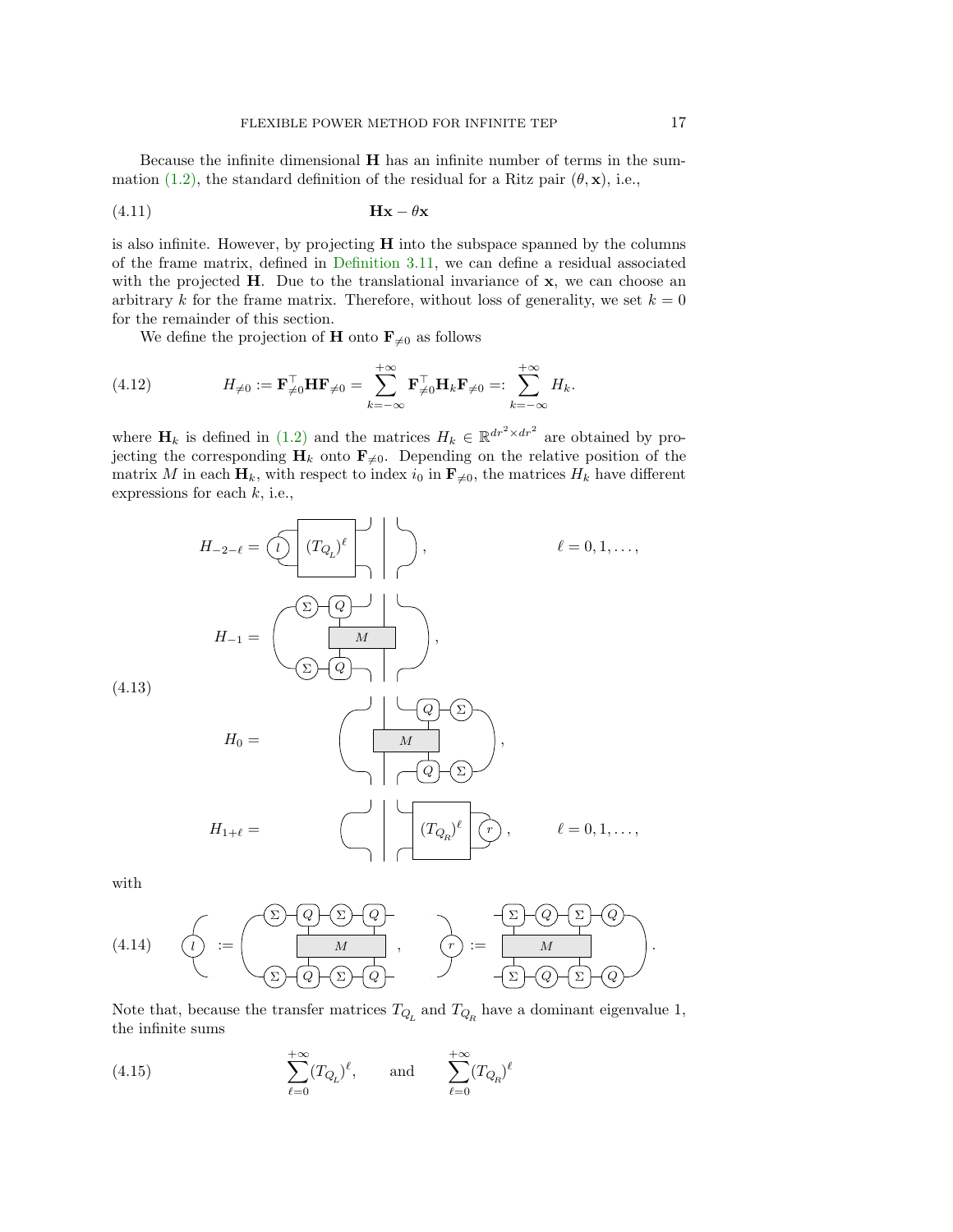diverge, hence, the infinite sum in [\(4.12\)](#page-16-0) also diverges.

On the other hand, we can show that for every  $H_k$  in [\(4.13\),](#page-16-1)

$$
\text{vec}(Q_c)^\top H_k \text{vec}(Q_c) = \theta,
$$

where  $\theta$  is the the Rayleigh quotient [\(4.5\)](#page-14-1) and  $Q_c$  the canonical center core [\(3.20\).](#page-9-2) Therefore, we define the iTR residual as follows

<span id="page-17-0"></span>(4.16) 
$$
\operatorname{Res} := \sum_{k=-\infty}^{+\infty} \left( H_k \operatorname{vec}(Q_c) - \theta \operatorname{vec}(Q_c) \right) =: \sum_{k=-\infty}^{+\infty} \operatorname{Res}_k.
$$

<span id="page-17-3"></span>The following theorem shows how to construct this residual and proves that, in contrast to the infinite sum in  $(4.12)$ , the iTR residual defined in  $(4.16)$  does converge.

THEOREM 4.4 (Residual). Let  $x$  be a normalized nonzero canonical iTR as de-fined in [Definition](#page-6-0) 3.8. Then the residual for a given infinite dimensional matrix  $\bf{H}$  $(1.2)$  is given by

<span id="page-17-1"></span>(4.17)  
\n
$$
Res = \underbrace{\begin{pmatrix} Q_{c} \\ L \end{pmatrix}}_{\text{(4.17)}} + \underbrace{\begin{pmatrix} \sum_{i} Q_{i} \\ L \end{pmatrix}}_{\text{(4.17)}} + \underbrace{\begin{pmatrix} \sum_{i} Q_{i} \\ L \end{pmatrix}}_{\text{(4.17)}} + \underbrace{\begin{pmatrix} Q_{c} \\ L \end{pmatrix}}_{\text{(4.18)}} + \underbrace{\begin{pmatrix} Q_{c} \\ L \end{pmatrix}}_{\text{(4.19)}} + \underbrace{\begin{pmatrix} Q_{c} \\ R \end{pmatrix}}_{\text{(4.19)}} + \underbrace{\begin{pmatrix} Q_{c} \\ R \end{pmatrix}}_{\text{(4.100)}} + 4\theta \underbrace{\begin{pmatrix} Q_{c} \\ L \end{pmatrix}}_{\text{(4.101)}}.
$$

where  $\theta$  is the Rayleigh quotient [\(4.5\)](#page-14-1),  $Q_c$  the canonical center core [\(3.20\)](#page-9-2), and

<span id="page-17-2"></span>(4.18) 
$$
\text{vec}(L)^{\top} := \text{vec}(l)^{\top} \left[ I - \tilde{T}_{Q_L} \right]^{-1}, \qquad \tilde{T}_{Q_L} := T_{Q_L} - \text{vec}(\Sigma^2) \,\text{vec}(I)^{\top},
$$

(4.19) 
$$
\text{vec}(R) := \left[I - \tilde{T}_{Q_R}\right]^{-1} \text{vec}(r), \qquad \tilde{T}_{Q_R} := T_{Q_R} - \text{vec}(I) \text{vec}(\Sigma^2)^\top.
$$

with  $l$  and  $r$  are defined by the diagrams given in  $(4.14)$ .

*Proof.* Since each term in the infinite sum of  $(4.16)$  is defined as the difference  $\text{Res}_k = H_k \text{vec}(Q_c) - \theta \text{vec}(Q_c)$ , we immediately obtain from [\(4.13\)](#page-16-1) that the 2nd and 3rd term in [\(4.17\)](#page-17-1) are equal to  $H_{-1}$  vec( $Q_c$ ) and  $H_0$  vec( $Q_c$ ), respectively. Next, we will prove that  $\sum_{k=-\infty}^{-2} \text{Res}_k$  yields the 1st term in [\(4.17\)](#page-17-1) minus  $\theta$  vec( $Q_c$ ), and  $\sum_{k=1}^{+\infty}$  Res<sub>k</sub> yields the 4th term minus  $\theta$  vec( $Q_c$ ). We show that both infinite sums converge.

By using [\(4.5\)](#page-14-1) and [\(4.14\),](#page-16-2) we diagrammatically rewrite  $\theta$  vec( $Q_c$ ) in the following factored form

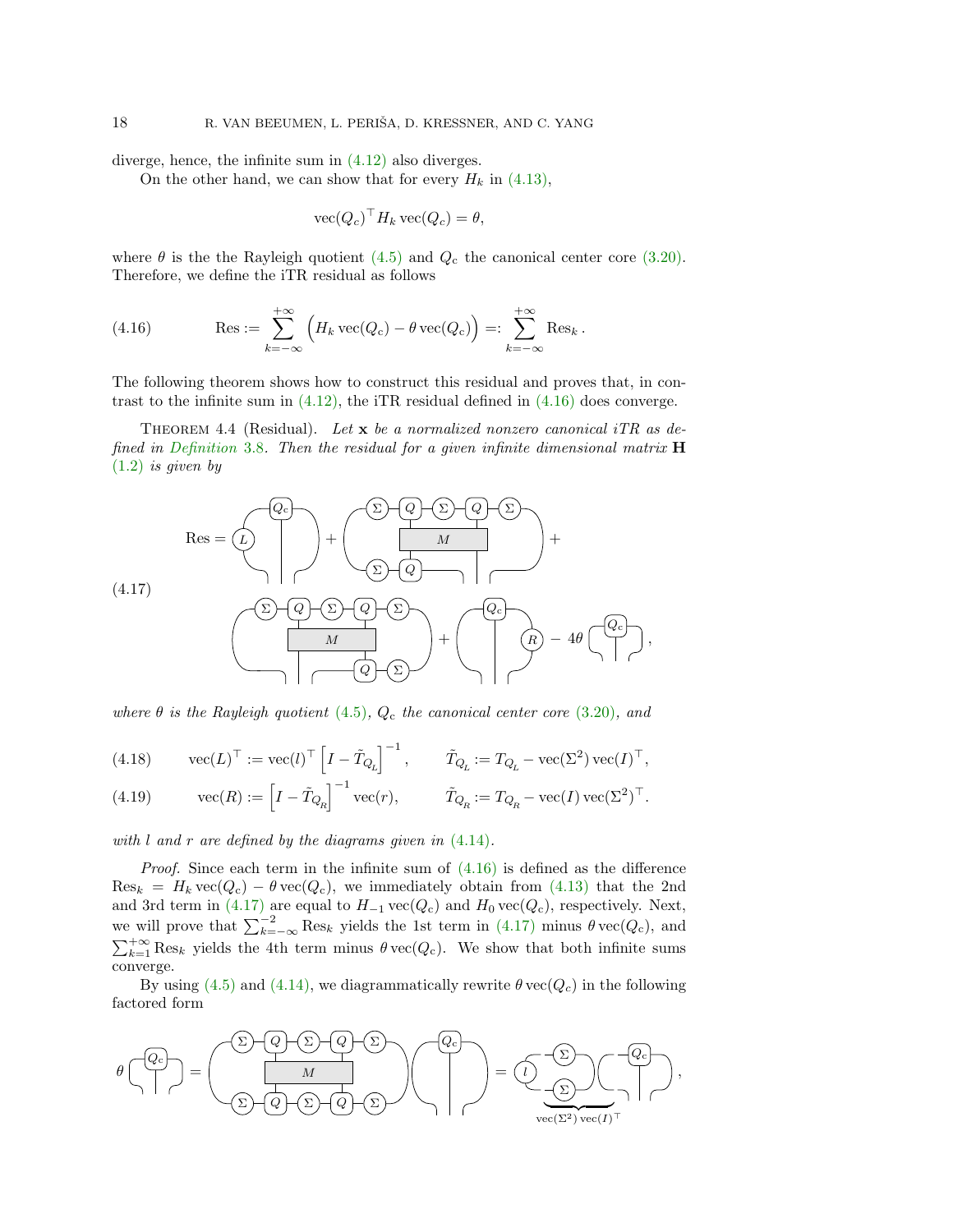yielding

<span id="page-18-0"></span>
$$
(4.20) \quad \text{Res}_{-2-\ell} = \widehat{\left(\sum \limits_{i=1}^{n} (T_{Q_L})^{\ell} \right)} \left(\begin{array}{c} Q_c \\ \hline \end{array}\right) - \theta \left(\begin{array}{c} Q_c \\ \hline \end{array}\right) = \widehat{\left(\sum \limits_{i=1}^{n} (\tilde{T}_{Q_L})^{\ell}} \right) \left(\begin{array}{c} Q_c \\ \hline \end{array}\right),
$$

for  $\ell = 1, 2, \ldots$  Because  $\text{vec}(I)$  and  $\text{vec}(\Sigma^2)$  are the left and right eigenvectors associated with the dominant eigenvalue 1 of  $T_{Q_L}$ , as shown in [Lemma 3.10,](#page-7-6) the largest eigenvalue of the deflated matrix  $\tilde{T}_{Q_L}$  is less than 1 (in magnitude). Hence, in contrast to [\(4.15\),](#page-16-3) the geometric series of  $\tilde{T}_{Q_L}$  converges, yielding

$$
\sum_{\ell=0}^{+\infty} (\tilde{T}_{Q_L})^{\ell} = \left[ I - \tilde{T}_{Q_L} \right]^{-1}.
$$

Note that this sum starts from 0 and  $(4.20)$  starts from 1. Consequently, the infinite sum  $\sum_{k=-\infty}^{-2}$  Res<sub>k</sub> yields the 1st term in [\(4.17\)](#page-17-1) minus  $\theta$  vec( $Q_c$ ), where L is defined by [\(4.18\).](#page-17-2)

For the remaining part of the proof, we rewrite  $\text{vec}(Q_c)\theta$  as

$$
\left(\begin{matrix} Q_c \\ \hline \end{matrix}\right)\theta = \left(\begin{matrix} Q_c \\ \hline \end{matrix}\right)\left(\begin{matrix} \sum\{-Q\}-C\end{matrix}\right)\left(\begin{matrix} Q \\ \hline \end{matrix}\right) \left(\begin{matrix} \sum\{-Q\}-C\end{matrix}\right) \\ \hline \begin{matrix} Q \\ \Sigma\end{matrix}\right)\left(\begin{matrix} Q \\ \Sigma\end{matrix}\right)\left(\begin{matrix} Q \\ \Sigma\end{matrix}\right)\left(\begin{matrix} Q \\ \Sigma\end{matrix}\right) \left(\begin{matrix} Q \\ \Sigma\end{matrix}\right)\left(\begin{matrix} Q \\ \Sigma\end{matrix}\right) \left(\begin{matrix} Q \\ \Sigma\end{matrix}\right) \left(\begin{matrix} Q \\ \Sigma\end{matrix}\right) \left(\begin{matrix} Q \\ \Sigma\end{matrix}\right) \left(\begin{matrix} Q \\ \Sigma\end{matrix}\right)\left(\begin{matrix} Q \\ \Sigma\end{matrix}\right) \left(\begin{matrix} Q \\ \Sigma\end{matrix}\right) \left(\begin{matrix} Q \\ \Sigma\end{matrix}\right) \left(\begin{matrix} Q \\ \Sigma\end{matrix}\right) \left(\begin{matrix} Q \\ \Sigma\end{matrix}\right) \left(\begin{matrix} Q \\ \Sigma\end{matrix}\right) \left(\begin{matrix} Q \\ \Sigma\end{matrix}\right) \left(\begin{matrix} Q \\ \Sigma\end{matrix}\right) \left(\begin{matrix} Q \\ \Sigma\end{matrix}\right) \left(\begin{matrix} Q \\ \Sigma\end{matrix}\right) \left(\begin{matrix} Q \\ \Sigma\end{matrix}\right) \left(\begin{matrix} Q \\ \Sigma\end{matrix}\right) \left(\begin{matrix} Q \\ \Sigma\end{matrix}\right) \left(\begin{matrix} Q \\ \Sigma\end{matrix}\right) \left(\begin{matrix} Q \\ \Sigma\end{matrix}\right) \left(\begin{matrix} Q \\ \Sigma\end{matrix}\right) \left(\begin{matrix} Q \\ \Sigma\end{matrix}\right) \left(\begin{matrix} Q \\ \Sigma\end{matrix}\right) \left(\begin{matrix} Q \\ \Sigma\end{matrix}\right) \left(\begin{matrix} Q \\ \Sigma\end{matrix}\right) \left(\begin{matrix} Q \\ \Sigma\end{matrix}\right) \left(\begin{matrix} Q \\ \Sigma\end{matrix}\right) \left(\begin{matrix} Q \\ \Sigma\end{matrix}\right) \left(\begin{matrix} Q \\ \Sigma\end{matrix}\right) \left(\begin{matrix} Q \\ \Sigma\end{matrix}\right) \left(\begin{matrix} Q \\ \Sigma\end{matrix}\right) \left(\begin{matrix} Q \\ \Sigma\
$$

yielding

(4.21) Res1+<sup>ℓ</sup> = Qc (T<sup>Q</sup> r R ) <sup>ℓ</sup> <sup>−</sup> Qc θ = Qc (T˜<sup>Q</sup> <sup>r</sup> R ) ℓ ,

for  $\ell = 1, 2, \ldots$  Using similar arguments as before, we can show that the geometric series of  $\tilde{T}_{Q_R}$  converges and that the infinite sum  $\sum_{k=1}^{+\infty} \text{Res}_k$  yields the 4th term in  $(4.17)$  minus  $\theta$  vec $(Q_c)$ . Remark that the term  $\theta$  vec $(Q_c)$  in Res<sub>k</sub> always gets incorporated in  $\tilde{T}_{Q_L}$  or  $\tilde{T}_{Q_R}$ , except for  $k = -2, -1, 0, 1$ , yielding the 5th term in [\(4.17\).](#page-17-1) This completes the proof.

In order to define the residual for a Ritz pair  $(\theta, \mathbf{x})$  with x being an iTR2, we first introduce the frame matrices  $\mathbf{F}_{\neq Q}$  and  $\mathbf{F}_{\neq U}$  which allow us to rewrite x as follows

(4.22) 
$$
\mathbf{x} = \mathbf{F}_{\neq Q} \operatorname{vec}(Q_{c}) = \mathbf{F}_{\neq U} \operatorname{vec}(U_{c}),
$$

where  $\mathbf{F}_{\neq Q}^{\top} \mathbf{F}_{\neq Q} = \mathbf{F}_{\neq U}^{\top} \mathbf{F}_{\neq U} = I$  and the *canonical center cores*  $Q_c$  and  $U_c$  are

<span id="page-18-1"></span>(4.23) 
$$
-\overline{Q_c} = -\overline{Q} - \overline{Q} - \overline{Q} - \overline{\Sigma} - , \qquad -\overline{U_c} = -\overline{\Sigma} - \overline{U} - \overline{Q} - .
$$

respectively. Next, we define the residual in an average sense as follows

$$
\text{Res} = \frac{1}{2} \sum_{k=-\infty}^{+\infty} \left( \mathbf{F}_{\neq Q}^{\top} \mathbf{H}_{k} \mathbf{F}_{\neq Q} \, \text{vec}(Q_{c}) - \theta \, \text{vec}(Q_{c}) \right) +
$$

$$
\frac{1}{2} \sum_{k=-\infty}^{+\infty} \left( \mathbf{F}_{\neq U}^{\top} \mathbf{H}_{k} \mathbf{F}_{\neq U} \, \text{vec}(U_{c}) - \theta \, \text{vec}(U_{c}) \right),
$$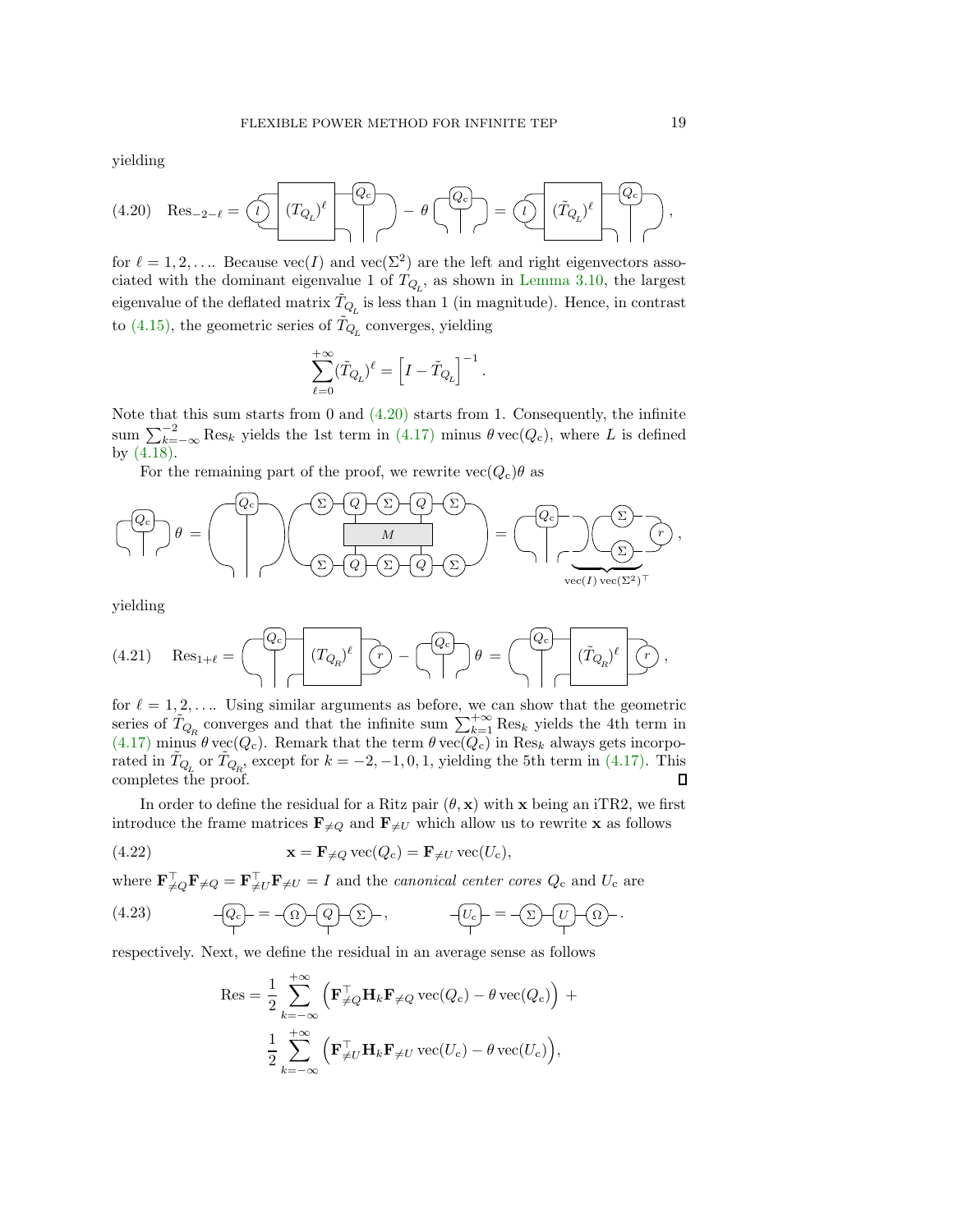where  $\theta$  is the Rayleigh quotient [\(4.10\),](#page-15-1) and  $Q_c$  and  $U_c$  the canonical center cores [\(4.23\).](#page-18-1) The following theorem summarizes how to compute this residual.

THEOREM 4.5 (iTR2 residual). Let  $x$  be a normalized nonzero canonical iTR2 as defined in [Definition](#page-11-0) 3.15. Then the residual for a given infinite dimensional matrix  $H(1.2)$  $H(1.2)$  is given by

<span id="page-19-0"></span>

where  $\theta$  is the Rayleigh quotient [\(4.10\)](#page-15-1),  $Q_c$  and  $U_c$  the canonical center cores [\(4.23\)](#page-18-1),

<span id="page-19-1"></span>(4.25)  
\n
$$
\text{vec}(L_Q)^\top := \left[ \text{vec}(l_Q)^\top + \text{vec}(l_U)^\top T_{U_L} \right] \left[ I - \tilde{T}_{Q_L U_L} \right]^{-1},
$$
\n
$$
\text{vec}(L_U)^\top := \left[ \text{vec}(l_U)^\top + \text{vec}(l_Q)^\top T_{Q_L} \right] \left[ I - \tilde{T}_{U_L Q_L} \right]^{-1},
$$
\n
$$
\text{vec}(R_Q) := \left[ I - \tilde{T}_{U_R Q_R} \right]^{-1} \left[ \text{vec}(r_U) + T_{U_R} \text{vec}(r_Q) \right],
$$
\n
$$
\text{vec}(R_U) := \left[ I - \tilde{T}_{Q_R U_R} \right]^{-1} \left[ \text{vec}(r_Q) + T_{Q_R} \text{vec}(r_U) \right],
$$

with

$$
\tilde{T}_{Q_L U_L} := T_{Q_L U_L} - \text{vec}(\Omega^2) \,\text{vec}(I)^\top, \qquad \tilde{T}_{Q_R U_R} := T_{Q_R U_R} - \text{vec}(I) \,\text{vec}(\Omega^2)^\top,
$$
\n
$$
\tilde{T}_{U_L Q_L} := T_{U_L Q_L} - \text{vec}(\Sigma^2) \,\text{vec}(I)^\top, \qquad \tilde{T}_{U_R Q_R} := T_{U_R Q_R} - \text{vec}(I) \,\text{vec}(\Sigma^2)^\top,
$$

and

$$
\begin{pmatrix}\n\overline{a} & \overline{a} & \overline{a} & \overline{a} \\
\overline{a} & \overline{a} & \overline{a} & \overline{a} \\
\overline{a} & \overline{a} & \overline{a} & \overline{a} \\
\overline{a} & \overline{a} & \overline{a} & \overline{a} \\
\overline{a} & \overline{a} & \overline{a} & \overline{a} \\
\overline{a} & \overline{a} & \overline{a} & \overline{a} \\
\overline{a} & \overline{a} & \overline{a} & \overline{a} \\
\overline{a} & \overline{a} & \overline{a} & \overline{a} \\
\overline{a} & \overline{a} & \overline{a} & \overline{a} \\
\overline{a} & \overline{a} & \overline{a} & \overline{a} \\
\overline{a} & \overline{a} & \overline{a} & \overline{a} \\
\overline{a} & \overline{a} & \overline{a} & \overline{a} \\
\overline{a} & \overline{a} & \overline{a} & \overline{a} \\
\overline{a} & \overline{a} & \overline{a} & \overline{a} \\
\overline{a} & \overline{a} & \overline{a} & \overline{a} \\
\overline{a} & \overline{a} & \overline{a} & \overline{a} \\
\overline{a} & \overline{a} & \overline{a} & \overline{a} \\
\overline{a} & \overline{a} & \overline{a} & \overline{a} \\
\overline{a} & \overline{a} & \overline{a} & \overline{a} \\
\overline{a} & \overline{a} & \overline{a} & \overline{a} \\
\overline{a} & \overline{a} & \overline{a} & \overline{a} \\
\overline{a} & \overline{a} & \overline{a} & \overline{a} \\
\overline{a} & \overline{a} & \overline{a} & \overline{a} \\
\overline{a} & \overline{a} & \overline{a} & \overline{a} \\
\overline{a} & \overline{a} & \overline{a} & \overline{a} \\
\overline{a} & \overline{a} & \overline{a} & \overline{a} \\
\overline{a} & \overline{a} & \overline{a} & \overline{
$$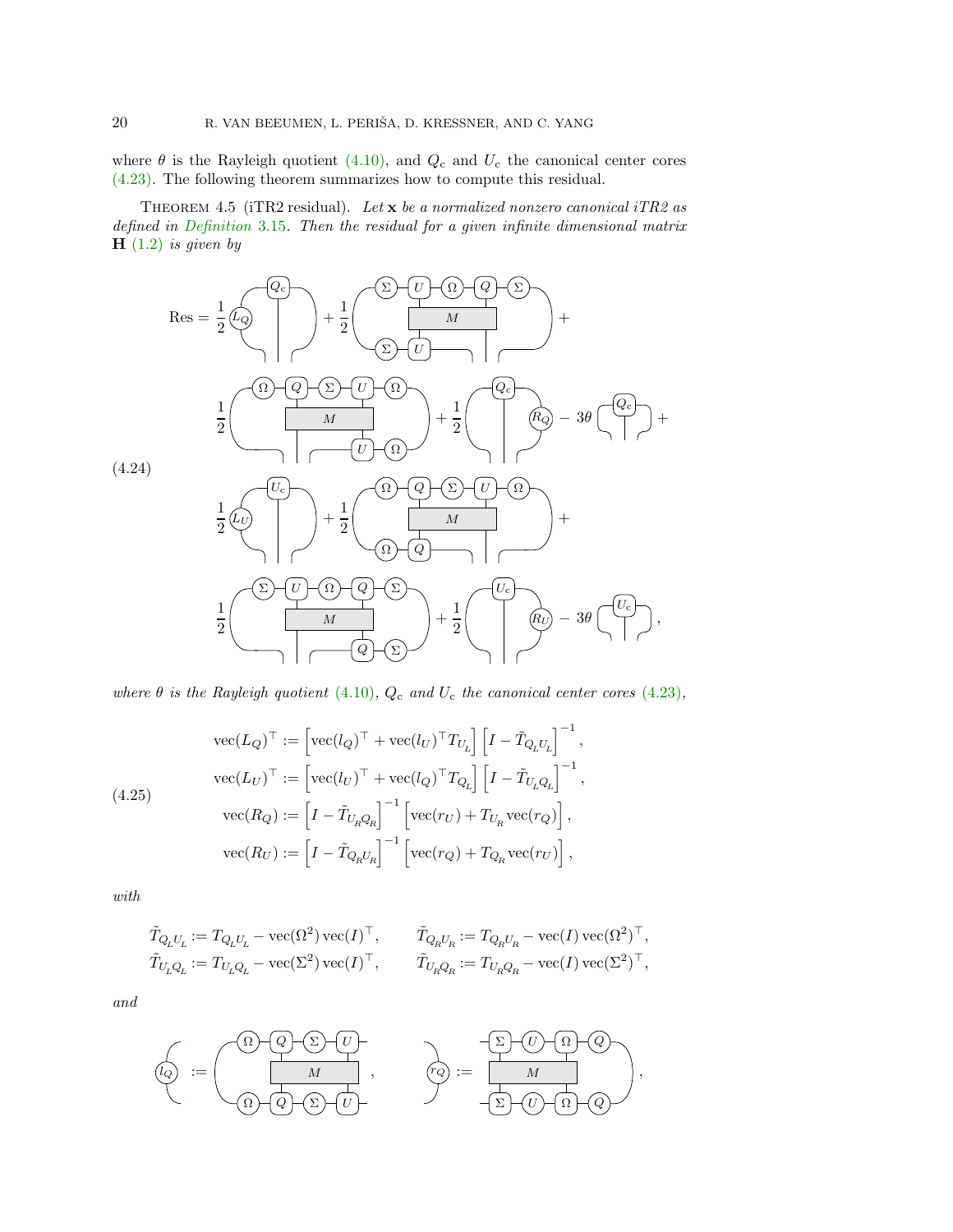

Proof. The proof is similar to the one for [Theorem 4.4.](#page-17-3)

<span id="page-20-0"></span>5. Flexible power method. One way to compute the algebraically smallest eigenvalue  $\lambda_1$  of **H** is to apply the power method to the matrix exponential  $e^{-H}$ . If  $\lambda_1$  is simple, the power method converges linearly to the desired eigenpair  $(\lambda_1, \mathbf{x})$  at the rate  $e^{\lambda_2 - \lambda_1}$ . This approach is generally not recommended because working with the matrix exponential  $e^{-H}$  can be costly. In fact, computing  $e^{-H}$  or applying  $e^{-H}$ to a vector may be harder than computing eigenvalues of H. However, when H has the structure exhibited in [\(1.2\),](#page-0-1)  $e^{-\mathbf{H}t}$  may be approximated by a simpler form that makes it possible to perform a power iteration to  $e^{-Ht}$  for a small t.

Throughout this section, we will make use of iTR matrices which are graphically represented as follows

$$
\mathbf{A} = \cdots \begin{bmatrix} 1 & 1 & 1 & 1 \\ 1 & 1 & 1 & 1 \\ 1 & 1 & 1 & 1 \\ 1 & 1 & 1 & 1 \\ 1 & 1 & 1 & 1 \end{bmatrix} \mathbf{A} \begin{bmatrix} 1 & 1 & 1 \\ 1 & 1 & 1 \\ 1 & 1 & 1 \end{bmatrix} \cdots ,
$$

where all indices  $i_k, j_k$  run from 1 to d and each  $A(j, i)$  is a matrix of size  $r \times r$ , with r referred to as the rank of  $A$ .

5.1. Approximating  $exp(-Ht)$  by matrix splitting. We now discuss how to approximate  $e^{-\mathbf{H}t}\mathbf{x}$ , with x being an iTR, required in a single step of the power iteration. Because the infinite matrix H consists of an infinite sum, it is tempting to rewrite  $e^{-\mathbf{H}} = e^{-\sum_{k} \mathbf{H}_{k}}$  as  $\cdots e^{-\mathbf{H}_{k-1}} e^{-\mathbf{H}_{k}} e^{-\mathbf{H}_{k+1}} \cdots$ . However, this is not valid because the  $H_k$ 's do not commute in general. On the other hand, we can use the Lie product formula, also known as Suzuki–Trotter splitting,

<span id="page-20-1"></span>
$$
e^{(A+B)t} = \left[e^{At}e^{Bt}\right] + \mathcal{O}(t^2),
$$

where  $A$  and  $B$  are square matrices, yielding the following approximation

(5.1) 
$$
e^{-\mathbf{H}t} \approx \prod_{k=-\infty}^{+\infty} e^{-\mathbf{H}_k t},
$$

which may be accurate enough if  $t$  is sufficiently small. In the physics literature,  $t$  is viewed as an imaginary time variable, hence,  $e^{-Ht}$  is often referred to as imaginary time evolution.

First, assume the matrices  $\mathbf{H}_k$  to be completely local, i.e.,

$$
\mathbf{H}_k = \cdots \otimes I_d \otimes I_d \otimes A_k \otimes I_d \otimes I_d \otimes \cdots, \qquad A_k = A \in \mathbb{R}^{d \times d},
$$

so that, by making use of the identities

$$
e^{A\otimes I} = e^A \otimes I
$$
, and  $e^{I\otimes A} = I \otimes e^A$ ,

the matrix exponentials  $e^{-\mathbf{H}_k t}$  can be simplified as follows

$$
e^{-\mathbf{H}_k t} = \cdots \otimes I \otimes I \otimes e^{-At} \otimes I \otimes I \otimes \cdots,
$$

 $\Box$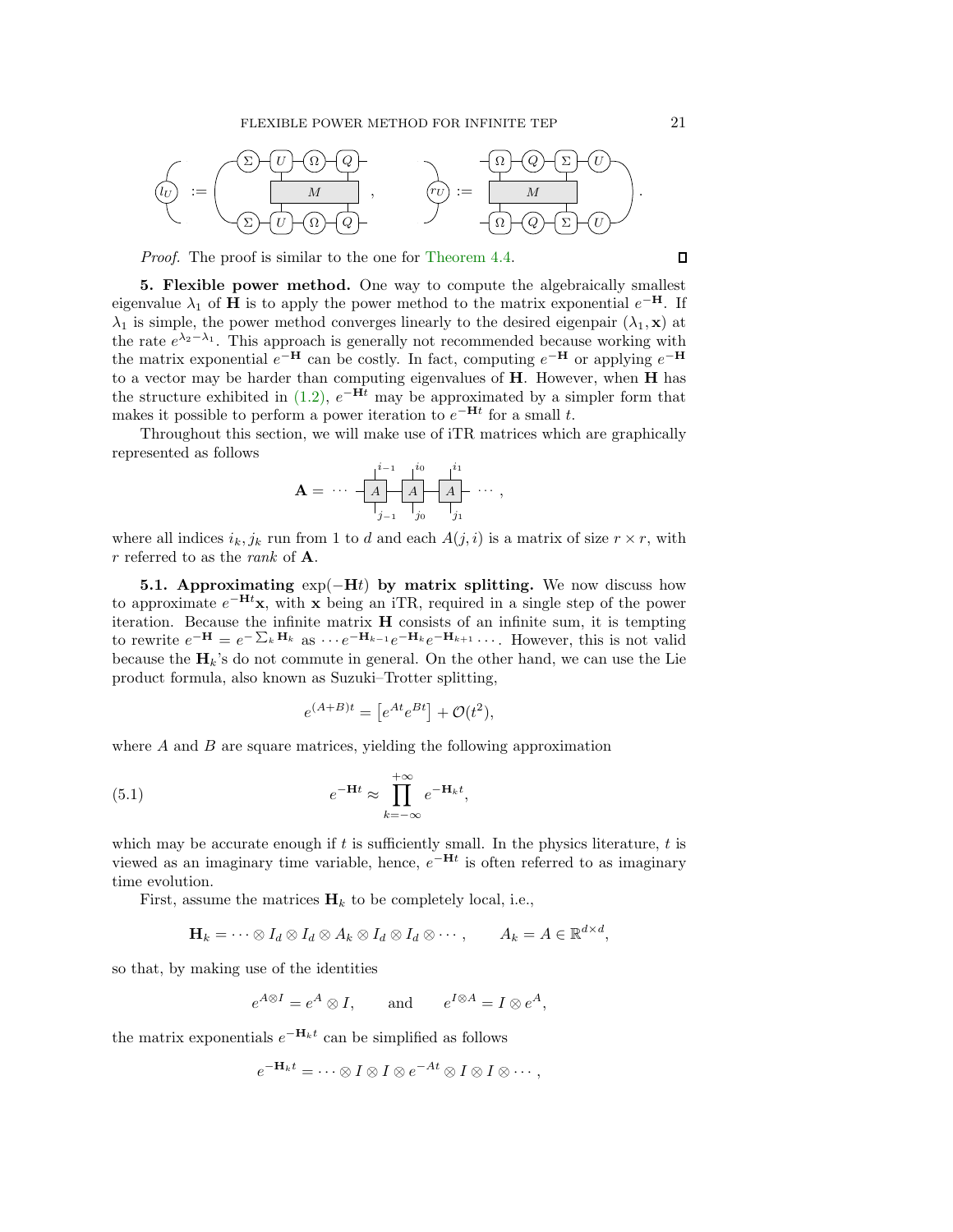and the infinite product in [\(5.1\)](#page-20-1) corresponds to the rank-1 iTR matrix

$$
\prod_{k=-\infty}^{+\infty} e^{-\mathbf{H}_k t} = \cdots \otimes e^{-At} \otimes e^{-At} \otimes e^{-At} \otimes \cdots = \cdots - \underbrace{e^{-At}}_{j-1} \underbrace{-e^{-At}}_{j_0} \underbrace{-e^{-At}}_{j_1} \cdots ,
$$

where the dotted lines correspond to an iTR matrix rank  $r = 1$ . Hence, if **x** is an iTR, the product

(5.2) 
$$
\mathbf{y} = \left(\prod_{k=-\infty}^{+\infty} e^{-\mathbf{H}_k t}\right) \mathbf{x},
$$

is again an iTR of the same rank, and  $(5.2)$  can efficiently be computed by left multiplying the slices of **x** with the  $d \times d$  matrix  $e^{-At}$ 

<span id="page-21-0"></span>
$$
-\underbrace{Y}_{\vert} = -\underbrace{X}_{\underbrace{P}_{\mathcal{A}} \rightarrow \mathcal{A}} \,,
$$

where  $X$  and  $Y$  are the cores of  $x$  and  $y$ , respectively.

If  $H_k$  represent nearest neighbor interactions, i.e.,

(5.3) 
$$
\mathbf{H}_k = \cdots \otimes I_d \otimes I_d \otimes M_{k,k+1} \otimes I_d \otimes I_d \otimes \cdots, \qquad M_{k,k+1} = M \in \mathbb{R}^{d^2 \times d^2},
$$

so that each  $\mathbf{H}_k$  will interact with the kth and  $(k+1)$ st cores of **x**. Because  $\mathbf{H}_k$  and  $\mathbf{H}_{k+1}$  both interact with the  $(k+1)$ st core of x,  $e^{-\mathbf{H}t}$ x cannot be directly obtained as in [\(5.2\).](#page-21-0) Therefore, we first reorder the summation and group the even and odd terms together

$$
\mathbf{H} = \left(\sum_{k=-\infty}^{+\infty} \mathbf{H}_{2k}\right) + \left(\sum_{k=-\infty}^{+\infty} \mathbf{H}_{2k+1}\right) =: \ \mathbf{H}_{e} + \mathbf{H}_{o}.
$$

Using the Suzuki–Trotter splitting twice, yields

<span id="page-21-3"></span>(5.4) 
$$
e^{-\mathbf{H}t} = e^{-(\mathbf{H}_e + \mathbf{H}_o)t} \approx \left(\prod_{k=-\infty}^{+\infty} e^{-\mathbf{H}_{2k}t}\right) \left(\prod_{k=-\infty}^{+\infty} e^{-\mathbf{H}_{2k+1}t}\right),
$$

for sufficiently small  $t$ , where

<span id="page-21-1"></span>
$$
(5.5) \qquad \prod_{k=-\infty}^{+\infty} e^{-\mathbf{H}_{2k}t} = \cdots \qquad \frac{\left| \begin{array}{c} i_{2k-2} & i_{2k-1} & \left| \begin{array}{c} i_{2k} & i_{2k+1} & \left| \begin{array}{c} i_{2k+2} & \left| \begin{array}{c} i_{2k+3} \end{array} \right| \end{array} \right.}{\left| \begin{array}{c} i_{2k+2} & i_{2k+3} \end{array} \right.} \right|} \qquad \cdots, \qquad \frac{\left| \begin{array}{c} -Mt & \left| \begin{array}{c} i_{2k-1} & \left| \begin{array}{c} i_{2k-1} & \left| \begin{array}{c} i_{2k+1} & \left| \begin{array}{c} i_{2k+2} & \left| \begin{array}{c} i_{2k+3} \end{array} \right. \right.}{\left| \begin{array}{c} i_{2k+2} & \left| \begin{array}{c} i_{2k+3} \end{array} \right. \right.} \right.} \end{array} \right|} \end{array}
$$

<span id="page-21-2"></span>+ Y∞ k=−∞ e <sup>−</sup>H2k+1<sup>t</sup> = · · · <sup>e</sup>−Mt <sup>e</sup>−Mt <sup>e</sup>−Mt · · · j2k−<sup>1</sup> i2k−<sup>1</sup> j2<sup>k</sup> i2<sup>k</sup> j2k+1 i2k+1 j2k+2 i2k+2 j2k+3 i2k+3 j2k+4 i2k+4 (5.6) .

Remark that both [\(5.5\)](#page-21-1) and [\(5.6\)](#page-21-2) can also be considered as local operators when we combine the corresponding neighboring indices. Hence, both the even and odd infinite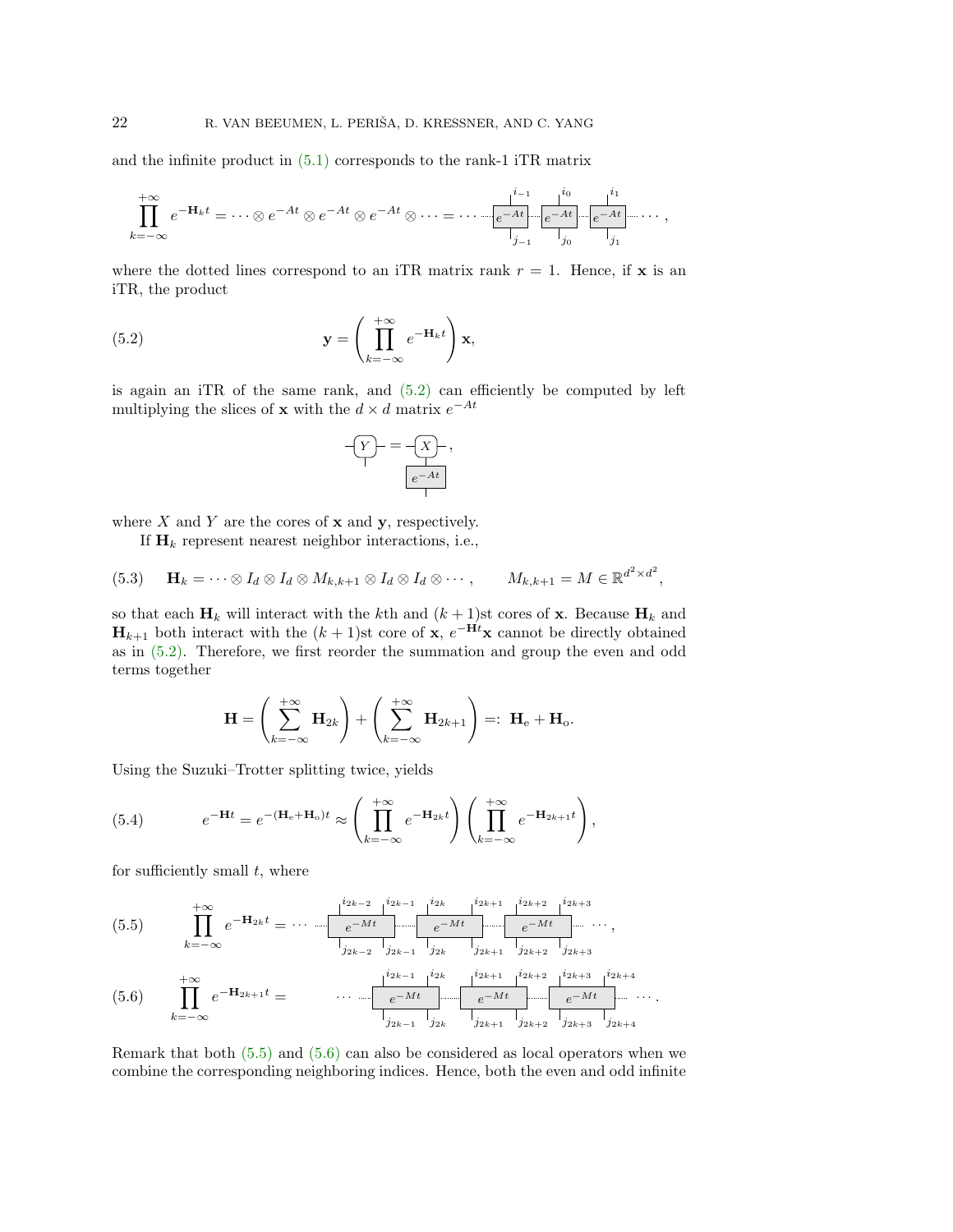products in [\(5.4\)](#page-21-3) result again in rank-1 iTR matrices

<span id="page-22-1"></span>
$$
(5.7) \qquad \prod_{k=-\infty}^{+\infty} e^{-\mathbf{H}_{2k}t} = \cdots \qquad \frac{e^{-Mt}}{e^{-Mt}} = \frac{e^{-Mt}}{e^{-Mt}} = \frac{e^{-Mt}}{j_{2k-2,k+1}} \qquad \frac{i_{2k+2,k+3}}{j_{2k+2,k+3}} \cdots,
$$
\n
$$
(5.8) \qquad \prod_{k=-\infty}^{+\infty} e^{-\mathbf{H}_{2k+1}t} = \qquad \cdots \qquad \frac{i_{2k-1,2k}}{e^{-Mt}} = \frac{i_{2k+1,2k+2}}{e^{-Mt}} = \frac{i_{2k+1,2k+2}}{e^{-Mt}} = \frac{i_{2k+3,2k+4}}{e^{-Mt}} \cdots,
$$

where the neighboring indices  $i_{2k,2k+1} = (i_{2k}, i_{2k+1})$  and  $i_{2k+1,2k+2} = (i_{2k+1}, i_{2k+2})$ are combined, respectively.

Then, in order to approximate  $e^{-\mathbf{H}t}\mathbf{x}$ , we first focus on the odd terms, i.e.,

(5.9) 
$$
\mathbf{y}_{\text{o}} = \left(\prod_{k=-\infty}^{+\infty} e^{-\mathbf{H}_{2k+1}t}\right)\mathbf{x},
$$

which can be computed in the same way as  $(5.2)$  by reformulating **x** as an iTR2 with 2 cores X, i.e., combining the  $(2k+1)$ st and  $(2k+2)$ nd cores into a supercores X of dimension  $r \times d^2 \times r$ . Hence, [\(5.9\)](#page-22-0) only requires the left multiplication of the slices of the new supercore with the  $d^2 \times d^2$  matrix  $e^{-Mt}$ 

<span id="page-22-2"></span><span id="page-22-0"></span>
$$
-\underbrace{\left(y_{\text{o}}\right)}_{d^2} = -\underbrace{\left(x\right)}_{e^{-Mt}}, \qquad \text{with} \qquad -\underbrace{\left(x\right)}_{d^2} = -\underbrace{\left(x\right)}_{d} - \underbrace{\left(x\right)}_{d},
$$

where d and  $d^2$  correspond here to the dimensions of the (super)cores. Thereafter, we only need to multiply the even terms, however, directly applying

(5.10) 
$$
\mathbf{y} = \left(\prod_{k=-\infty}^{+\infty} e^{-\mathbf{H}_{2k}t}\right) \mathbf{y}_{\text{o}}
$$

is not possible because the supercores  $\mathcal{Y}_0$  are formed by combining the indices  $(2k +$  $1, 2k + 2$ , while  $(5.7)$  requires the indices  $(2k, 2k + 1)$  to be combined. Therefore, we first need to split  $y_0$  back into 2 normal cores, followed by a new and different recombination of the cores in order to carry out [\(5.10\)](#page-22-2) efficiently.

The dimension of  $\mathcal{Y}_0$  is  $r \times d^2 \times r$ . However, there is no guarantee that this supercore can be split into 2 cores, of dimension  $r \times d \times r$ , without loosing information. A possible way to split is by first reshaping  $\mathcal{Y}_0$  into an  $rd \times rd$  matrix C, next approximating  $C$  by a rank- $r$  factorization

$$
C \approx C_1 C_2^{\top},
$$

where  $C_1, C_2 \in \mathbb{R}^{dr \times r}$ , and finally reshaping the factors  $C_1$  and  $C_2$  into 3rd-order tensors

$$
\frac{r}{d^2} \left( \frac{\partial^2}{\partial x^2} \right)^r = \frac{dr}{d\theta} \left( \frac{\partial^2}{\partial x^2} \right)^r \approx \frac{dr}{d\theta} \left( \frac{\partial^2}{\partial x^2} \right)^r \left( \frac{\partial^2}{\partial x^2} \right)^r = \frac{r}{d\theta} \left( \frac{\partial^2}{\partial x^2} \right)^r \left( \frac{\partial^2}{\partial x^2} \right)^r.
$$

In order words,  $y_0$  is approximated by

$$
\tilde{\mathbf{y}}_{o} = \begin{bmatrix} \cdots & \boxed{Y_{1o}} & \boxed{Y_{2o}} & \boxed{Y_{1o}} & \boxed{Y_{2o}} & \cdots & \cdots \\ \vdots & \vdots & \vdots & \vdots & \vdots & \vdots \\ \frac{1}{i_{2k-1}} & \frac{1}{i_{2k}} & \boxed{Y_{2k+1}} & \frac{1}{i_{2k+2}} & \cdots & \cdots \end{bmatrix}.
$$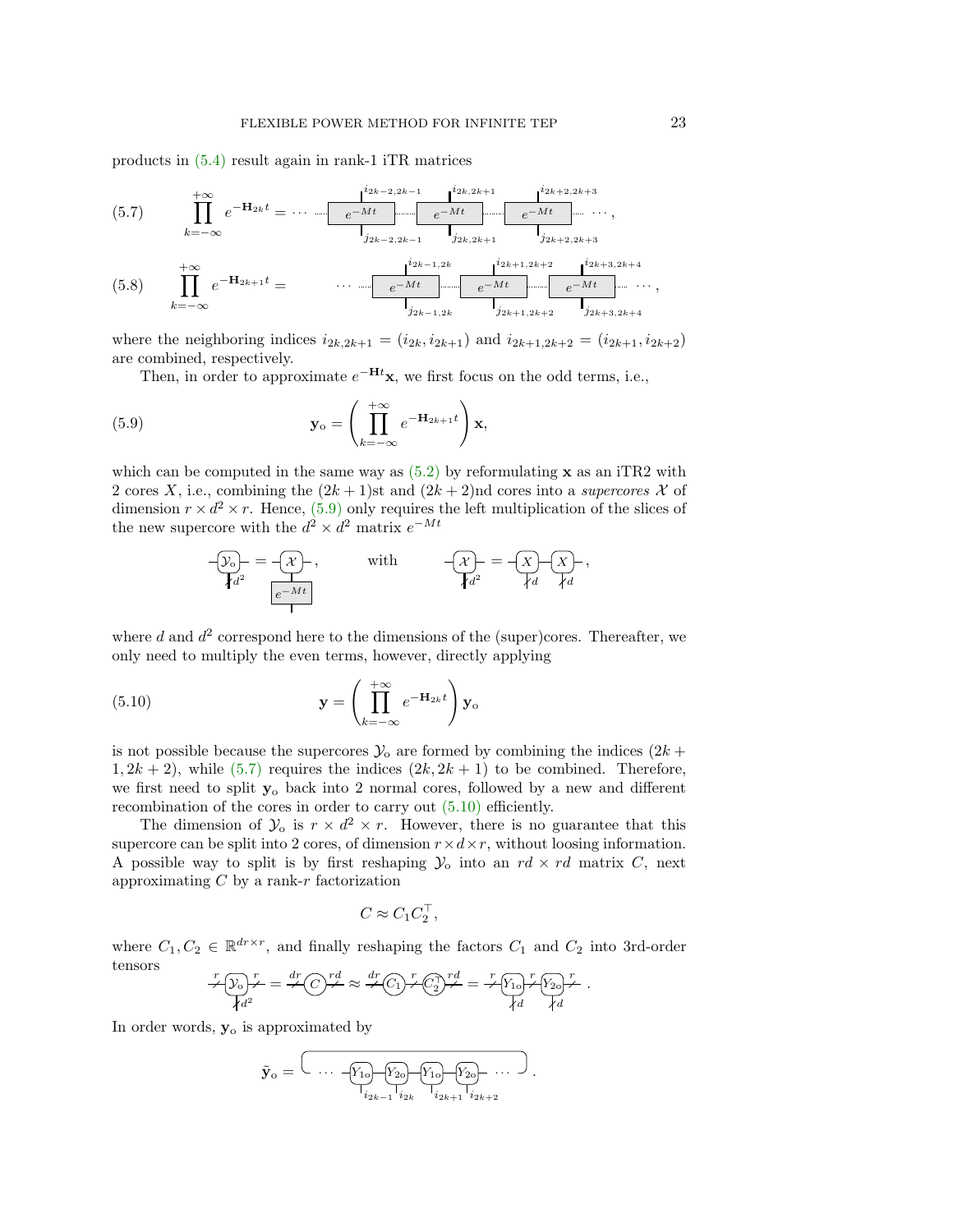Consequently, we can now approximate [\(5.10\)](#page-22-2) by replacing  $y_0$  with  $\tilde{y}_0$ 

$$
\overbrace{\begin{pmatrix} \hat{y} \\ \hat{d}^2 \end{pmatrix}}^{2} = -\overbrace{\begin{pmatrix} \hat{y}_0 \\ e^{-Mt} \end{pmatrix}}^{2}, \quad \text{with} \quad -\overbrace{\begin{pmatrix} \hat{y}_0 \\ \hat{d}^2 \end{pmatrix}}^{2} = -\overbrace{\begin{pmatrix} Y_{20} \\ \hat{d}^2 \end{pmatrix}}^{2} \overbrace{\begin{pmatrix} Y_{10} \\ \hat{d}^2 \end{pmatrix}}^{2}.
$$

In the final step, we split the supercore  $\mathcal Y$  into 2 cores  $Y_2$  and  $Y_1$ 

$$
\overbrace{\mathcal{A}^2}^r \overbrace{\mathcal{D}}^r \overbrace{\mathcal{A}^2}^{\text{dr}} = \frac{dr}{r} \overbrace{\mathcal{D}}^r \overbrace{\mathcal{A}^r}^{\text{dr}} \approx \frac{dr}{r} \overbrace{\mathcal{D}_1}^r \overbrace{\mathcal{D}_2}^r \overbrace{\mathcal{D}_2}^{\text{rd}} = \frac{r}{r} \left( \overbrace{Y_2}^r \right) \overbrace{\mathcal{A}}^r \overbrace{\mathcal{A}^d}^r.
$$

or in order words, y is approximated by

$$
\tilde{\mathbf{y}} = \begin{bmatrix} \cdots & -\boxed{Y_2} & \boxed{Y_1} & \boxed{Y_2} & \boxed{Y_1} & \cdots & \cdots \\ \vdots & \vdots & \vdots & \vdots & \vdots \\ \frac{1}{2k} & \frac{1}{2k+1} & \frac{1}{2k+2} & \frac{1}{2k+3} \end{bmatrix}.
$$

Remark that, although we started with an iTR **x**, the result of applying  $e^{-\mathbf{H}t}$  to it is an iTR2. Therefore, in [Figure 3](#page-23-0) we graphically illustrate the application of  $(5.1)$  to an iTR2 with cores  $X_1$  and  $X_2$ . Due to the translational invariance, we only need to apply  $e^{-Mt}$  twice in order to compute  $\tilde{y}$ , which is indicated in black. The computation indicated in grey can completely be ignored, so that the multiplication  $\mathbf{y} = e^{-\mathbf{H}t}\mathbf{x}$ can be computed in an efficient way.

<span id="page-23-0"></span>
$$
\left(\prod_{k=-\infty}^{+\infty} e^{-\mathbf{H}_{2k+1}t}\right) \mathbf{x} = \begin{bmatrix} \dots & -\boxed{x_1 - \boxed{x_2} - \boxed{x_1} - \boxed{x_2} - \boxed{x_1} - \boxed{x_2} - \dots \end{bmatrix}
$$

$$
\begin{array}{c} e^{-Mt} & e^{-Mt} & e^{-Mt} \\ \hline & e^{-Mt} & e^{-Mt} \end{array}
$$

$$
\begin{array}{c} \begin{pmatrix} +\infty \\ \prod_{k=-\infty}^{+\infty} e^{-\mathbf{H}_{2k}t} \end{pmatrix} \tilde{\mathbf{y}}_0 = \begin{bmatrix} \dots & -\boxed{Y_{10}} - \boxed{Y_{20}} - \boxed{Y_{10}} - \boxed{Y_{20}} - \boxed{Y_{10}} - \boxed{Y_{20}} - \dots \end{bmatrix} \\ \tilde{\mathbf{y}} = \begin{bmatrix} \dots & -\boxed{Y_1} - \boxed{Y_2} - \boxed{Y_1} - \boxed{Y_2} - \boxed{Y_1} - \boxed{Y_2} - \dots \end{bmatrix} \end{array}
$$

FIG. 3. The matrix–vector operation  $y = e^{-Ht}x$ .

<span id="page-23-1"></span>5.2. Algorithm. As illustrated in [Figure 3,](#page-23-0) we only need to operate on 1 supercore at the time. Instead of working with supercores involving  $X_1, X_2$  and  $Y_{2o}, Y_{1o}$ , respectively, we will operate on the following canonical center supercores  $\mathcal{X}_{1c}$  and  $\mathcal{X}_{2c}$ 

$$
-\underbrace{\{x_{1c}\}}_{\textbf{I}} = -\underbrace{\textcircled{\textcircled{\textcirc}}} \left(\bigoplus_{\textbf{I}} \bigoplus_{\textbf{I}} \bigoplus_{\textbf{I}} \bigoplus_{\textbf{I}} \bigoplus_{\textbf{I}} \text{,} \quad \text{and} \quad -\underbrace{\{x_{2c}\}}_{\textbf{I}} = -\underbrace{\textcircled{\textcircled{\textcircled{\textcirc}}} \left(\text{I}\right) \oplus \bigoplus_{\textbf{I}} \bigoplus_{\textbf{I}} \bigoplus_{\textbf{I}} \bigoplus_{\textbf{I}} \bigoplus_{\textbf{I}} \bigoplus_{\textbf{I}} \bigoplus_{\textbf{I}} \bigoplus_{\textbf{I}} \bigoplus_{\textbf{I}} \bigoplus_{\textbf{I}} \bigoplus_{\textbf{I}} \bigoplus_{\textbf{I}} \bigoplus_{\textbf{I}} \bigoplus_{\textbf{I}} \bigoplus_{\textbf{I}} \bigoplus_{\textbf{I}} \bigoplus_{\textbf{I}} \bigoplus_{\textbf{I}} \bigoplus_{\textbf{I}} \bigoplus_{\textbf{I}} \bigoplus_{\textbf{I}} \bigoplus_{\textbf{I}} \bigoplus_{\textbf{I}} \bigoplus_{\textbf{I}} \bigoplus_{\textbf{I}} \bigoplus_{\textbf{I}} \bigoplus_{\textbf{I}} \bigoplus_{\textbf{I}} \bigoplus_{\textbf{I}} \bigoplus_{\textbf{I}} \bigoplus_{\textbf{I}} \bigoplus_{\textbf{I}} \bigoplus_{\textbf{I}} \bigoplus_{\textbf{I}} \bigoplus_{\textbf{I}} \bigoplus_{\textbf{I}} \bigoplus_{\textbf{I}} \bigoplus_{\textbf{I}} \bigoplus_{\textbf{I}} \bigoplus_{\textbf{I}} \bigoplus_{\textbf{I}} \bigoplus_{\textbf{I}} \bigoplus_{\textbf{I}} \bigoplus_{\textbf{I}} \bigoplus_{\textbf{I}} \bigoplus_{\textbf{I}} \bigoplus_{\textbf{I}} \bigoplus_{\textbf{I}} \bigoplus_{\textbf{I}} \bigoplus_{\textbf{I}} \bigoplus_{\textbf{I}} \bigoplus_{\textbf{I}} \bigoplus_{\textbf{I}} \bigoplus_{\textbf{I}} \bigoplus_{\text
$$

respectively, so that their corresponding frame matrices are orthogonal.

We only describe the application of the odd part of  $e^{-Ht}$  onto  $\mathcal{X}_c$ , since the even part can be performed in exactly the same way by interchanging  $Q, U$  and  $\Sigma$ , Ω, respectively. The computation consists of 5 steps as illustrated in [Figure 4.](#page-24-0) In step 1, the canonical center supercore  $\mathcal{X}_{1c}$  is formed. Next, we apply  $e^{-Mt}$  to it in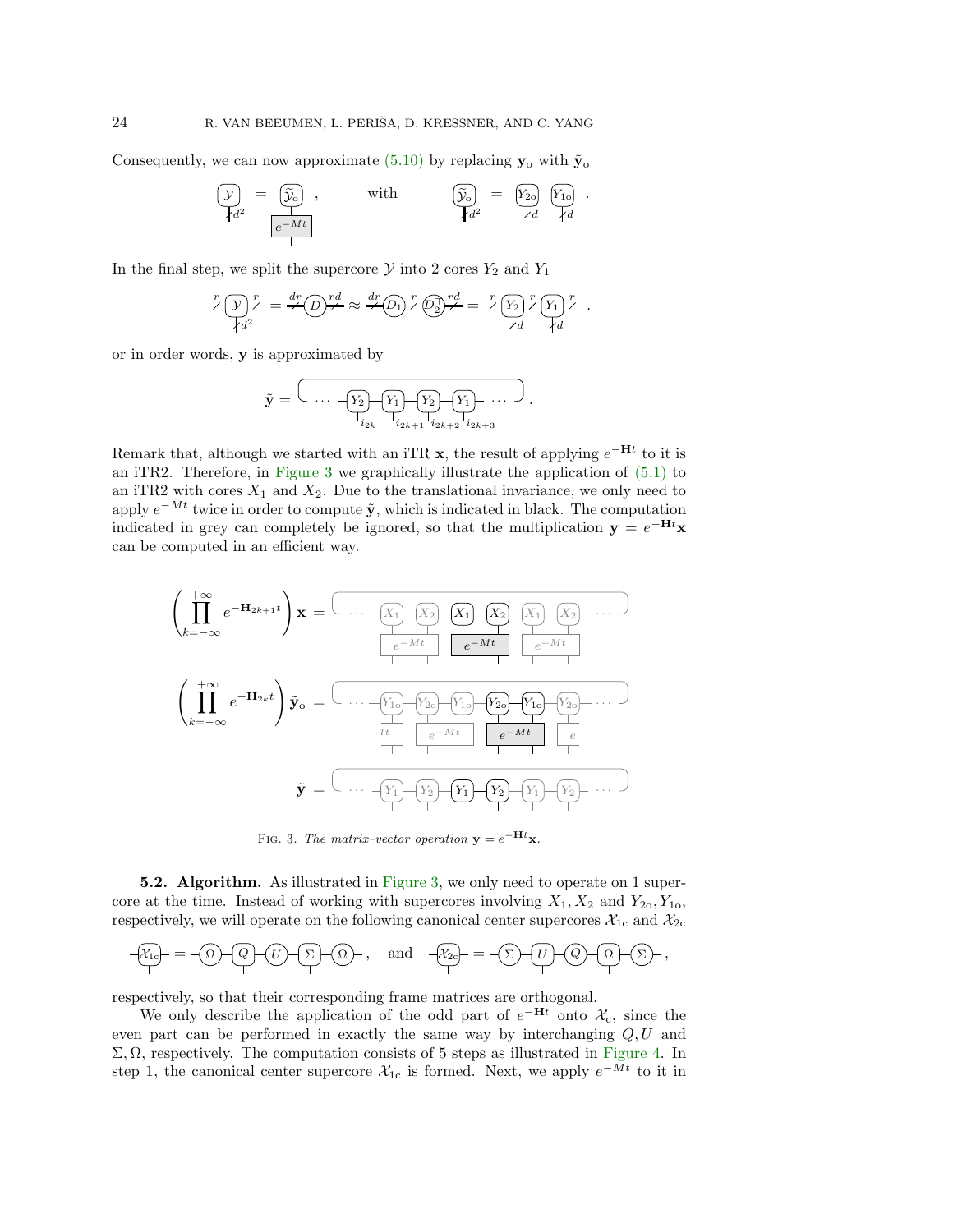step 2, followed by reshaping the resulting supercore  $\mathcal{Y}_{1c}$  into a matrix. In step 3, we approximate the matrix representation of  $\mathcal{Y}_{1c}$  by a truncated SVD, with the diagonal matrix  $S_r$  containing only the r largest singular values, followed by reshaping the left and right singular vectors  $W$  and  $V$  into 3rd-order tensors, i.e., cores. Then in step 4, in order to update the cores Q and U by  $W_{\Omega}$  and  $V_{\Omega}^{\top}$ , respectively, and the diagonal matrix  $\Sigma$  by  $S_r$ , we transform the result of step 3 into the form of step 1 by left and right multiplying W and  $V^{\top}$ , respectively, by  $\Omega^{-1}$ . Note that, although the resulting form resembles the form of step 1, the former is not in canonical form yet. Therefore, we update in step 5 both cores  $Q_{\star}$  and  $U_{\star}$ , and both diagonal matrices  $\Sigma_{\star}$  and  $\Omega_{\star}$  to bring the updated iTR2 again in canonical form.

<span id="page-24-0"></span>

FIG. 4. The odd part of the matrix–vector operation  $y = e^{-Ht}x$ , where x is given in canonical  $iTR2$  form. Note that the even part corresponds to interchanging the cores  $Q$  and  $U$ , and the diagonal matrices  $\Sigma$  and  $\Omega$ , respectively. (1) Forming the canonical center supercore. (2) Applying the matrix exponential followed by reshaping the result into a matrix. (3) Performing a truncated SVD and reshaping the singular vectors into cores. (4) Updating the cores and the central diagonal matrix, while keeping  $\Omega$  unchanged. (5) Computing the canonical iTR2 form.

We now have all components to state the method for computing the smallest eigenvalue of  $(1.2)$ . Due to the approximation made by the Suzuki–Trotter splitting of  $e^{-Ht}$  and the rank truncation for splitting a supercore into 2 normal cores, the multiplication  $y = e^{-Ht}x$  is inexact. Even when t is fixed, the error introduced by the rank truncation is different in each iteration and can be viewed as every time applying a slightly different operator. Therefore, we call the algorithm for computing the smallest eigenvalue of H, based on a power method of  $e^{-H}$ , the *flexible* power method, similar to the flexible GMRES algorithm used for computing solutions of linear systems.

[Algorithm 3](#page-25-0) shows the outline of the flexible power method for computing the smallest eigenvalue of  $(1.2)$ . This algorithm takes a canonical iTR2 as starting vector and returns the Rayleigh quotient and its corresponding eigenvector in canonical iTR2 form. In every iteration of [Algorithm 3,](#page-25-0) we apply the matrix exponential  $e^{-Mt}$  twice, according to [Figure 4,](#page-24-0) followed by the computation of the Rayleigh quotient and residual.

As we will show in the numerical experiments, the timestep  $t$  can have a significant effect on the convergence and accuracy of the Rayleigh quotient. Since [Algorithm 3](#page-25-0) applies approximate powers of the matrix exponential  $e^{-\mathbf{H}}$ , choosing a smaller timestep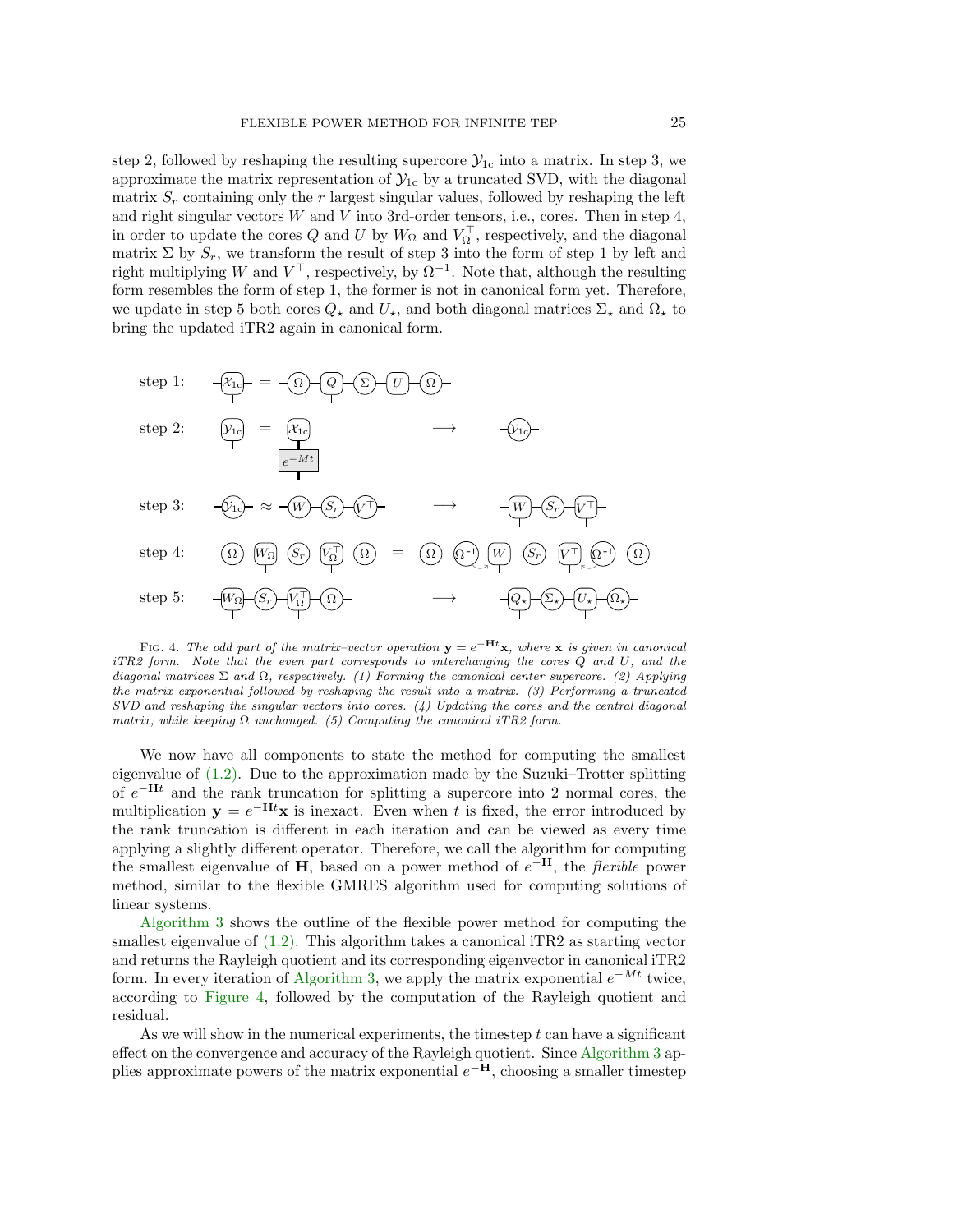<span id="page-25-0"></span>Algorithm 3: Flexible power method

| <b>Input</b> : Canonical iTR2 with cores $Q, U \in \mathbb{R}^{r \times d \times r}$ and matrices |
|---------------------------------------------------------------------------------------------------|
| $\Sigma, \Omega \in \mathbb{R}^{r \times r}$                                                      |
| Nearest neighbor interaction matrix $M$ and initial timestep $t$                                  |
| <b>Output:</b> Rayleigh quotient $\theta$ and corresponding eigenvector in canonical              |
| iTR2                                                                                              |
| while not converged do                                                                            |
| Apply $e^{-Mt}$ to supercore $\mathcal{X}_{1c}$ according to Figure 4.                            |
| Apply $e^{-Mt}$ to supercore $\mathcal{X}_{2c}$ according to Figure 4.                            |
| Compute Rayleigh quotient $\theta$ as in (4.10).                                                  |
| Check convergence based on residual $(4.24)$ .                                                    |
| Update $t$ .                                                                                      |
| end                                                                                               |
|                                                                                                   |

will require more iterations for applying the same power. However, if the timestep is chosen too large, the convergence of [Algorithm 3](#page-25-0) stagnates due to the dominating Suzuki–Trotter splitting error. It is therefore recommended to adapt and decrease the timestep t in the course of the algorithm. By starting with a relative large  $t$ , the power method will stagnate in a small number of iterations. We can use the iTR2 residual for detecting stagnation. Next, we decrease t and continue the power method with the already obtained approximate eigenvector. By updating  $t$  and using more accurate approximate eigenvectors for smaller  $t$ , we will be able to reduce the total number of iterations.

5.3. Computational considerations. Most operations of [Algorithm 3](#page-25-0) can be efficiently implemented involving only 3rd-order tensors of size  $r \times d \times r$ , such as steps 1–4 in [Figure 4](#page-24-0) and the Rayleigh quotient. On the other hand, step 5 in [Figure 4](#page-24-0) and the computation of the residual involve transfer matrices of size  $r^2 \times r^2$ . The former requires computing dominant eigenvectors of the left and right transfer matrices and the latter needs linear systems solves involving the same matrices. In both cases, iterative methods can be used, however, even for low values of  $r \approx 10$ , more than 90% of the wall clock time is spend on these operations involving the transfer matrices. We could choose not to compute the residual in every iteration but the cost for transforming the updated iTR2 to canonical form remains.

Therefore, we also propose a second variant of the flexible power method that only works with standard iTR2s, i.e., ignoring step 5 in [Figure 4](#page-24-0) such that the updated cores  $Q_{\star} := W_{\Omega}$  and  $U_{\star} := V_{\Omega}^{\top}$ , and the updated diagonal matrices  $\Sigma_{\star} := S_r$  and  $\Omega_{\star} := \Omega$ . Note that in this case only 1 of the 2 diagonal matrices is updated, hence the resulting iTR2 will, in general, not satisfy all the orthogonality conditions of [Definition 3.15.](#page-11-0) However, due to the alternating singular value decompositions on  $\mathcal{Y}_{1c}$ and  $\mathcal{Y}_{2c}$ , we observe that the resulting iTR2 converges to canonical form. As a result, we can still use the relatively cheap canonical Rayleigh quotient [\(4.10\)](#page-15-1) compared to the standard Rayleigh quotient [\(4.9\)](#page-15-0) which would again require the computation of dominant eigenvectors of the transfer matrices.

Note that in the iTEBD algorithm described in [\[15,](#page-32-8) [9\]](#page-32-14) the matrix-vector operation  $y = e^{-Ht}x$  is implemented in a slightly different way. Instead of bringing the updated iTR2 to canonical form, as done in step 5 in [Figure 4,](#page-24-0) the iTR2 is directly transformed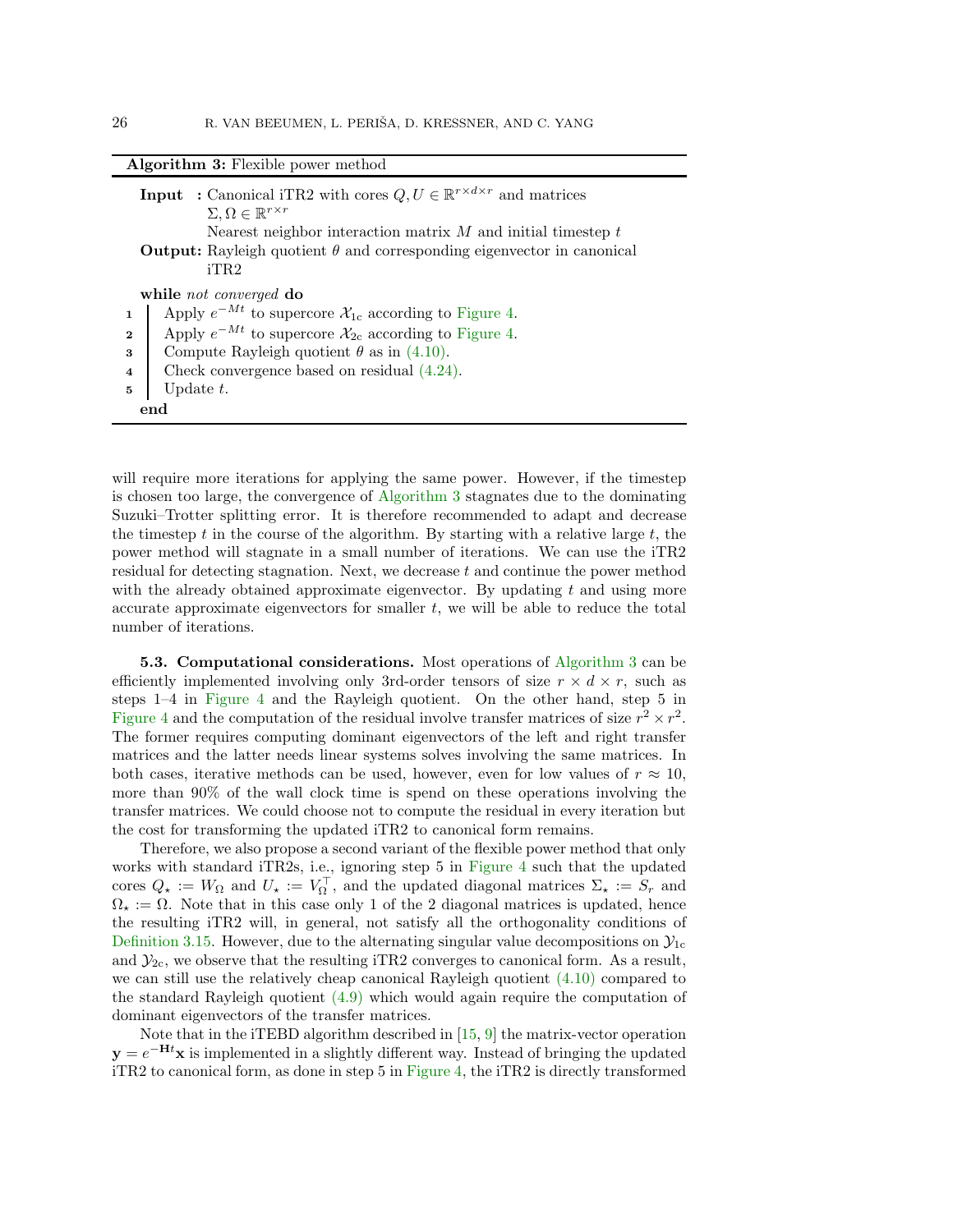to canonical form right after step 2 and before the truncation is applied in step 3. Hence, the resulting iTR2 is only approximately in canonical form.

<span id="page-26-0"></span>6. Numerical experiments. In this section we illustrate the flexible power method, outlined in [Algorithm 3,](#page-25-0) for 3 examples: the one-dimensional Ising model with a transverse field, the spin  $S = 1$  Heisenberg isotropic antiferromagnetic model, and the spin  $S = 1/2$  Heisenberg model.

All numerical experiments are performed in MATLAB version 9.6.0 (R2019a) on a MacBook Pro running an Intel(R) Core(TM) i7-5557U CPU @ 3.1 GHz dual core processor with 16 GB RAM. The dominant eigenvectors of the transfer matrices are computed via eigs and the linear systems for computing the residual in  $(4.25)$  are solved via gmres with tolerance 1e−8.

6.1. One-dimensional transverse field Ising model. We start with the onedimensional transverse field Ising model that has the corresponding infinite dimensional Hamiltonian

<span id="page-26-1"></span>
$$
(6.1) \qquad \mathbf{H} = -\sum_{k=-\infty}^{+\infty} \cdots \otimes I \otimes \sigma_z \otimes \sigma_z \otimes I \otimes \cdots - g \sum_{k=-\infty}^{+\infty} \cdots \otimes I \otimes \sigma_x \otimes I \otimes \cdots
$$

where  $\sigma_x$  and  $\sigma_z$  are the 1st and 3rd Pauli matrices, respectively, and the following  $4 \times 4$  symmetric matrix

$$
M = \begin{bmatrix} -1 & -g & 0 & 0 \\ -g & 1 & 0 & 0 \\ 0 & 0 & 1 & -g \\ 0 & 0 & -g & -1 \end{bmatrix}
$$

as nearest neighbor interaction matrix in the notation of  $(1.2)$ . We choose the parameter  $q = 2$ . The exact solution of the smallest eigenvalue of  $(6.1)$  is [\[13\]](#page-32-15)

$$
\lambda_0(g) = -\frac{1}{2\pi} \int_{-\pi}^{\pi} \sqrt{1 + g^2 - 2g \cos x} \, dx, \qquad \lambda_0(2) \approx -2.127\,088\,819\,946\,730.
$$

In the first experiment, we compare the 2 variants of [Algorithm 3,](#page-25-0) i.e., the canoncial variant where we always convert the result of applying  $e^{-Mt}$  back into canonical iTR2 form and the non-canonical variant where we skip step 5 in [Figure 4.](#page-24-0) In order to improve the numerical stability in the latter one, we normalize the diagonal matrices to have unit Frobenius norm. Figure 5a shows the Rayleigh quotient  $\theta$  and its difference with the exact solution as a function of the iteration count. Note that the results for both variants of [Algorithm 3](#page-25-0) are indistinguishable, hence, we will only use the faster non-canonical variant in the remainder of this section.

Next, we analyze the effect of the timestep  $t$  on the convergence of [Algorithm 3.](#page-25-0) Figure 5b depicts the convergence of 2 different runs where we respectively decreased the timestep  $t$  after every 100 or 1000 iterations. Note that different timesteps are indicated by different colors. From this figure it is clear that the timestep control can have a significant effect on the overall attained accuracy. When  $t$  is decreased too soon, as in the first run, the flexible power method tend to stagnate and further decreasing t does not help. On the other hand, we do not want to run too many iteration and therefore we will use the iTR residual, introduced in [section 4.2,](#page-15-2) to detect stagnation.

As discussed in [section 5.2,](#page-23-1) the total number of iterations can be reduced by gradually decreasing the timestep t. [Table 1](#page-28-0) shows that running [Algorithm 3](#page-25-0) with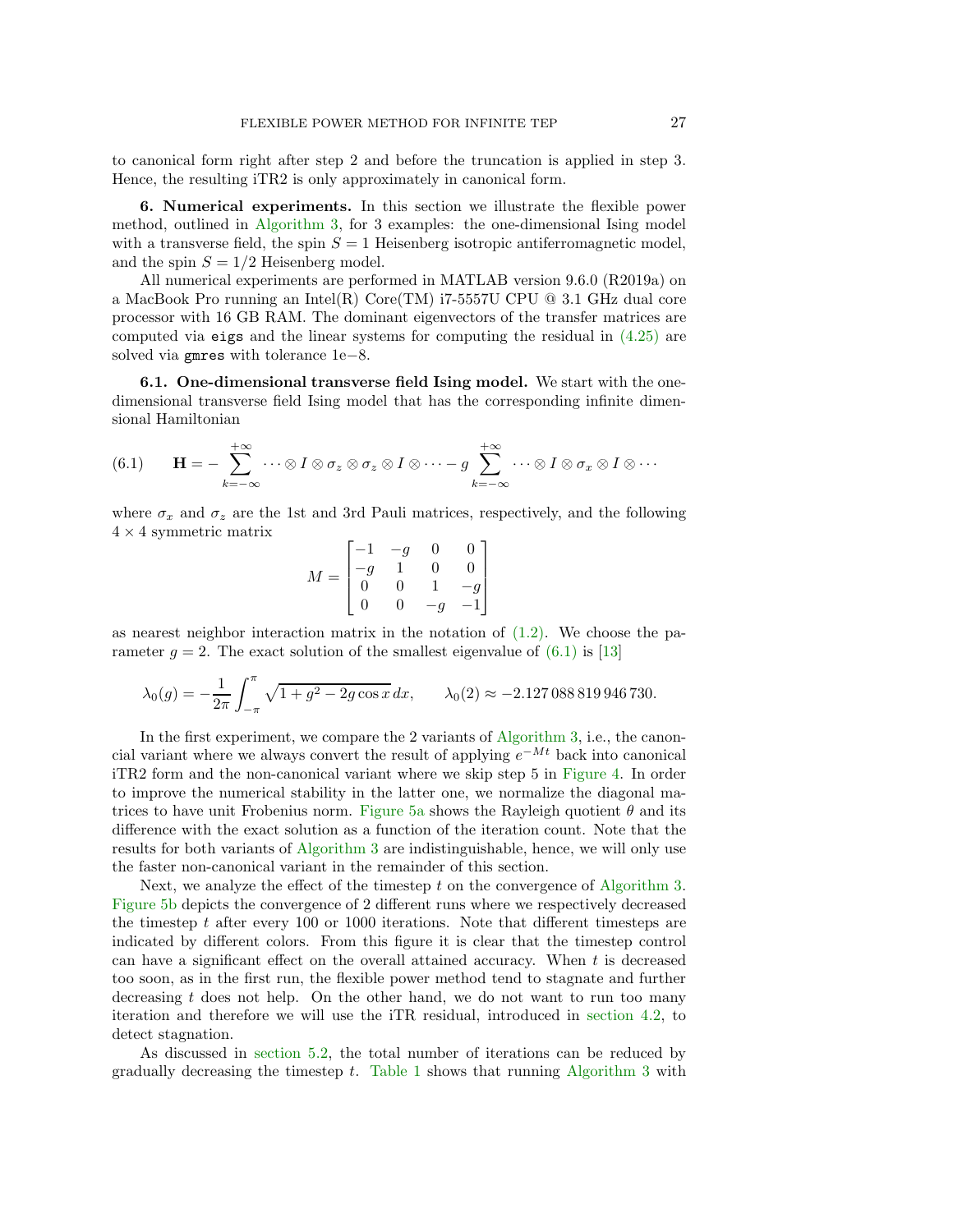

(a) Comparison of the canonical and non-canonical variants of [Algorithm 3](#page-25-0) for timestep  $t = 0.01$ .





FIG. 5. One-dimensional transverse field Ising model with  $g = 2$  and iTR rank  $r = 10$ .

a fixed timestep  $t = 1e-5$  requires at least twice the number of iterations and wall clock time than the adaptive timestep approach, where  $t$  was divided by 10 when the first 3 digits of the residual norm  $\|\text{Res}\|$  were not changing anymore in 3 consecutive convergence checks or in case the residual increased. The left plot in Figure 5c shows the corresponding convergence as a function of the iteration count. Note that by using the automatic timestep adaption approach, the accuracy of the Ritz value is multiple orders of magnitude higher than achieved in both runs shown in Figure 5b.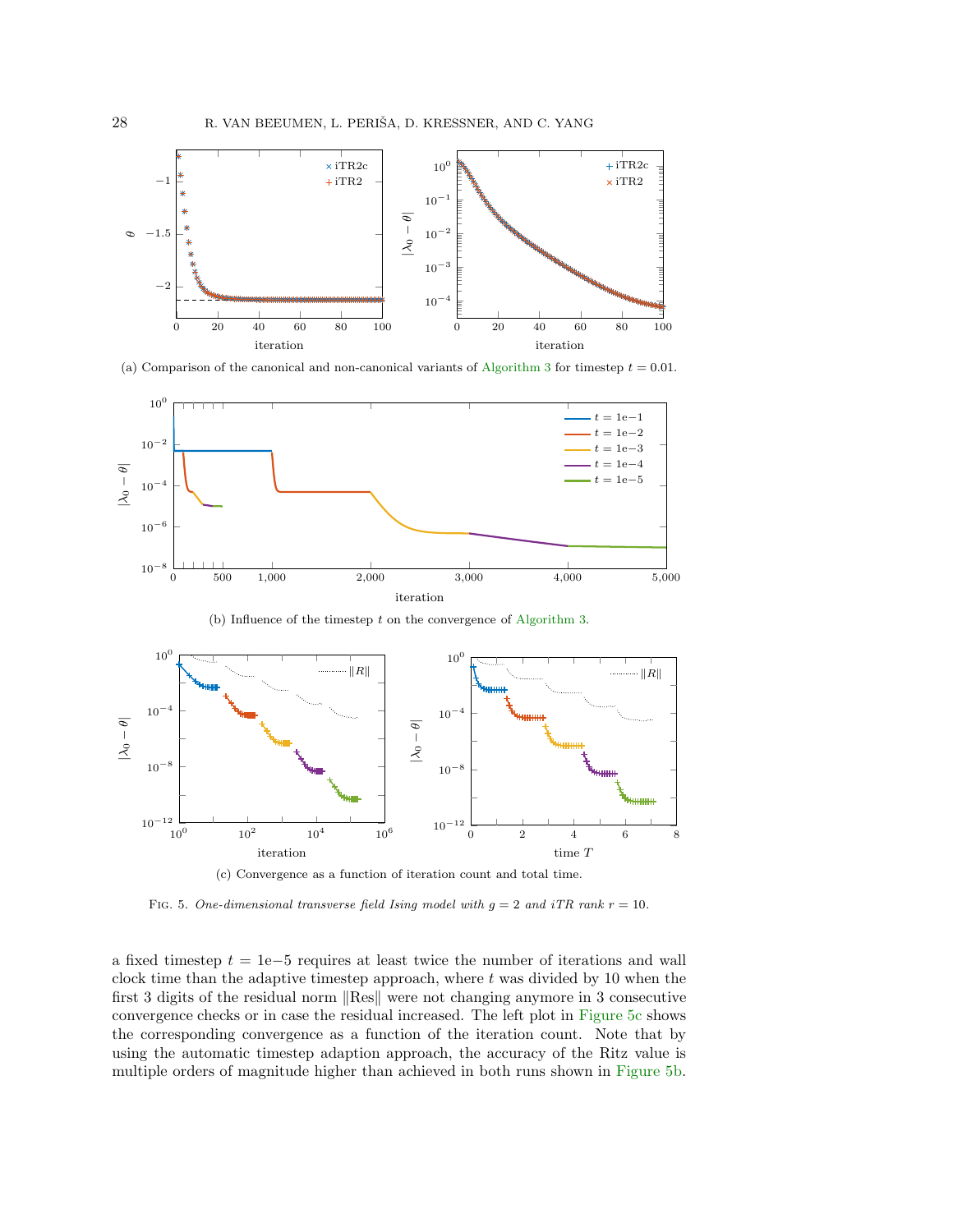<span id="page-28-0"></span>Table 1 Wall clock times for one-dimensional transverse field Ising model with  $q = 2$  and iTR rank  $r = 10$ .

| t      | iter    | time [s] | iter    | time  s |
|--------|---------|----------|---------|---------|
| $1e-1$ |         |          | 13      | 0.87    |
| $1e-2$ |         |          | 150     | 0.72    |
| $1e-3$ |         |          | 1,500   | 1.40    |
| $1e-4$ |         |          | 13,000  | 4.80    |
| $1e-5$ | 370,000 | 122.52   | 150,000 | 44.87   |
| Total  | 370,000 | 122.52   | 164,663 | 52.67   |

The right plot in Figure 5c shows the same results as the left one but in function of the total time  $T = Nt$ , with N the number of iterations of [Algorithm 3](#page-25-0) for each t. Remark that the stagnation happens for every timestep more or less at the same total time T, corresponding to roughly speaking the same power of  $e^{-H}$ . We will use this observation in the next numerical experiments to change the frequency of the convergence check based on the current timestep.

6.2. Spin  $S = 1$  Heisenberg isotropic antiferromagnetic model. As a second example, we consider the isotropic antiferromagnetic case of the spin  $S = 1$ Heisenberg model. The resulting Hamiltonian has the form of [\(1.2\),](#page-0-1) with the following nearest neighbor interaction matrix

$$
M_{k,k+1} = X_k \otimes X_{k+1} + Y_k \otimes Y_{k+1} + \Delta Z_k \otimes Z_{k+1},
$$

where  $\Delta = 1$ , and  $X_k$ ,  $Y_k$ , and  $Z_k$  the spin-1 generators of SU(2)

$$
X_k = \frac{1}{\sqrt{2}} \begin{bmatrix} 0 & 1 & 0 \\ 1 & 0 & 1 \\ 0 & 1 & 0 \end{bmatrix}, \qquad Y_k = \frac{1}{\sqrt{2}} \begin{bmatrix} 0 & -i & 0 \\ i & 0 & -i \\ 0 & i & 0 \end{bmatrix}, \qquad Z_k = \begin{bmatrix} 1 & 0 & 0 \\ 0 & 0 & 0 \\ 0 & 0 & -1 \end{bmatrix}.
$$

The smallest eigenvalue is  $\lambda_0 \approx -1.4014840389712(2)$  [\[5\]](#page-32-16).

Figures 6a to 6d show the convergence of [Algorithm 3](#page-25-0) for different iTR ranks  $r = 10, 20, 30,$  and 60, respectively. For every case, we started with a timestep  $t = 0.1$  and the time step is divided by a factor of 10 whenever residual stagnation is detected with the criteria stated in the previous example. The frequency of the convergence check was set to  $1/t$  in order to avoid computing to many (expensive) residual calculations. The corresponding wall clock time for the different runs are given in [Table 2.](#page-30-1) This table illustrates again that the smaller the timestep  $t$  the more iterations are required, hence, the larger the wall clock time.

When the rank of the iTR is too small, we see from [Figure 6](#page-29-0) that the Rayleigh quotient does not further improve even when the timestep is reduced because the SVD truncation error is too large. On the other hand, we observe from Figures 6b to 6d that the residual norms in all these runs behave in a similar fashion. Since the iTR2 residual [\(4.24\)](#page-19-0) is a projected residual, we cannot use it as the only metric for deciding when to terminate the flexible power iteration. As illustrated in Figure 6e, the singular values given by the diagonal matrices of [Definition 3.15](#page-11-0) and in particular the smallest singular value together with the residual are good indicators for the actual accuracy of the approximate eigenpair of H because the overall accuracy is bounded by both the Suzuki–Trotter splitting and SVD truncation error.

**6.3. Spin**  $S = 1/2$  **Heisenberg model.** As a last example, we consider the spin  $S = 1/2$  Heisenberg model. The resulting Hamiltonian has the form of  $(1.2)$ ,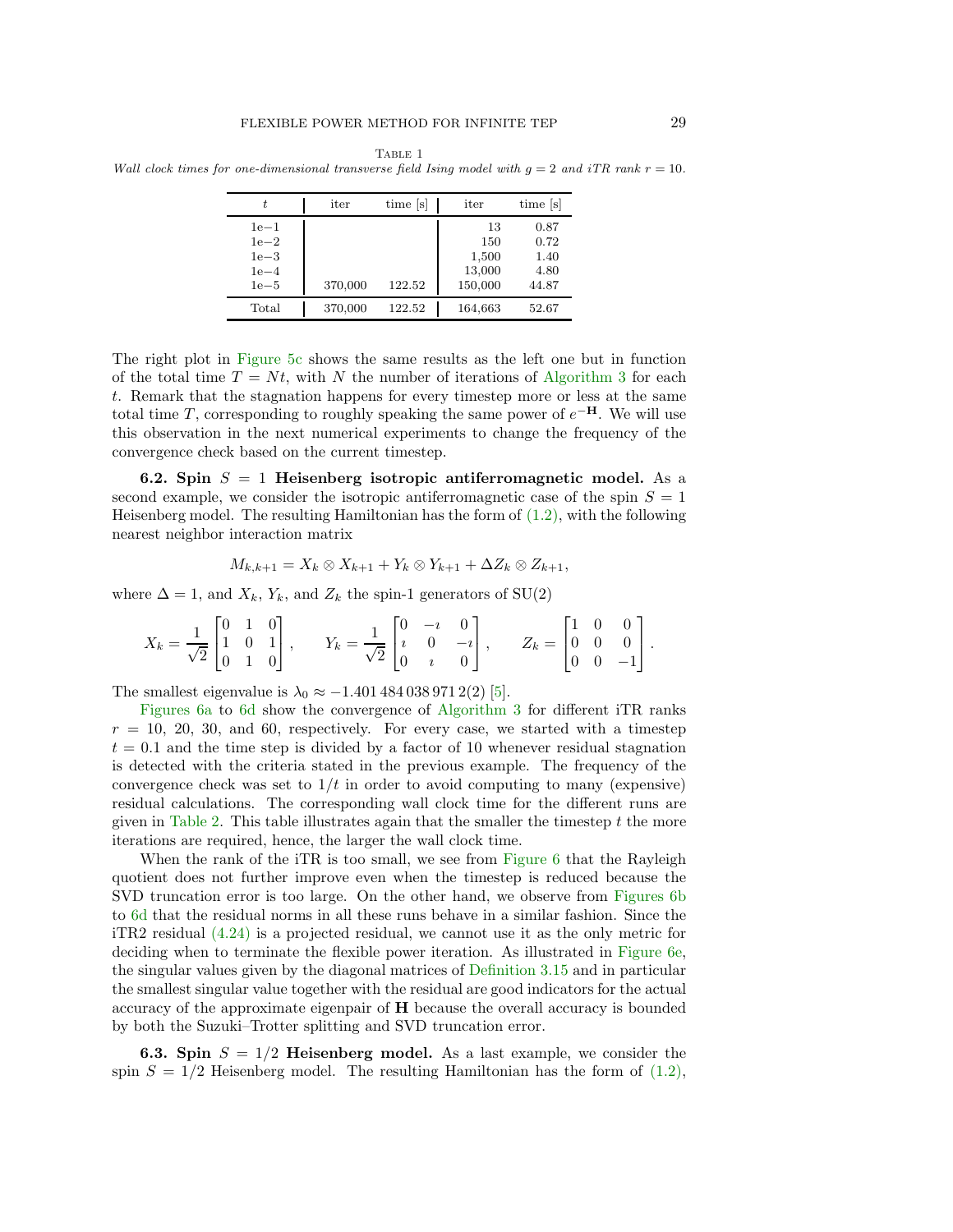<span id="page-29-0"></span>

FIG. 6. Spin  $S = 1$  Heisenberg isotropic antiferromagnetic model.

with the following nearest neighbor interaction matrix

$$
M_{k,k+1}=X_k\otimes X_{k+1}+Y_k\otimes Y_{k+1}+Z_k\otimes Z_{k+1},
$$

where  $X_k = \frac{1}{2}\sigma_x$ ,  $Y_k = \frac{1}{2}\sigma_y$ ,  $Z_k = \frac{1}{2}\sigma_z$ , with  $\sigma_x$ ,  $\sigma_y$ ,  $\sigma_z$  the Pauli matrices. The exact solution of the smallest eigenvalue is  $\lambda_0 = -\ln(2) + \frac{1}{4} \approx -0.443147180559945$ .

In Figure 7a, we plot the convergence history of the Rayleigh quotient  $\theta$  to the exact eigenvalue  $\lambda_0$  as well as the changes in the first  $(\theta_1)$  and second  $(\theta_2)$  terms of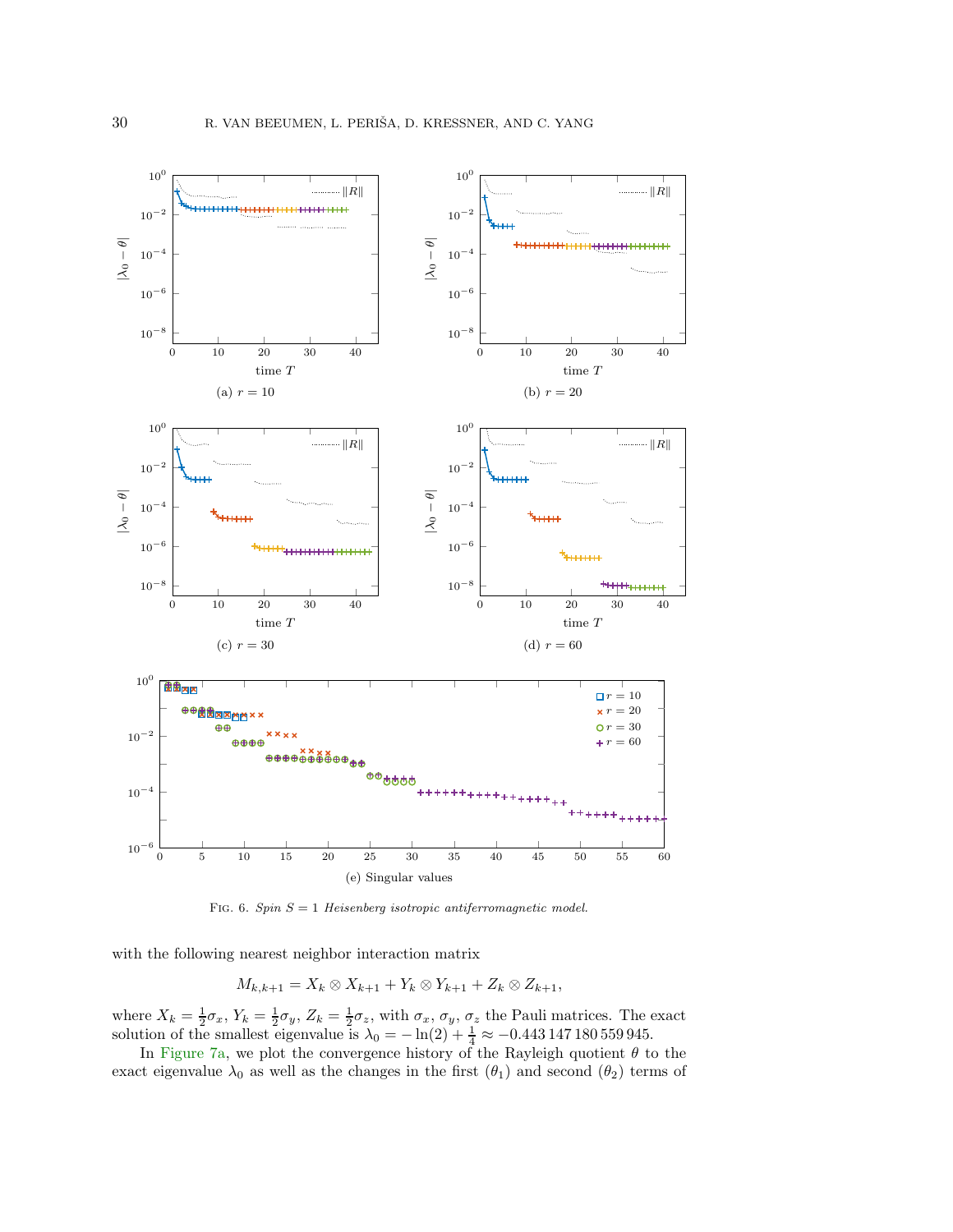<span id="page-30-1"></span>

| t                                      | $r=10$  |        | $r=20$  |          | $r=30$  |          | $r = 60$ |          |
|----------------------------------------|---------|--------|---------|----------|---------|----------|----------|----------|
|                                        | iter    | time s | iter    | time [s] | iter    | time [s] | iter     | time [s] |
| $1e-1$                                 | 140     | 0.60   | 70      | 0.71     | 80      | 1.04     | 100      | 3.83     |
| $1e-2$                                 | 800     | 0.75   | 1,100   | 2.26     | 900     | 3.28     | 700      | 9.08     |
| $1e\hspace{-0.08cm}-\hspace{-0.08cm}3$ | 5,000   | 3.27   | 6,000   | 8.63     | 7,000   | 19.60    | 9,000    | 96.78    |
| $1e-4$                                 | 60,000  | 33.75  | 80,000  | 107.57   | 110,000 | 314.33   | 60,000   | 590.71   |
| $1e\hspace{-0.08cm}-\hspace{-0.08cm}5$ | 500,000 | 288.10 | 900,000 | 1,190.97 | 800,000 | 2,137.29 | 800,000  | 7,521.75 |

Table 2 Wall clock times corresponding to Figures 6a to 6d.

 $(4.9)$  (excluding the  $1/2$  factor) with respect to the total time T. In this calculation, we limit the rank of the iTR to 10 and used a fixed timestep  $t = 0.001$ . As we can see,  $θ_1$  approaches to  $λ_0$  from above, but  $θ_2$  can fall below  $λ_0$  and eventually approaches  $\lambda_0$  from below. Although  $\theta_1$  and  $\theta_2$  both converge towards  $\lambda_0$ , the convergence is much slower than  $\theta$  which is the average of  $\theta_1$  and  $\theta_2$ .

In addition to approximating the desired eigenvalue by the Rayleigh quotient, we can obtain another type of approximation by computing the eigenvalue of the projected Hamiltonian matrix  $H_{\neq 0}$  defined by [\(4.12\).](#page-16-0) Because the summation in  $H_{\neq 0}$  diverges, the eigenvalue of  $H_{\neq 0}$  is not finite. However, the eigenvalue of the average of  $H_{\neq 0}$  is finite and serves as an approximation to the average eigenvalue of **H** defined in [\(1.2\).](#page-0-1) To compute the average of  $H_{\neq 0}$ , we can first subtract  $\theta I$  from each of the terms  $H_{-2-\ell}$  and  $H_{1+\ell}$  in [\(4.13\),](#page-16-1) for  $\ell \geq 1$ , where  $\theta$  is the Rayleigh quotient. We then compute the geometric sums  $H_L = H_{-2} + \sum_{\ell=1}^{\infty} (H_{-2-\ell} - \theta I)$  and  $H_R = H_1 + \sum_{\ell=1}^{\infty} (H_{1+\ell} - \theta I)$ , respectively, using the same techniques as discussed in the proof of [Theorem 4.4](#page-17-3) for the average residual calculation. We can show that both geometric sums converge. Next, we sum up  $H_L$ ,  $H_{-1}$ ,  $H_0$ , and  $H_R$  after  $\theta I$  is subtracted from each of these terms. The subtraction of  $\theta I$  from  $H_L$  and  $H_R$  are made to account for the  $\theta I$ 's not subtracted from  $H_{-2}$  and  $H_1$ , respectively, before the geometric sums were performed to yield  $H_L$  and  $H_R$ . After dividing the sum of all four terms by 4, we add  $\theta I$  back to form the total average of  $H_{\neq 0}$ , i.e.,

$$
\hat{H}_{\neq 0} = (H_L + H_{-1} + H_0 + H_R - 4\theta I)/4 + \theta I = (H_L + H_{-1} + H_0 + H_R)/4.
$$

In Figure 7a, the curve marked by the diamonds show that the eigenvalue  $\hat{\theta}$  of the average  $\hat{H}_{\neq 0}$  converges faster to  $\lambda_0$ . However, computing the average  $\hat{H}_{\neq 0}$  can be expensive when the rank of x becomes large.

Figure 7b shows how the norm of the average residual and the difference between the approximate and exact eigenvalue change with respect to the total time T when the rank of the iTR is allowed to increased to 120. Even with this much larger rank, it is difficult to reduce the error in the approximate eigenvalue below  $10^{-6}$ .

<span id="page-30-0"></span>7. Conclusions. In this paper, we described a flexible power method for solving a class of infinite dimensional tensor eigenvalue problem in which the infinite dimensional matrix to be partially diagonalized has a special sum of Kronecker product structure shown in  $(1.2)$ , and the approximate eigenvector can be represented by an infinite translational invariant tensor ring (iTR). We presented some algebraic properties of the iTR in terms of its transfer matrix and showed how to obtain a canonical form which is convenient for manipulating an iTR in several calculations. We showed how the Rayleigh-quotient of an iTR  $\bf{x}$  with respect to the matrix  $(1.2)$  can be properly computed in an average sense. This is the quantity computed in each step of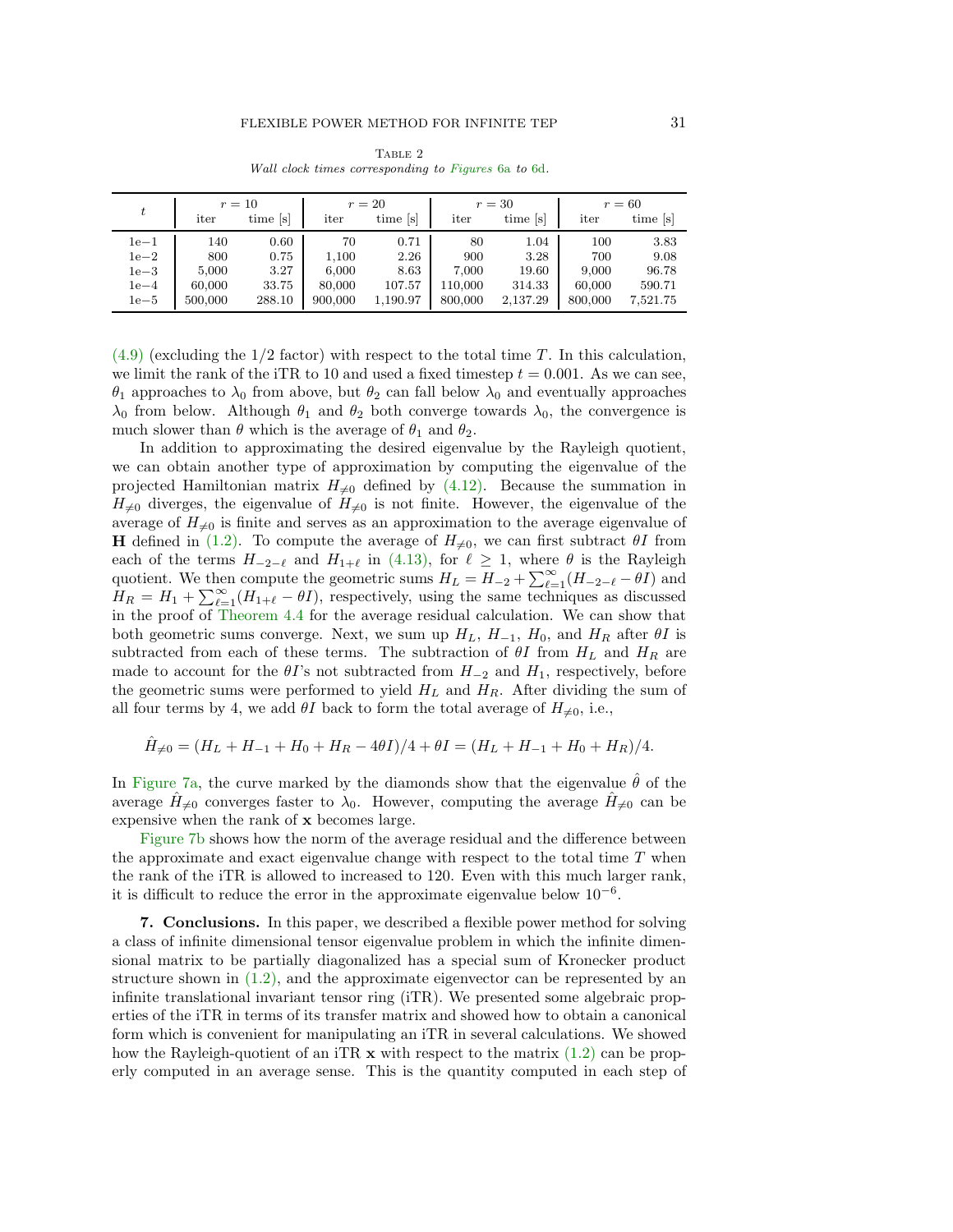

(a) Convergence of the iTR Rayleigh quotient and its 2 comprising terms  $(r = 10 \text{ and } t = 0.001)$ .



FIG. 7. Spin  $S = 1/2$  Heisenberg model.

the flexible power iteration in which the matrix exponential  $e^{-Ht}$  is multiplied with  $x$  for some small adjustable parameter  $t$  approximately. The flexibility of the power method results from approximations made in each iteration to compute  $e^{-Ht}$ **x**. The approximation involves splitting  $e^{-\mathbf{H}t}$  into a product of simpler terms and reducing the rank of the iTR after  $e^{-Ht}$  is applied to **x**.

Although the flexible power method itself is not new, we gave more algorithmic and implementation details in this paper on how to carry out this procedure in a practical setting. In particular, we presented a better way to compute the Rayleigh quotient, and pointed out an alternative way to extract possibly better approximation to the desired eigenvalue. We also developed a practical and effective way to monitor the convergence of the flexible power iteration by computing an average (finite) residual estimate. Such a residual estimate is used to determine when to decrease t to improve convergence and when to terminate the power iteration.

We should note that the flexible power iteration is not the only method for solving this type of infinite dimensional tensor eigenvalue problems. Alternative methods